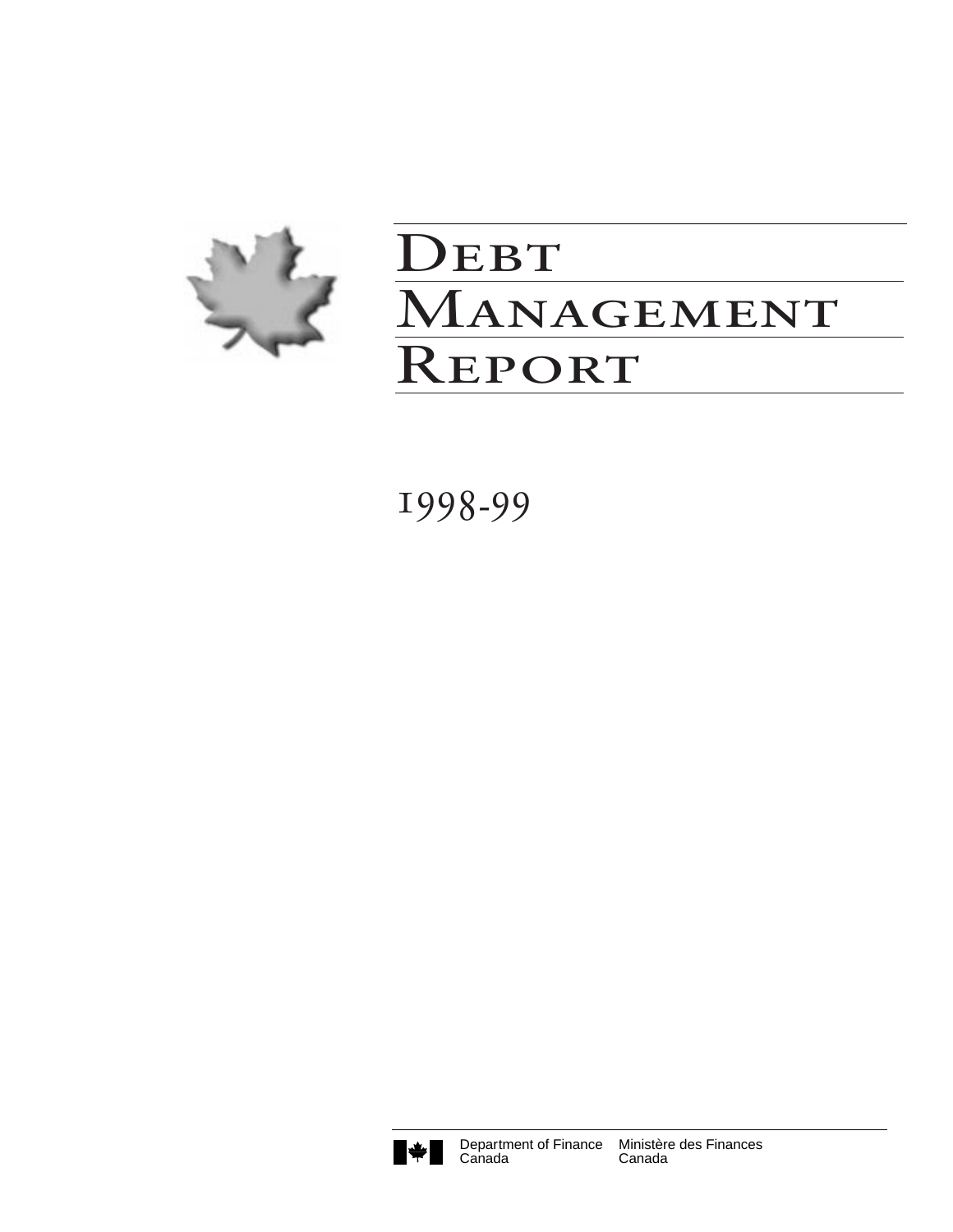© Her Majesty the Queen in Right of Canada (1999) All rights reserved

All requests for permission to produce this work or any part thereof shall be addressed to Public Works and Government Services Canada.

#### **Price: \$10.70**

Available from the Department of Finance Canada Distribution Centre 300 Laurier Avenue West, P1 West Tower Ottawa, Ontario K1A 0G5

> Tel: (613) 943-8665 Fax: (613) 996-0901

*Cette publication est également disponible en français.*

Cat. no.: F2-106/1999E

ISBN: 0-660-17945-8

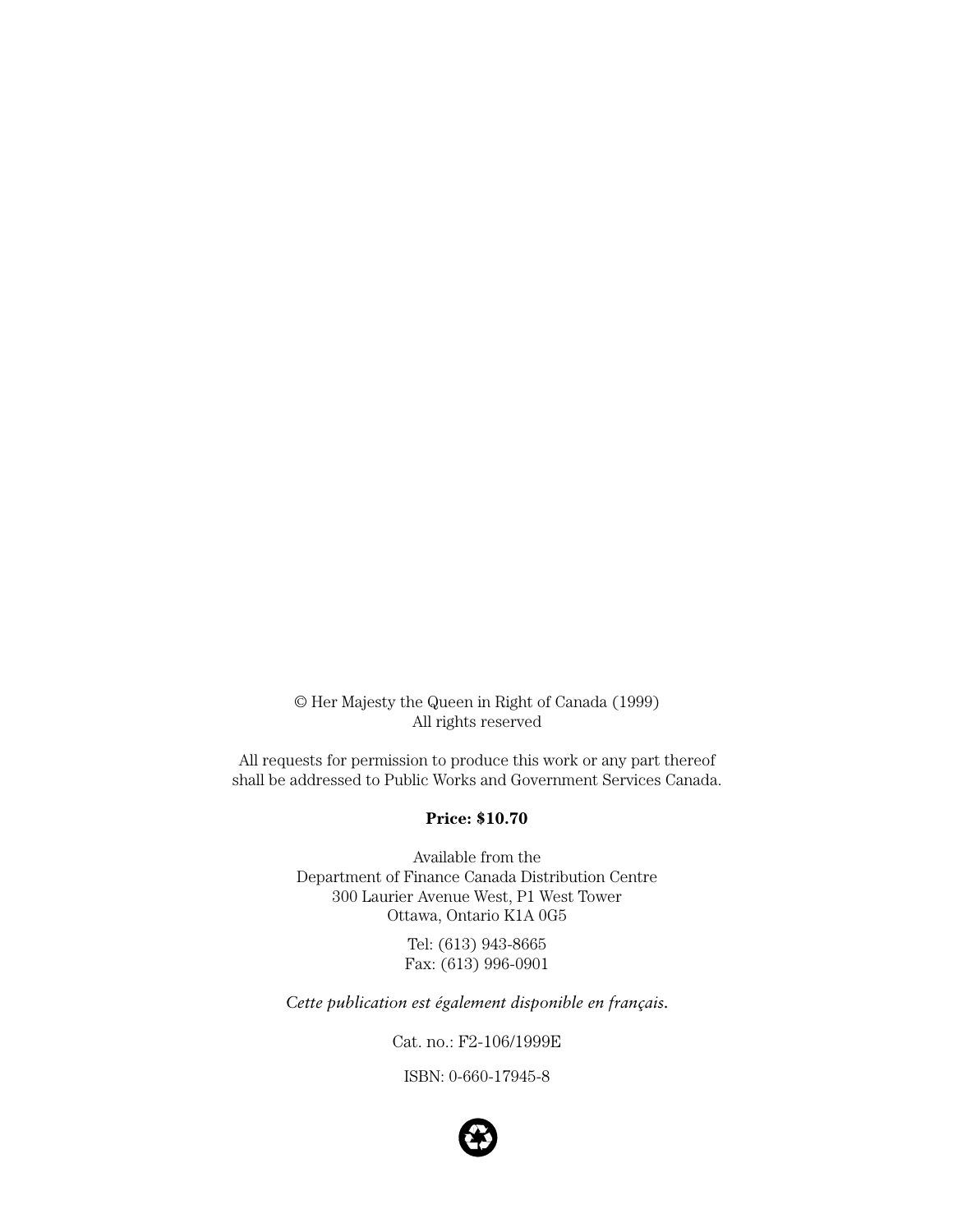## *Foreword by the Minister of Finance*

I am very pleased to table for the first time before Parliament the Debt Management Report (DMR) of the Government of Canada for fiscal year 1998-99.

The DMR provides a comprehensive accounting of federal debt operations for 1998-99, including the composition of the debt, its distribution, and the mechanisms and activities through which it is prudently managed in the interests of Canadians. Although interest costs on the federal debt have fallen in recent years, they still constitute the largest spending program of the federal government. Therefore, it is vitally important that Canadians receive timely and transparent reports on the outcomes of debt management operations.

To that end, and to demonstrate its commitment to strengthening the accountability and reporting framework of federal debt management, the Government recently introduced several amendments to the debt management sections of the *Financial Administration Act*. One of these changes mandates that the DMR be tabled in both Houses of Parliament shortly after the tabling of the Public Accounts of Canada – the Government's financial statements.

In this respect, through the efforts of all Canadians, the Government has presided over a significant and historic turnaround in federal finances. Indeed, as detailed in the Public Accounts of Canada, the federal government posted a surplus of \$3.5 billion in 1997-98. This was followed up with a surplus of \$2.9 billion in 1998-99, marking the first back-to-back surpluses in nearly half a century.

What these surpluses mean for Canadians is that the absolute stock of net public debt declined in both 1997-98 and 1998-99. Further, the share of Canadians' tax dollars devoted to servicing the debt also declined – in 1995, 36 cents of every dollar of revenue collected by the Government was used to pay interest costs on the debt; in 1998-99 this was down to 27 cents. Moreover, with a reduced revenue share directed to debt servicing, Canadians can expect continued tax reductions and greater investments in priority areas such as education, the environment, health care or child poverty.

Canadians can expect the Government to continue to manage its debt prudently to provide stable, low-cost financing for the Government. Indeed, as explained in the DMR, the Government has recently undertaken a series of initiatives to achieve these objectives and to modernize the federal government's debt and risk management capabilities.

I am confident that the information provided herein will enable all Canadians – taxpayers and Parliamentarians alike – to gain a better understanding and heightened appreciation of our shared fiscal triumphs in the past and will provide certainty and confidence that, together, we will overcome those fiscal challenges that face us now.

The Honourable Paul Martin, P.C., M.P. Minister of Finance Ottawa, November 30, 1999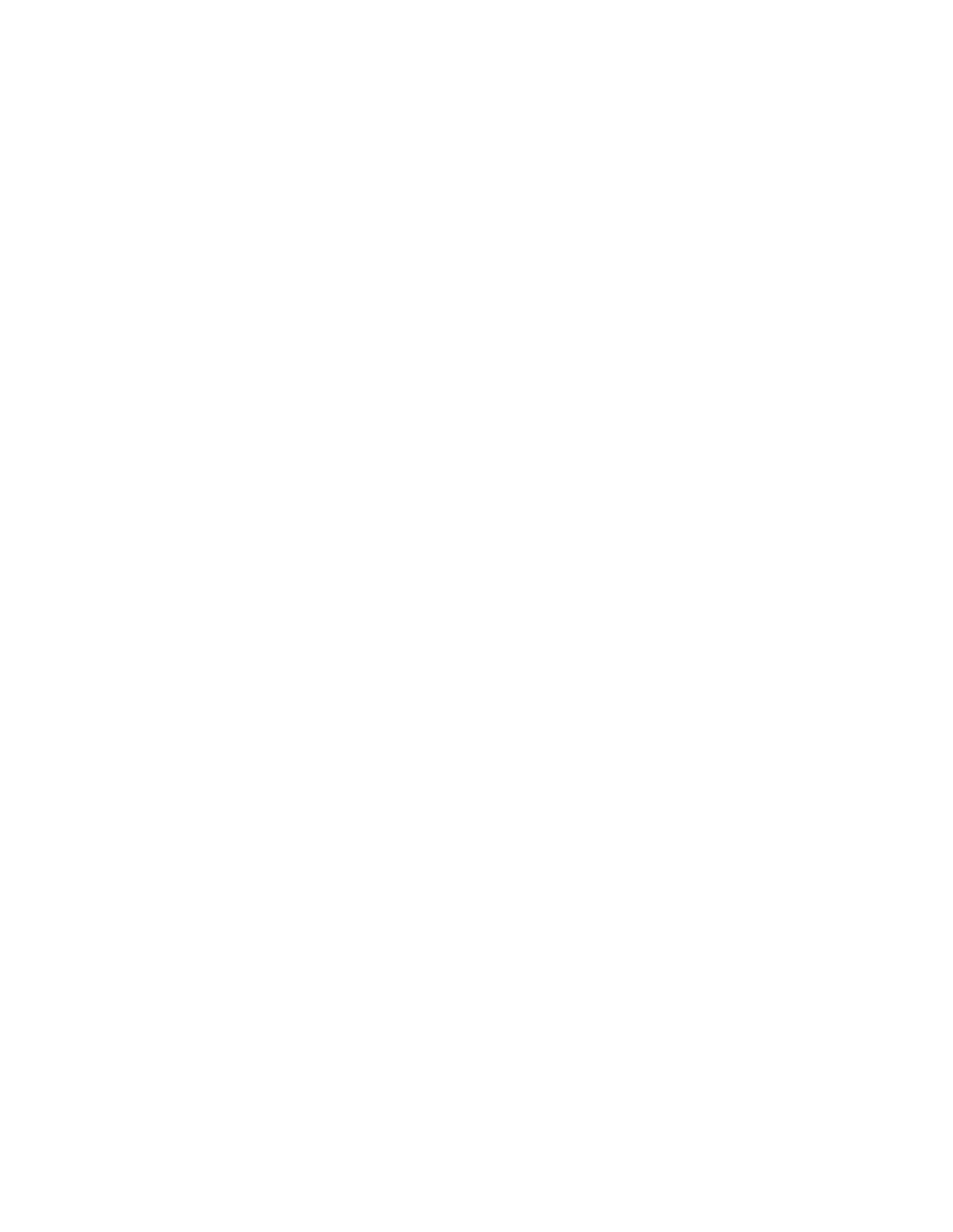## *Table of Contents*

|                                                                                                                                                               | 7                    |
|---------------------------------------------------------------------------------------------------------------------------------------------------------------|----------------------|
|                                                                                                                                                               | 8<br>8<br>10         |
|                                                                                                                                                               | 11                   |
| Federal Debt Management Strategy - 1998-99 Initiatives<br>Maintaining a Prudent Debt Structure and Broad Investor Base                                        | 14<br>14<br>15       |
| Government of Canada Securities Market                                                                                                                        | 17                   |
| 1998-99 Debt Management Operations by Program                                                                                                                 | 20<br>20<br>22<br>24 |
| Distribution of Holdings of Government of Canada Debt<br>Domestic Holdings of Government of Canada Debt<br>Non-Resident Holdings of Government of Canada Debt | 25<br>25<br>26       |
| <b>Annex 1 –</b> Details on Canada's Foreign-Currency Debt                                                                                                    | 27                   |
| Annex 2 - Government of Canada Market Debt Instruments<br><b>Annex 3 –</b> New Auction Rules/Terms of Participation                                           | 29<br>33             |
| <b>Annex 4 –</b> Selected News Service Pages of Interest to Government of Canada                                                                              | 35                   |
|                                                                                                                                                               | 36                   |
|                                                                                                                                                               | 37                   |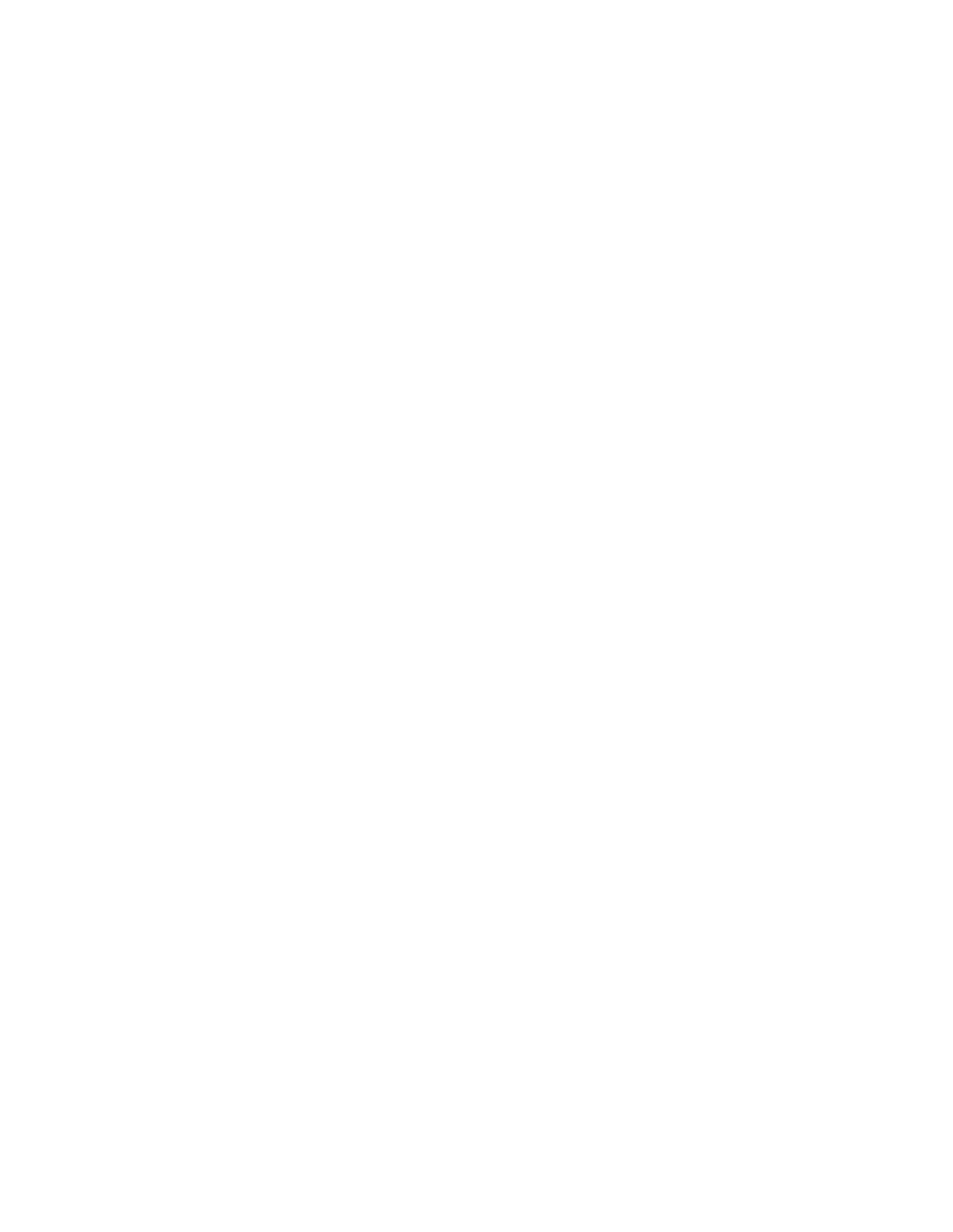## *Highlights of 1998-99*

*The federal government recorded its second consecutive budgetary surplus in 1998-99, the first back-to-back surpluses since 1951-52.* 

- The federal government recorded its second consecutive budgetary surplus in 1998-99, the first back-to-back surpluses since 1951-52. In 1998-99, there was a budgetary surplus of \$2.9 billion, while in 1997-98 the federal government recorded a surplus of \$3.5 billion.
- $\Box$  As of March 31, 1999, the federal government's market debt totalled \$460.4 billion (see Table 1). During 1998-99, the federal government retired \$6.9 billion of its market debt.
- Domestic debt declined by \$16.3 billion in 1998-99, largely through a decline in the Treasury bill stock, while Canada Pension Plan bonds rose by \$0.6 billion.
- Foreign debt increased by \$8.8 billion. The increase in foreign debt was to replenish foreign reserves used during the year to maintain order in the Canadian dollar market and to bring the level of Canada's international reserves more in line with comparable sovereigns. Canada's foreign-currency debt represents less than 8 per cent of its total outstanding market debt.

#### **Table 1**

*1998-99 market debt program*

|                           | March 31, 1998 | Net new issuance  | March 31, 1999 |
|---------------------------|----------------|-------------------|----------------|
|                           |                | (billions of C\$) |                |
| Domestic debt             | 436.7          | $-16.3$           | 420.4          |
| Foreign debt              | 27.2           | 8.8               | 36.0           |
| Canada Pension Plan bonds | 3.5            | 0.6               | 4.1            |
| Total market debt         | 467.3          | -6.9              | 460.4          |

Numbers may not add due to rounding.

*The prudent debt structure was reinforced to achieve of debt servicing costs.*

- The federal government's prudent debt structure was reinforced by increasing the fixed-rate share of the Government's gross debt (the portion that does not mature or get repriced within a year) to two thirds at October 31, 1998. A prudent debt structure is essential to protect the Government's fiscal position from unexpected increases in interest rates and to moderate refinancing risk.
- Continuing its efforts to improve liquidity, transparency and efficiency in the market for Government of Canada securities, the Government took a number of further steps in 1998-99, including:
	- launching a pilot bond buyback program to help maintain primary bond market liquidity;
	- implementing new auction rules for Government of Canada securities to enhance the integrity of the primary market and collaborating in the development of the Investment Dealers Association of Canada (IDA) Code of Conduct to reinforce integrity of the secondary market; and
	- modernizing the federal government's debt and risk management capabilities through the amendment of the *Financial Administration Act* (FAA).

*greater stability The Government*

*has recently taken a number of actions to maintain liquidity and market integrity.*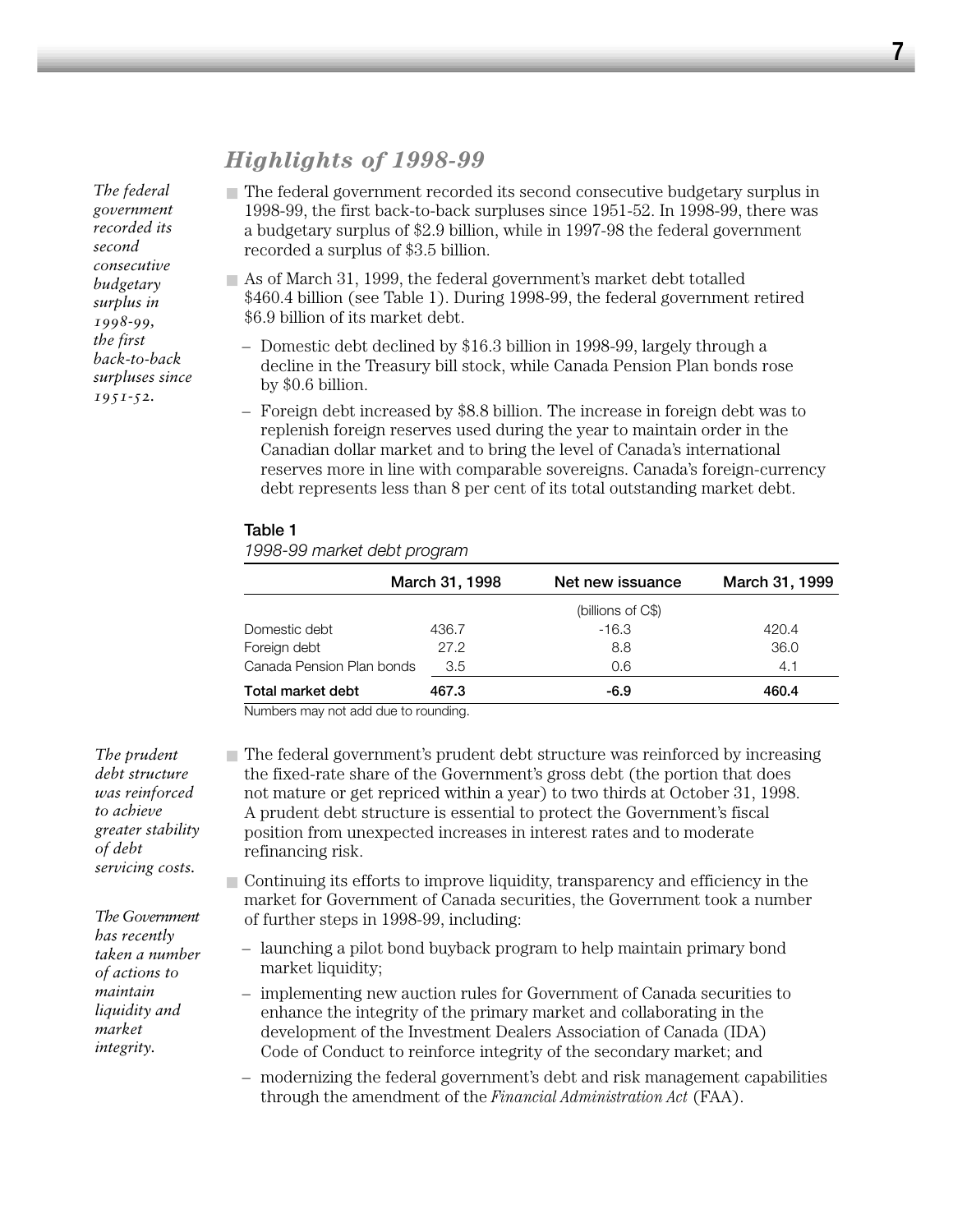## *Debt Management Environment*

#### **Fiscal Developments in 1998-99**

After recording uninterrupted deficits from 1970-71 to 1996-97, the federal government posted a budgetary surplus of \$3.5 billion in 1997-98. This was followed up with a surplus of \$2.9 billion in 1998-99, marking the first back-to-back surpluses in nearly half a century. This achievement – remarkable in itself – is all the more impressive in light of the \$42-billion deficit recorded in 1993-94.

With a budgetary surplus of \$2.9 billion and a net source of funds from non-budgetary transactions of \$8.6 billion, the financial surplus (excluding foreign exchange transactions) for 1998-99 was \$11.5 billion, following a financial surplus of \$12.7 billion 1997-98. 1998-99 marked the third consecutive year that the federal government recorded a financial surplus (excluding foreign exchange transactions). Including foreign exchange transactions, primarily relating to borrowing to supplement foreign exchange reserves, the net financial surplus stood at \$5.8 billion for 1998-99.

Financial requirements/surplus is a measure of the Government's financial position that is broadly comparable to the measure of budgetary balance used by other major industrialized countries, including the United States. On this basis, Canada, the United States and the United Kingdom were the only G-7 countries in surplus positions in 1998-99 (measured in terms of their respective fiscal years).

| The Budgetary Balance and Financial<br><b>Requirements/Surplus</b>                                                                                                                                                                                                                                                                                                                                                                                            |                             |
|---------------------------------------------------------------------------------------------------------------------------------------------------------------------------------------------------------------------------------------------------------------------------------------------------------------------------------------------------------------------------------------------------------------------------------------------------------------|-----------------------------|
|                                                                                                                                                                                                                                                                                                                                                                                                                                                               | (billions of dollars)       |
| Budgetary balance<br>Net source of funds from non-budgetary transactions<br>Financial surplus (excluding foreign exchange transactions)<br>Net requirement of funds from foreign exchange transactions                                                                                                                                                                                                                                                        | 2.9<br>8.6<br>11.5<br>(5.7) |
| Net financial surplus                                                                                                                                                                                                                                                                                                                                                                                                                                         | 5.8                         |
| The budgetary balance is presented on a modified accrual basis of accounting,<br>recording government liabilities when they are incurred, regardless of when<br>the cash payment is made.                                                                                                                                                                                                                                                                     |                             |
| In contrast, financial requirements/surplus measures the difference<br>between cash coming in to the Government and cash going out. It differs from<br>the budgetary balance in that it includes transactions in loans, investments<br>and advances, federal employees' pension accounts, other specified purpose<br>accounts, and changes in other financial assets and liabilities. These<br>activities are included as part of non-budgetary transactions. |                             |

In 1998-99, the federal government's net public debt was \$576.8 billion, down \$6.4 billion from the 1996-97 level. Further, the level of market debt declined by \$6.9 billion to \$460.4 billion. Over the last two fiscal years, \$16.4 billion of market debt has been retired.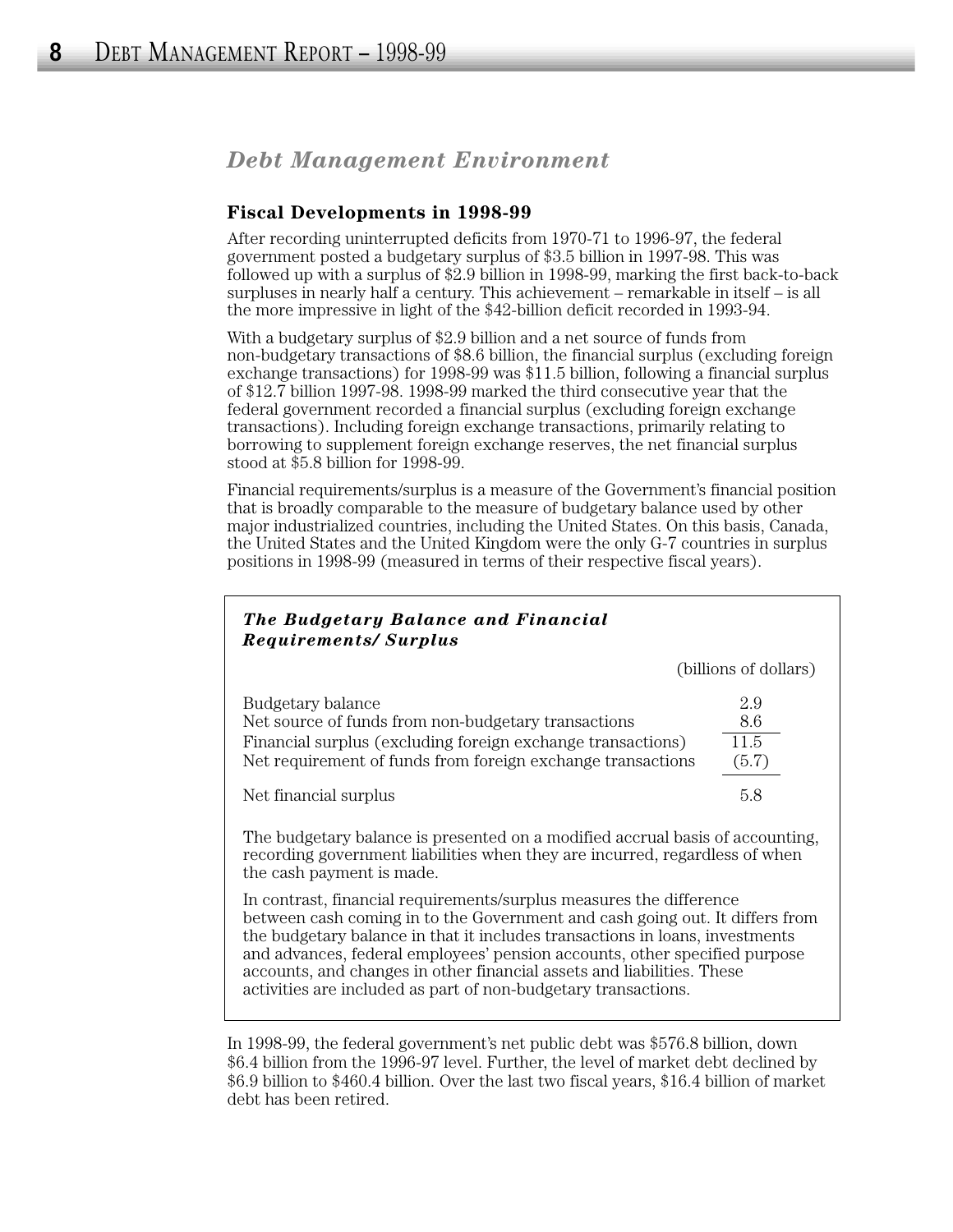#### **Total Public Debt as at March 31, 1999**

(in millions of dollars)



*The net debtto-GDP ratio declined to 64.4 per cent in 1998-99 from its peak of 71.2 per cent in 1995-96.*

The best indicator of the burden of debt is not the absolute level of debt but its relation to the size of the economy (the net debt-to-gross domestic product (GDP) ratio). The net debt-to-GDP ratio provides a measure of the ability of the economy to service the debt. The net debt-to-GDP ratio declined to 64.4 per cent in 1998-99 from its peak of 71.2 per cent in 1995-96 (see Chart 1).



Chart 1

*The amount of every dollar of revenue the Government spends on interest on the public debt has dropped from 36 cents in 1995-96 to 27 cents in 1998-99.* 

Public debt charges as a percentage of budgetary revenues – the interest ratio – was 27 per cent in 1998-99, down significantly from the peak of 36 per cent in 1995-96. Thus, the Government spent about 27 cents of every revenue dollar in 1998-99 on interest on the public debt. The cost of debt service underscores how important prudent management of the public debt is to all Canadians.

### **9**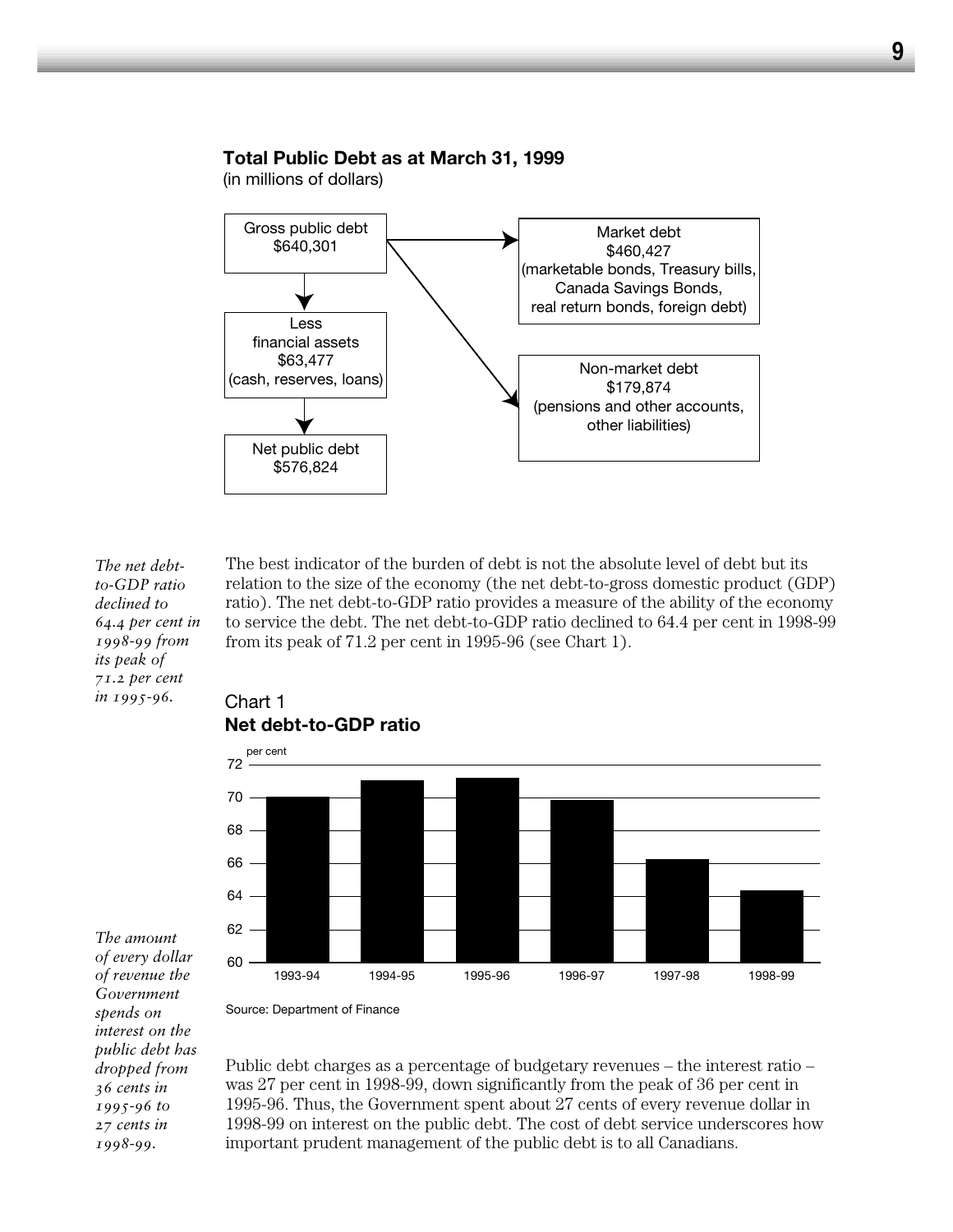#### **Market Developments in 1998-99**

*Canada's success in eliminating the deficit and keeping inflation low has reduced the cost of federal government borrowing.* 

A favourable economic environment has lessened the cost of federal government borrowing in recent years. Canada's success in eliminating the deficit and keeping inflation low has helped keep interest rates near historically low levels. In the first quarter of 1998-99, short-term interest rates, which had been much lower than those in the US, started to increase (see Chart 2). By August, when the bank rate increased by 100 basis points, Canadian short-term rates had moved above those in the US. By the end of the year, short-term interest rates had retraced their increase, declining to virtually the same level as similar US rates. Long-term rates continued to decline over 1998-99 to historically low levels, rising modestly at fiscal year-end (see Chart 3).



#### Chart 2 **3-month Treasury bill rates, 1998-99**

Sources: Bank of Canada and Federal Reserve.



## Chart 3

Sources: Bank of Canada and Federal Reserve.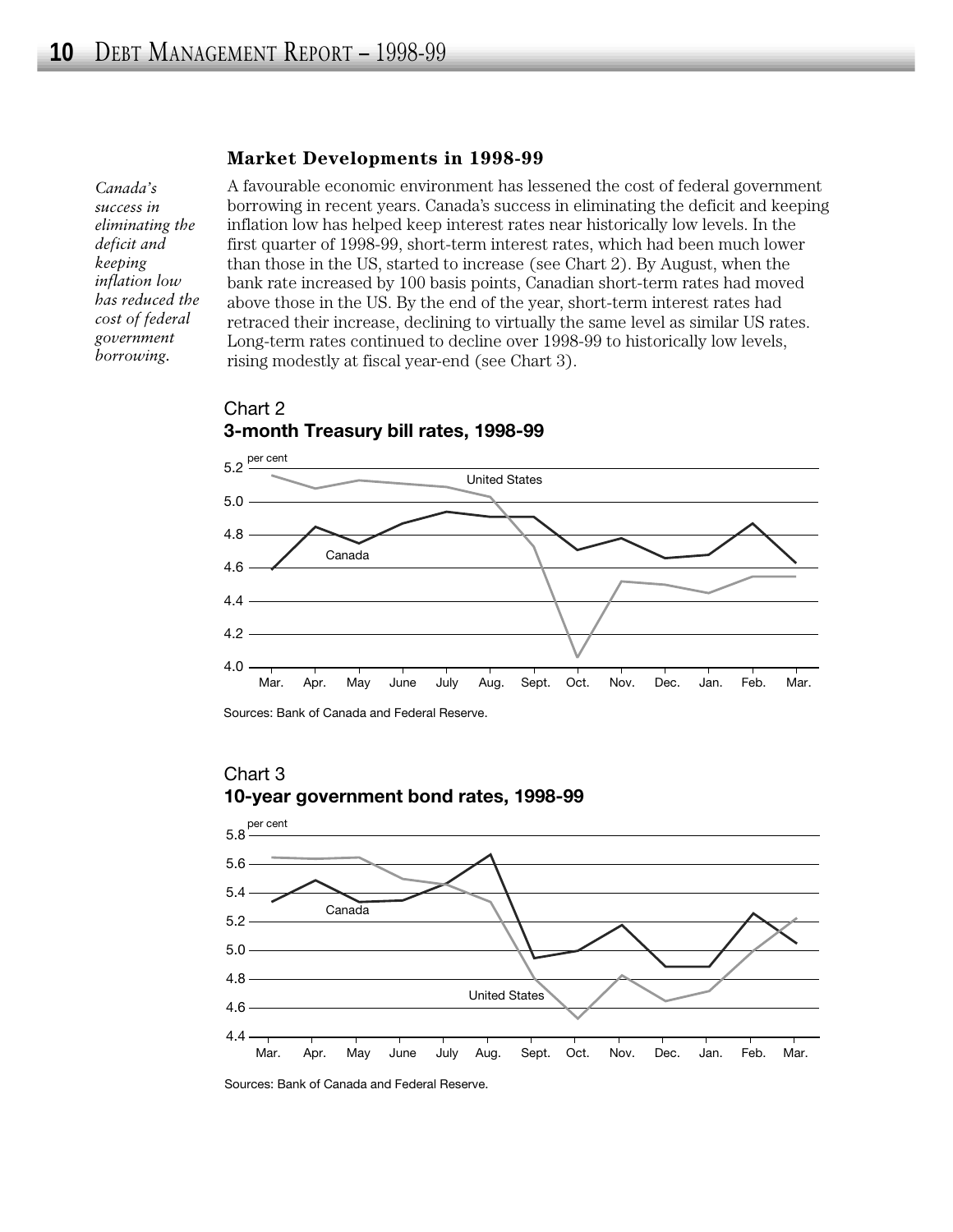## *Composition of the Federal Debt*

*Net public debt has declined by \$6.4 billion in two years.*

The 1998-99 budgetary surplus brought the federal government's net public debt – gross public debt net of the Government's financial assets (primarily cash and international reserves) – down to \$576.8 billion from \$579.7 billion in 1997-98 (see Chart 4).



## Chart 4 **Evolution of net public debt**

Gross public debt at the end of March 1999 totalled \$640.3 billion (see Chart 5). Gross public debt is made up of two major components: market debt and non-market debt. Market debt is the portion of debt that is funded in the public markets and includes marketable bonds, Treasury bills, Canada Savings Bonds (CSBs) and Canada Premium Bonds (CPBs), foreign-currency-denominated bonds and bills, and bonds issued by the federal government to the Canada Pension Plan (CPP). At March 31, 1999, market debt outstanding was \$460.4 billion. Nonmarket debt includes federal public sector pension liabilities, which are not funded in the public markets, and the Government's current liabilities (such as accounts payable, accrued liabilities, interest and payment of matured debt). At March 31, 1999, non-market debt totalled \$179.9 billion.

At March 31, 1999, outstanding market debt was comprised of \$284.1 billion of fixed-coupon nominal bonds, \$11.7 billion of real return bonds (RRBs), \$97.0 billion of Treasury bills, \$27.7 billion of CSBs and CPBs, \$4.1 billion of CPP bonds and \$36.0 billion of foreign-currency-denominated securities (see Chart 6). In addition, the Government had \$19.8 billion of interest-rate and cross-currency swaps outstanding as of March 31, 1999.

Source: Public Accounts of Canada.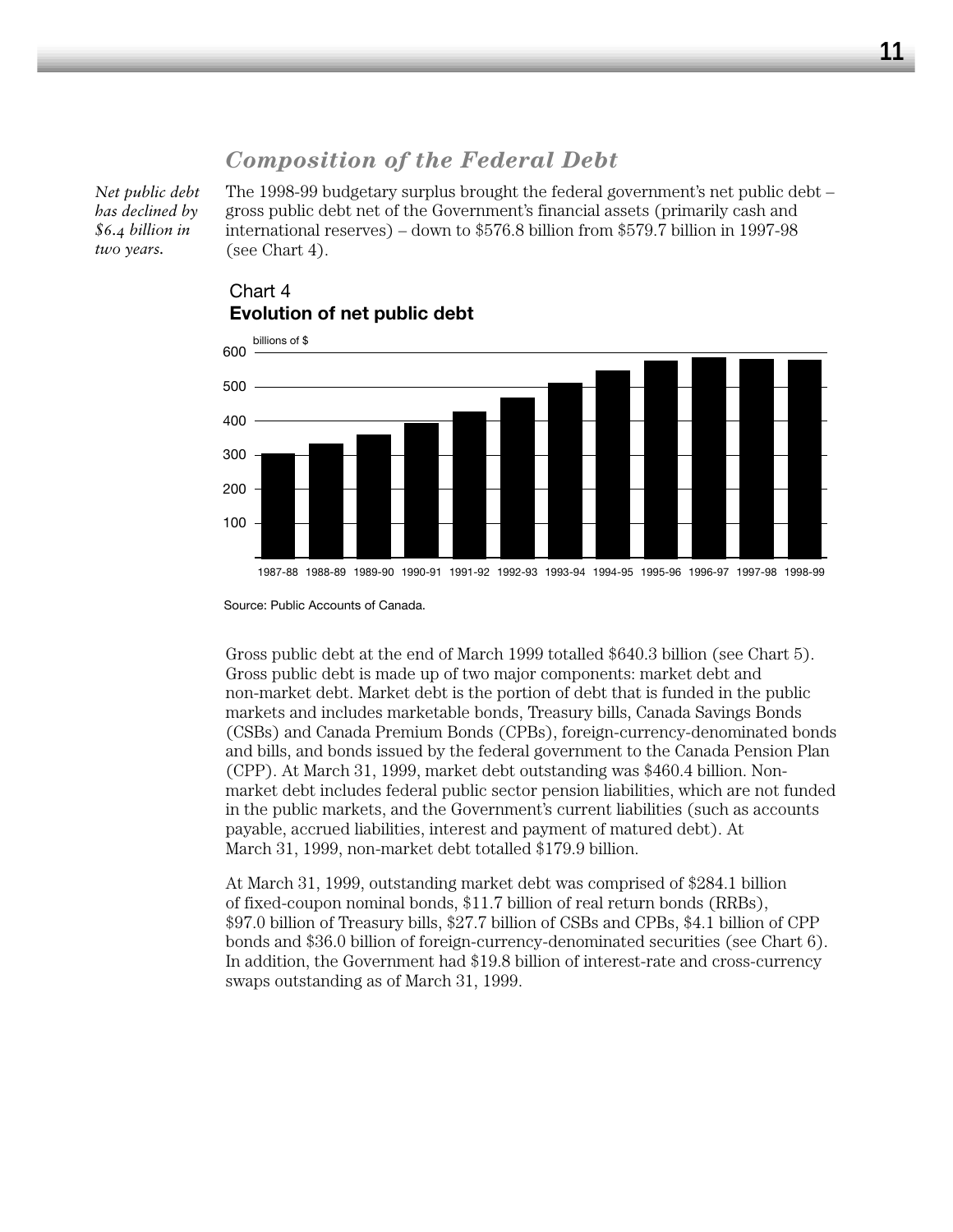

Chart 5 **Gross public debt as at March 31, 1999** (Total \$640.3 billion)

Source: Public Accounts of Canada.

#### Chart 6 **Composition of federal market debt as at March 31, 1999** (Total \$460.4 billion)



Note: Based on outstanding stock as at March 31, 1999. Excludes effect of interest-rate and cross-currency swap agreements. Numbers may not add due to rounding.

Source: Public Accounts of Canada.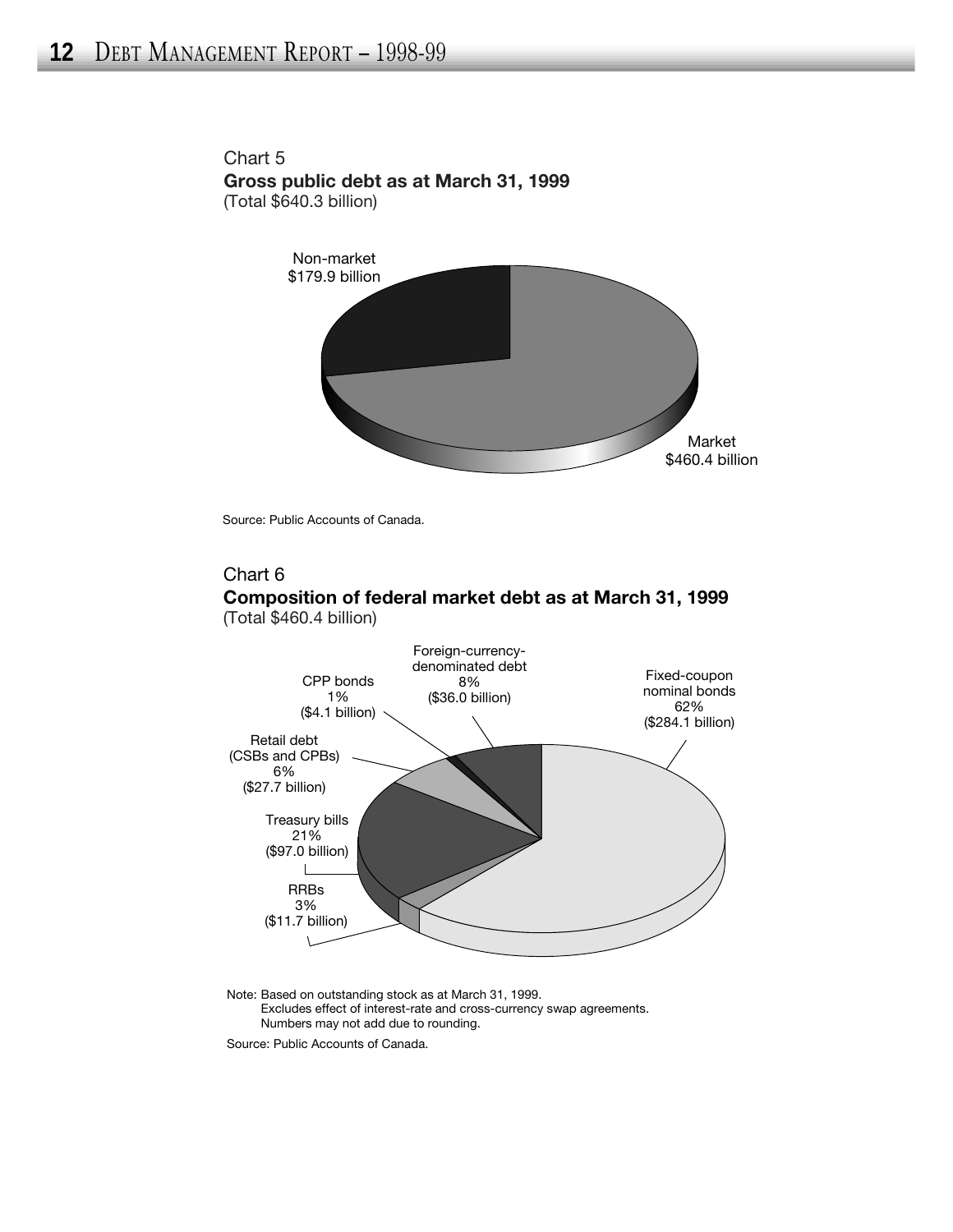*The Government has pursued the objective of greater stability of debt costs by reducing the exposure to changes in interest rates and moderating refinancing risk.*

Since 1990, the Government has pursued the objective of greater stability of debt costs by increasing the fixed-rate share of its gross debt (debt which is maturing or being repriced in more than one year), thereby reducing the exposure to unexpected increases in interest rates and moderating refinancing risk.

The gradual change in the composition of the debt has led to a significant increase in the average term to maturity of marketable debt, from 4.0 years in January 1990 to 6.2 years in the second quarter of 1999 (see Chart 7).

#### Chart 7 **Average term to maturity of marketable debt**



Source: Bank of Canada.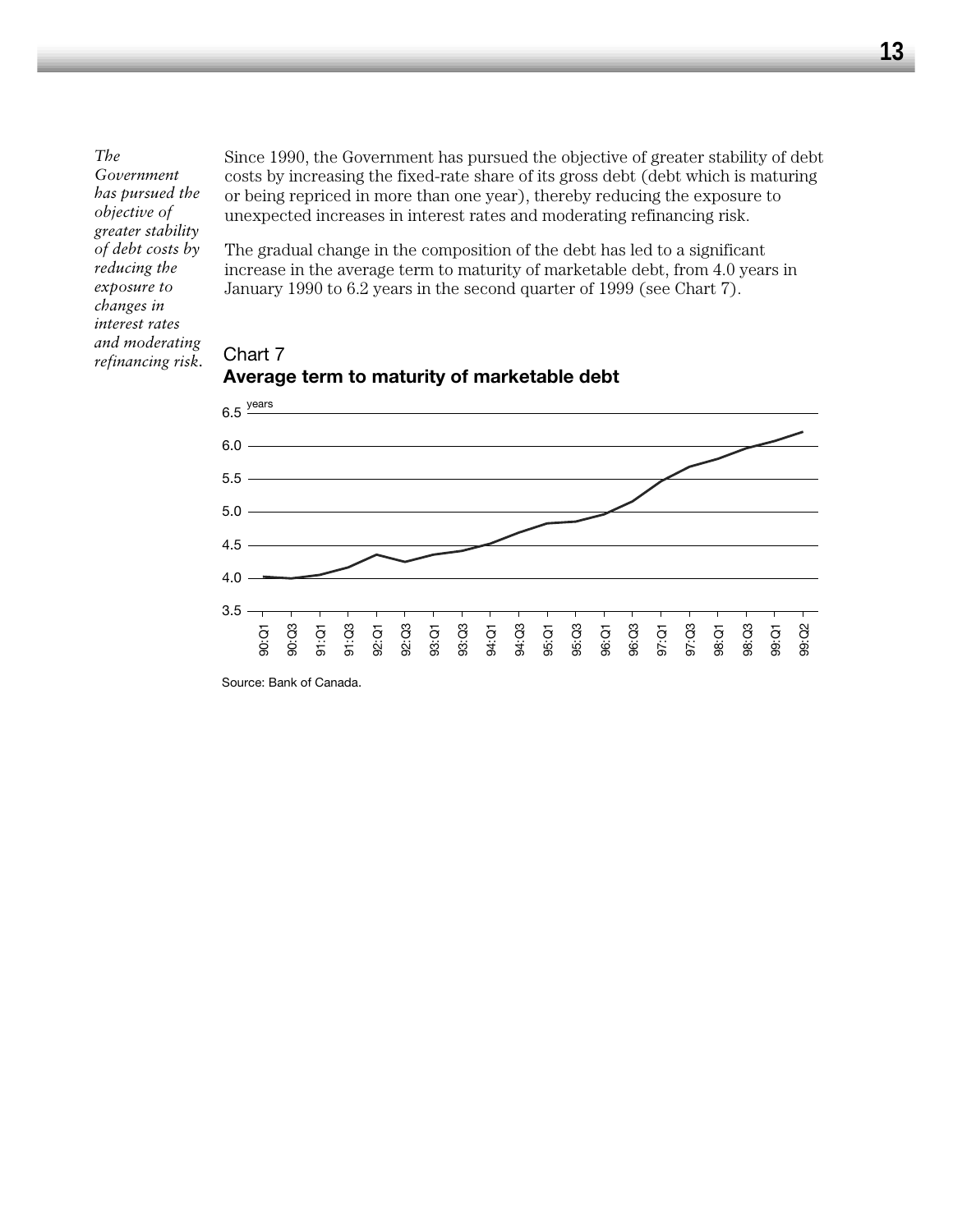## *Federal Debt Management Strategy 1998-99 Initiatives*

The fundamental debt management objective is to raise stable, low-cost funding for the Government. A key strategic objective is the maintenance of a wellfunctioning domestic capital market. The federal government has taken a series of initiatives, outlined in *Debt Management Strategy 1998-99* (available on the Department of Finance Web site at: www.fin.gc.ca), to achieve these objectives.

#### *Debt Management Strategy – Key Commitments*

- Maintaining a prudent debt structure and broad investor base
- Maintaining a well-functioning Government of Canada securities market

#### **Maintaining a Prudent Debt Structure and Broad Investor Base**

#### *Prudent Debt Structure*

*Maintaining a prudent debt structure remains a priority.*

As noted earlier, a major strategic focus for the past several years has been achieving greater stability of debt servicing costs, and minimizing the impact of unexpected market disruptions and refinancing risk by establishing a prudent debt structure. In 1998-99, the federal government continued to restructure its debt stock to ensure that it is less sensitive to changes in interest rates. It has achieved this by increasing the fixed-rate share of the Government's gross debt to two thirds in 1998-99 from 53 per cent in 1993-94 (see Chart 8). As a result, the impact of a 100-basis-point increase in interest rates on the budget balance in the first year of the increase is about \$900 million lower today than at the time of the 1995 budget (i.e. \$0.9 billion compared to \$1.8 billion).

In order to maintain stable debt costs, the Government manages the fixed-rate portion of the debt to preserve an average target level of two thirds.



## Chart 8 **Fixed-rate share of gross debt as at March 31**

Source: Department of Finance.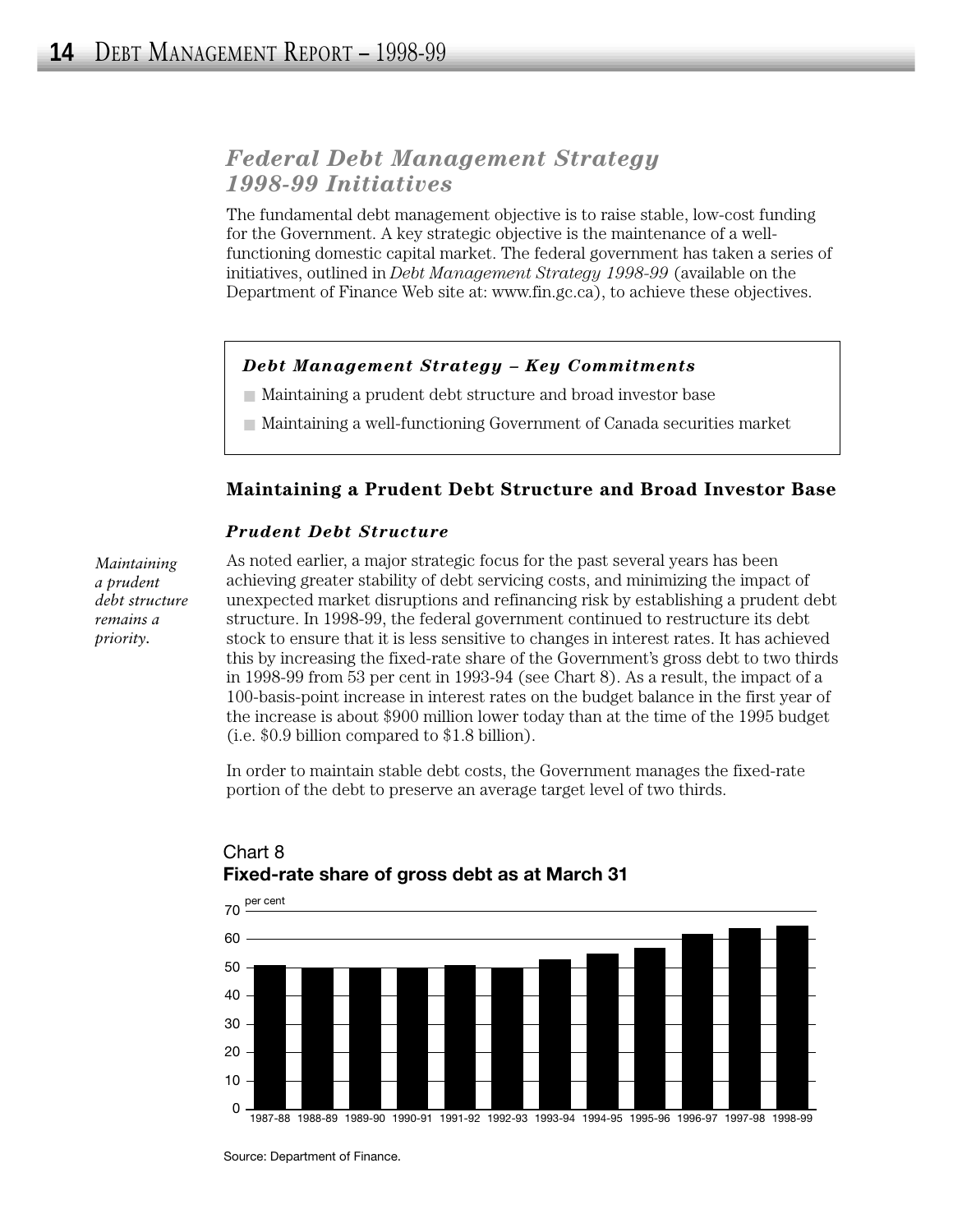#### *Diversified Investor Base*

*A diversified investor base helps reduce funding costs.*

A diversified investor base helps reduce funding costs. The federal government pursues diversification of its investor base by maintaining a liquid and transparent domestic wholesale debt program that is attractive to investors, and internationally through the use of a broad array of sources of funds. In addition, Canada Investment and Savings (CI&S), the Government's retail debt agency, provides diversification by offering savings products designed to suit the needs of individual Canadians. In 1998-99, CI&S successfully introduced the Canada Premium Bond, which features longer-term pricing but has less cashability than the traditional Canada Savings Bond. The retail debt share, including both non-marketable and marketable debt, of the Government of Canada's total market debt increased to 23 per cent last year, thereby contributing to the Government's goal of maintaining a diversified investor base.

#### **Maintaining a Well-Functioning Market**

*The federal government will continue to maintain the principles of liquidity, transparency and regularity.*

A well-functioning Government of Canada securities market provides low-cost financing for the federal government by promoting broader participation in the market. Liquidity, transparency and regularity are the principles underlying the maintenance of a well-functioning market. Borrowing in the domestic market on a regular, pre-announced basis and building bond benchmarks reflects these principles. Initiatives to maintain market integrity are also key factors in keeping the cost of federal government borrowing low. The Government has already made structural adjustments to enhance the liquidity of the Government of Canada securities market and to ensure it continues to function well. For example, the weekly cycle of Treasury bill auctions was replaced by a biweekly cycle in September 1997 and the frequency of issuance of 30-year bonds was reduced to two times per year in April 1998. These types of initiatives, which continued through 1998-99, are detailed below.

Given the key role played by federal government securities in Canada's fixed-income market, adjustments to the domestic debt programs are made in consultation with market participants, and this was the case through 1998-99.

#### *Buyback Program*

*A pilot bond buyback program was implemented in 1998-99 to help support a liquid primary market.*

To enhance the liquidity of Government of Canada securities, a pilot bond buyback program was implemented in 1998-99. The purpose of this pilot program is to buy back existing, less liquid bonds to support the maintenance of a liquid primary bond market. By buying back less liquid outstanding bonds, the Government helps support a liquid primary market by being able to continue building large benchmark bonds at key maturities.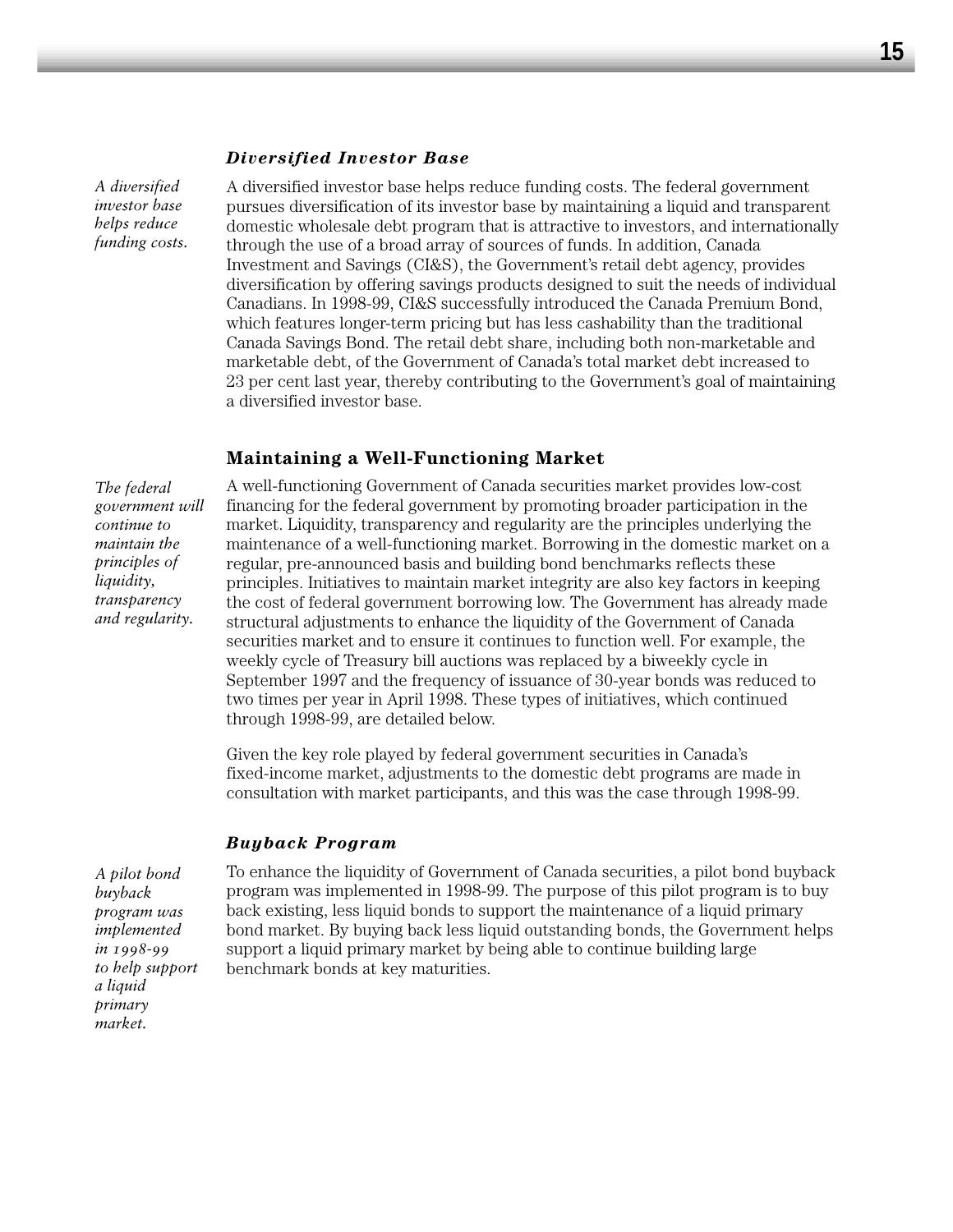#### *New Auction Rules*

*A number of initiatives have been pursued to ensure the integrity of the Government of Canada securities market is maintained.*

Following extensive consultations with market participants, new auction rules and terms of participation relating to the primary distribution of Government of Canada securities were introduced on October 14, 1998. The new rules, which govern participation at auctions of Government of Canada securities, were designed to reinforce the integrity of the auction process and encourage broad participation in it.

#### *IDA Code of Conduct*

Parallel to the development of the revised auction rules, the federal government participated in the development of the Investment Dealers Association of Canada (IDA) Code of Conduct, establishing standards for the trading of debt securities in the secondary market. IDA Code of Conduct (Policy No. 5) was approved in September 1998. Together with the new auction rules, the integrity of the Government of Canada securities market has been significantly reinforced.

#### *Treasury Bill Program Review*

In the fall of 1998, the Government commenced consultations with market participants regarding the liquidity of the Treasury bill program. These consultations were completed in May of the current fiscal year. The Government and market participants were generally of the view that the existing structure of the Treasury bill program is working well, given current issuance levels, and that no changes are required.

#### *Amendments to the* **Financial Administration Act**

*Amendments to the FAA were passed to modernize the federal government's debt and risk management capabilities.*

In addition, amendments relating to the debt management sections of the *Financial Administration Act* (FAA) were passed through 1999 budget legislation. The relevant sections of the FAA, which date back to the 1950s, were amended to modernize the federal government's debt and risk management capabilities and clarify borrowing authority and the authority for setting the terms of distribution of federal government securities. These amendments are consistent with the changes in the auction rules made in 1998-99.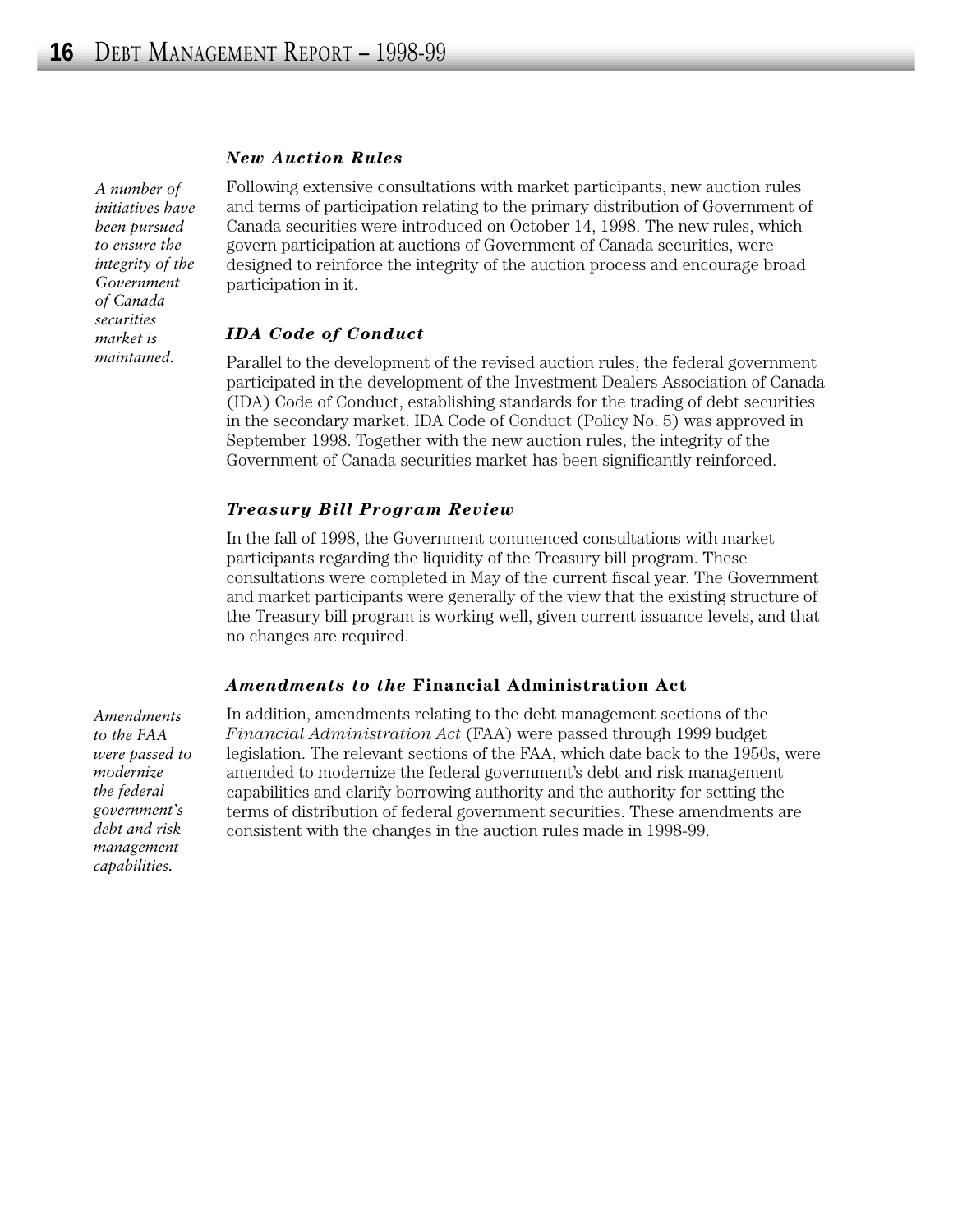## *Government of Canada Securities Market*

*Canada's fixed-income market continues to be one of the most efficient in the world.*

Canada's fixed-income market continues to be one of the most efficient in the world. Indicators of the efficiency, liquidity and depth of the market include tight bid-offer spreads for the various instruments, the large volume of transactions and high turnover ratios.

An efficient Government of Canada securities market is also of general benefit to the domestic capital market, where federal securities are key benchmarks for pricing and act as hedging tools.

Important complements to an efficient Government of Canada securities market are the availability of futures contracts, as well as the ability to strip and reconstitute bonds and enter into repurchase agreements.

#### *Transparency System*

A joint initiative of the IDA member firms and the Inter-Dealer Brokers Association, CanPX was announced in April 1999. On May 1, 1999, the CanPX transparency system was introduced to market participants, providing real time prices and quotes for key benchmark issues of government bonds and Treasury bills to all market participants. Future refinements of the CanPX system are under development.

#### *Futures*

In Canada, the trading volume of futures contracts has risen sharply over the past few years. There is an active futures contract based on 3-month bankers' acceptance rates (the BAX contract), as well as 5- and 10-year Government of Canada bond futures contracts (the CGF and CGB contracts). The futures contract on 3-month bankers' acceptances, which is the most actively traded contract on The Montreal Exchange, has become a highly liquid security. In 1997, the value of BAX open interest surpassed the amount of Treasury bills outstanding. Daily BAX trading volume rose 68 per cent to 27,104 contracts between 1996 and 1998, with an average daily open interest of 236,531 contracts. In addition, the open interest of the futures contract on 10-year Government of Canada bonds almost quadrupled from 1993 to 1998.

#### *Stripping and Reconstitution*

The Government also assists the Government of Canada strip bond market by allowing the Debt Clearing Service to provide separate CUSIP (Committee on Uniform Security Identification Procedures) numbers for each cash flow and allowing the reconstitution of cash flows back into conventional bonds. As of July 31, 1999, approximately 10 per cent of the par value of Government of Canada bonds outstanding had been stripped.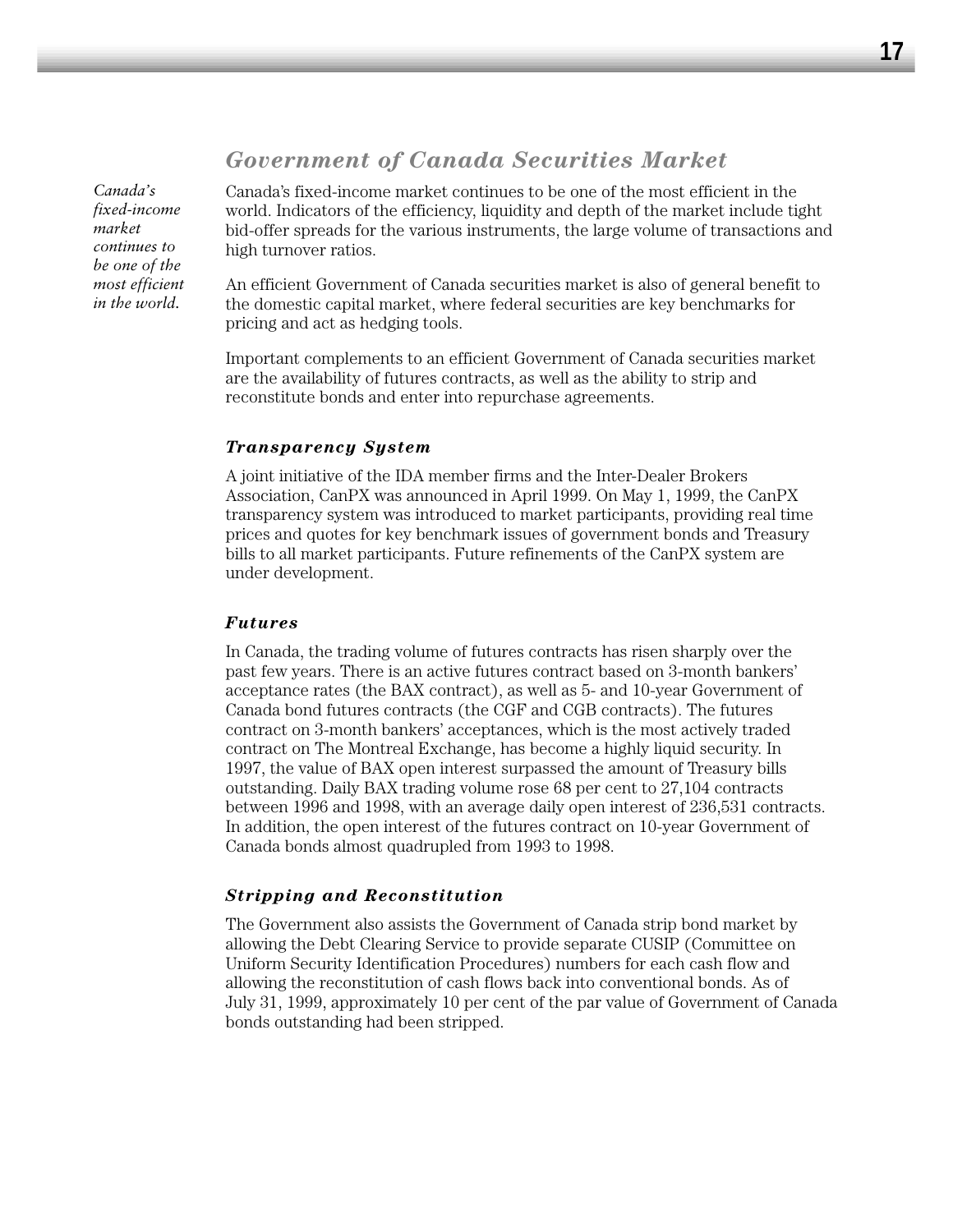#### *Government of Canada Securities Market*

The volume of transactions in the Government of Canada bond market has grown significantly since 1990, but has dropped over the past year. The volume of transactions in the Treasury bill market increased sharply from 1990 to 1995, but has since declined as the stock of Treasury bills outstanding has fallen. In the second quarter of 1999, total Treasury bill turnover was \$301.1 billion. The quarterly turnover ratio was 3.6 in 1999Q2 (see Chart 9). Total marketable bond turnover was \$967.5 billion in the second quarter of 1999, a 193-per-cent increase from the first quarter of 1990. The quarterly turnover ratio was 3.2 in 1999Q2 compared to 2.6 in the first quarter of 1990 (see Chart 10).



The significant growth in the trading volume and turnover ratios in the repo market over the past four years provides further evidence of an extremely efficient Canadian government securities market. The total quarterly turnover for Government of Canada bond repos has increased from \$2,194 billion in the first quarter of 1994 to \$4,671 billion in the second quarter of 1999. Furthermore, the quarterly turnover ratio for bond repos in 1999Q2 was 15.9, up from about 11 in early 1994 (see Chart 11). The Treasury bill repo market is less active than the bond repo market; nevertheless, it is quite efficient, with total quarterly turnover in 1999Q2 at \$675.8 billion and a quarterly turnover ratio of 8.0 (see Chart 12).





Turnover ratio is total trading volume in each quarter/stock. Source: Bank of Canada.





Source: Bank of Canada.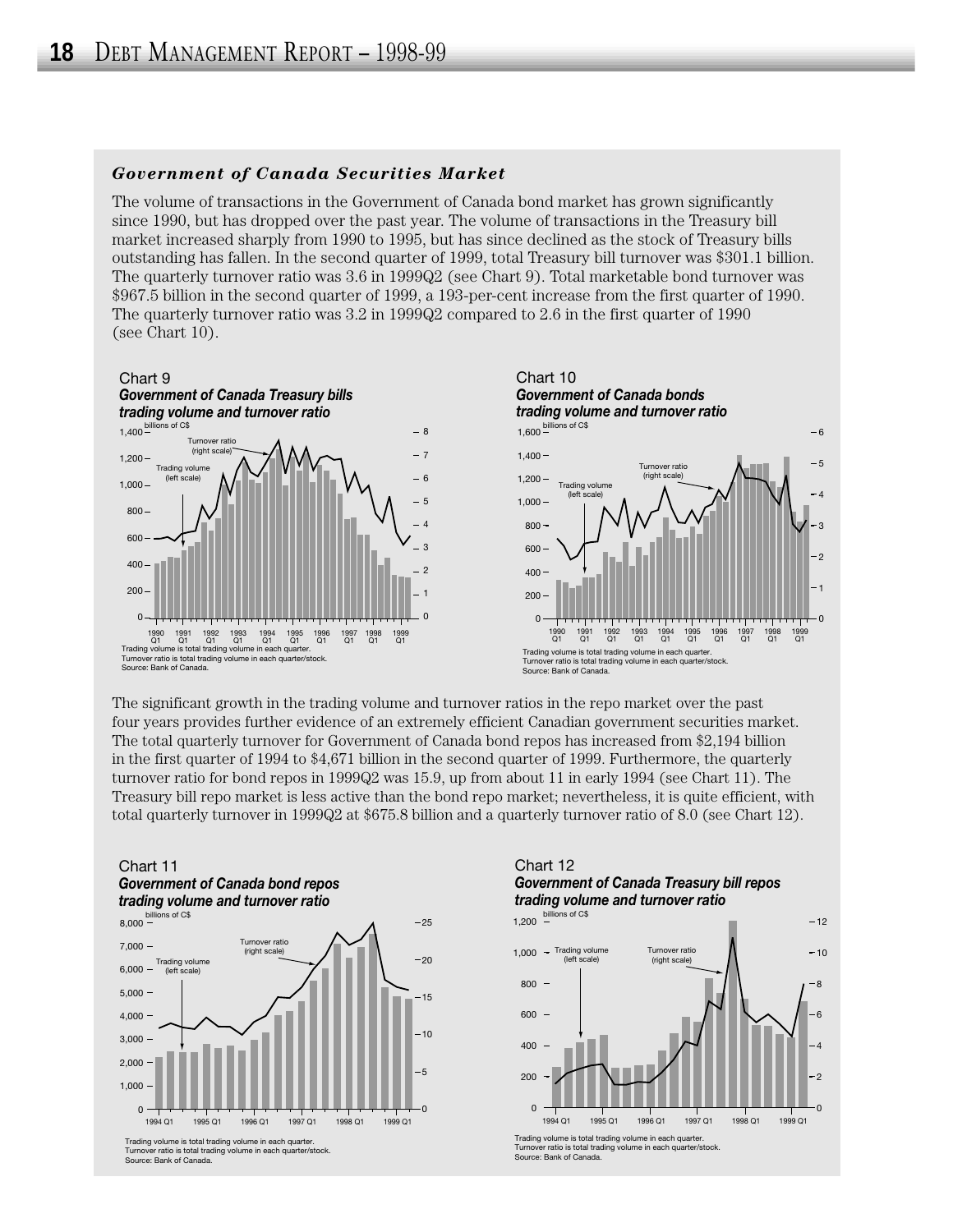#### *Federal Debt Managers*

The Department of Finance, in conjunction with the Bank of Canada and Canada Investment & Savings (CI&S), the Government's retail debt agency, manages federal market debt. The Financial Markets Division of the Department of Finance provides analysis and develops policies and recommendations for the federal government's borrowing programs, including borrowings for official reserve purposes and the management of financial risks.

The Division works in partnership with the Bank of Canada, the Government's fiscal agent, on all aspects of debt management. As fiscal agent, the Bank of Canada is specifically responsible for the operational aspects of debt management, e.g. conducting the auctions of government debt, issuing debt instruments, making interest payments and foreign-currency-borrowing operations. The Bank also has responsibility for monitoring market activities and advising on debt management policy issues, as well as operating the Government's Risk Management Unit.

Primary responsibility for the management of the retail debt portion of federal market debt is carried out by CI&S. CI&S is a special operating agency of the Government and is responsible for achieving the fundamental debt management objective of stable, low-cost funding by developing and implementing the retail component of the federal government's domestic debt program.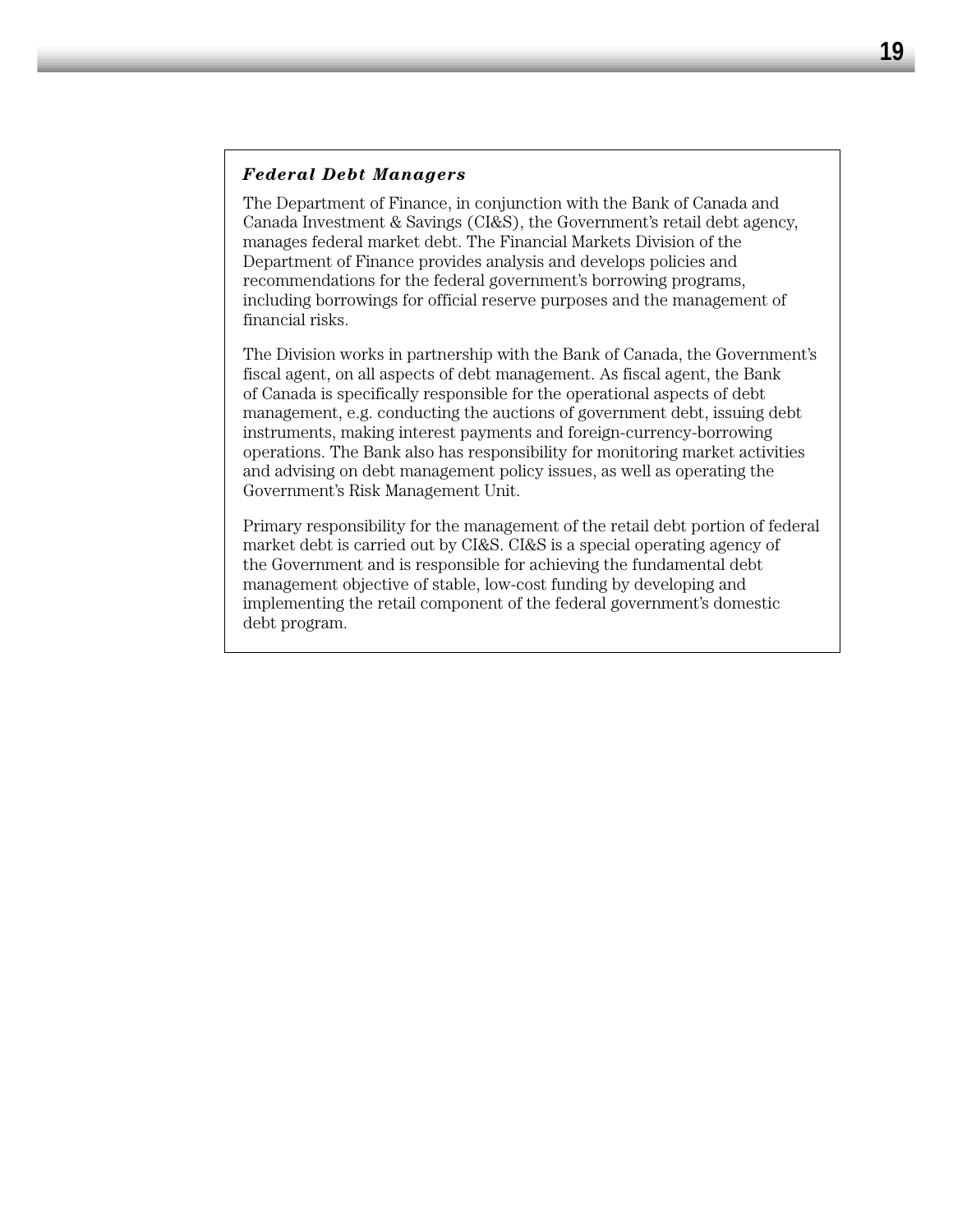## *1998-99 Debt Management Operations by Program*

As a result of the budgetary surplus achieved in 1998-99, the federal government retired \$6.9 billion of its market debt during this period. Total domestic debt alone declined by \$16.3 billion. The share of market debt held in short-term instruments, primarily Treasury bills, decreased while the share held in longer-term instruments increased slightly.

#### **Table 2**

**March 31, 1998 March 31, 1999 Change** (billions of C\$) **C\$-denominated** Fixed-coupon bonds 284.7 284.1 -0.6 Real return bonds\* 9.9 11.7 1.8 Treasury bills 112.3 97.0 -15.3 Canada Saving Bonds and Canada Premium Bonds 29.8 27.7 2.1 Total domestic debt 16.3 and 16.7 420.4 16.3 **Foreign-currency-denominated** Canada Bills 9.4 10.2 0.8 Foreign bonds 14.7 19.6 4.9 Canada Notes 1.7 1.3 -0.4 Euro Medium-Term Notes **1.5** 1.5 4.9 4.9 3.4 Total foreign debt  $27.2$   $36.0$   $8.8$  $CPP$  bonds  $3.5$   $4.1$   $0.6$ **Total market debt** 467.3 460.4 -6.9

*Composition of federal market debt, 1998-99* 

\* Includes CPI adjustment.

Note: As at March 31, 1999, the total amount of interest-rate and cross-currency swaps outstanding stood at \$19.8 billion.

Numbers may not add due to rounding.

#### **Domestic Debt**

A key principle of domestic debt management is that the funding required for the Government's domestic operations is raised in the domestic market.

#### *Fixed-Coupon Marketable Bonds and Bond Repurchase Transactions*

Fixed-coupon marketable Government of Canada bonds are issued in Canadian dollars and pay interest semi-annually.

Net new issuance of fixed-coupon marketable bonds during the year totalled -\$0.6 billion (gross issuance less maturing issues), bringing the stock of outstanding marketable bonds down to \$284.1 billion as at March 31, 1999. This includes two bond repurchase operations of \$500 million each. The first took place in December 1998 for selected bonds in the 5-year maturity sector, with the second bond repurchase held in February 1999 in the 10-year sector.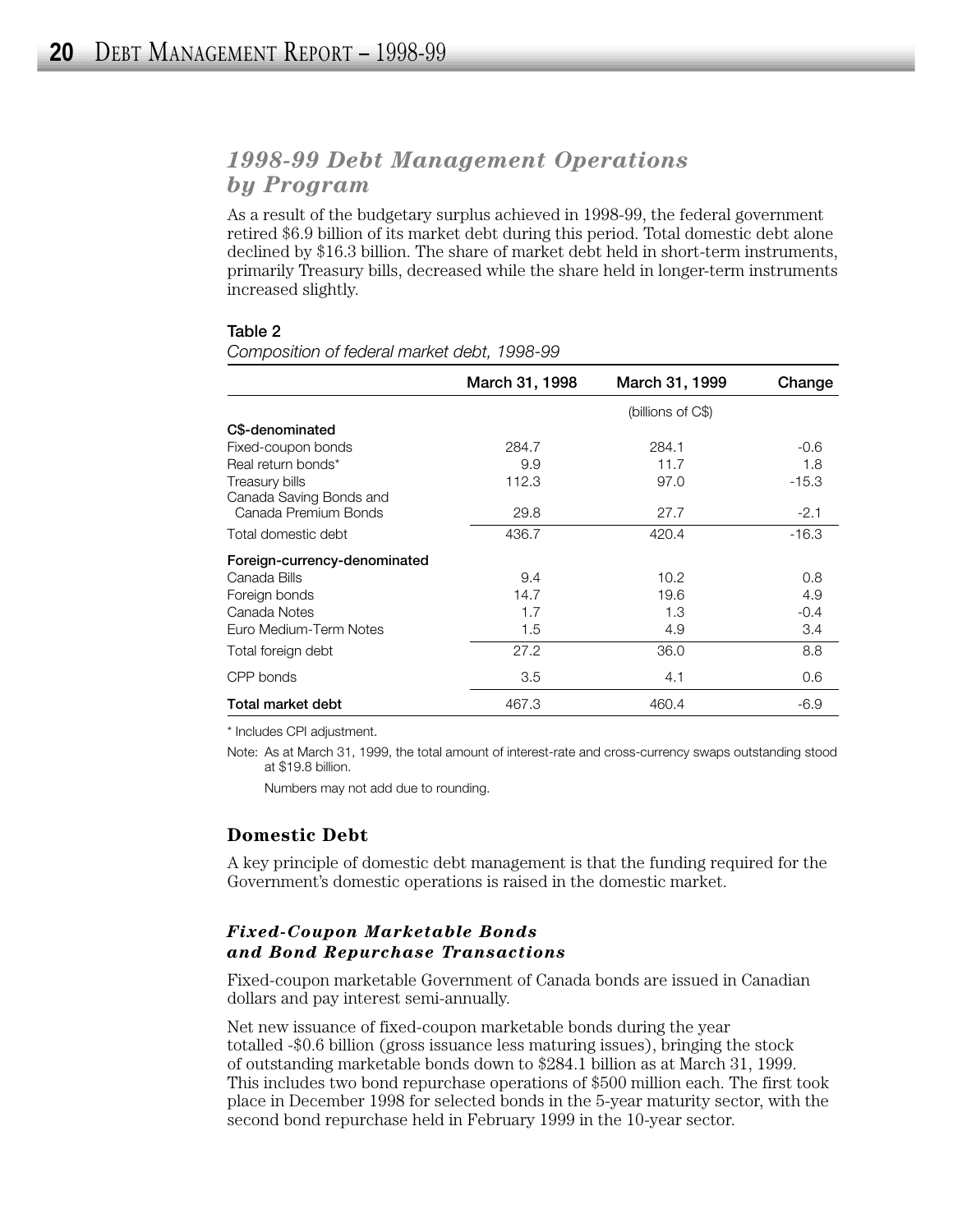In 1998-99, gross issuance of marketable bonds consisted of \$14.0 billion of 2-year bonds, \$9.8 billion of 5-year bonds, \$9.2 billion of 10-year bonds and \$3.3 billion of 30-year bonds (issuance of 3-year bonds ceased in 1997-98). Marketable bonds represent the largest component (62 per cent) of the federal government's outstanding market debt.

The distribution of the outstanding stock of fixed-coupon marketable bonds at the end of 1998-99 is shown in the following table.

| 60.9                                                           |  |
|----------------------------------------------------------------|--|
|                                                                |  |
| 66.6                                                           |  |
| 77.7                                                           |  |
| 78.9                                                           |  |
| (billions of C\$)                                              |  |
| Outstanding fixed-coupon marketable bonds as at March 31, 1999 |  |
|                                                                |  |

#### **Table 3**

|  | <b>Real Return Bonds (RRBs)</b> |  |  |
|--|---------------------------------|--|--|
|--|---------------------------------|--|--|

Real return bonds, introduced in 1991, provide cost-effective diversification of the marketable bond program for the Government as the implied real rates on comparable nominal bonds generally exceed the real rate offered on RRBs. RRBs serve the needs of investors such as indexed pension funds, and are issued via quarterly single-price auctions.

Issuance of RRBs in 1998-99 totalled \$1.6 billion through four issues, bringing the level of outstanding RRBs to \$11.7 billion as at March 31, 1999 (this includes \$0.9 billion in consumer price index adjustment).

#### *Treasury Bills*

Treasury bills with terms to maturity of 3, 6 and 12 months are offered on a biweekly basis. Cash management bills of shorter maturity than typical Treasury bills are issued from time to time to facilitate the management of the Government's cash balances.

The stock of outstanding Treasury bills decreased by \$15.3 billion during the 1998-99 fiscal year to a level of \$97.0 billion at March 31, 1999.

#### *Retail Debt*

Retail debt is broadly defined as Government of Canada securities held by individual Canadians, and includes both non-marketable and marketable debt.

In 1998-99, the Canada Savings Bond (CSB) and the Canada Premium Bond (CPB) were on sale concurrently for a six-month pilot. The CSB featured 1-year pricing and cashability at any time. The CPB featured longer-term pricing but with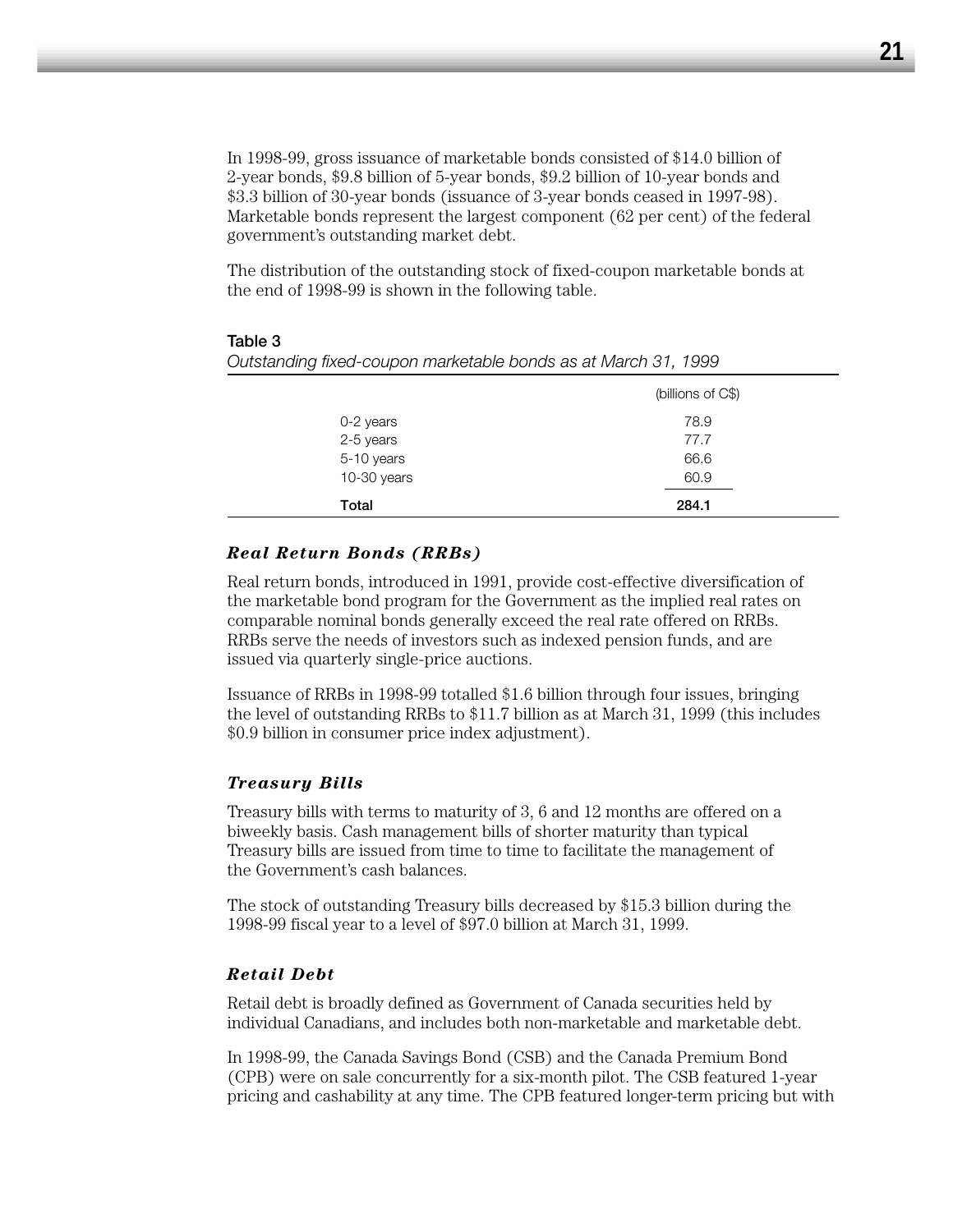reduced cashability. Both bonds have Registered Retirement Savings Plan (RRSP) and Registered Retirement Income Fund (RRIF) options. The introduction of the CPB was very successful, with sales accounting for almost half of total sales.

The retail debt share, including both non-marketable and marketable debt, of the Government of Canada total market debt increased to 23 per cent last year, thereby contributing to the Government's goal of maintaining a diversified investor base. The non-marketable component of retail debt decreased by \$2.1 billion in 1998-99, in line with lower Government funding requirements. The decline in non-marketable debt was offset by an increase in the individual holdings of marketable debt. In addition, the rollout of the new Payroll Savings Program continued in 1998-99 and now accounts for about 50 per cent of total payroll sales.

#### **Foreign-Currency Debt**

The Government of Canada borrows in foreign currencies to raise foreign exchange reserves for the Exchange Fund Account (EFA). The EFA is a pool of assets used to promote order and stability of the Canadian dollar in the foreign exchange market. Foreign exchange reserves are also held for general liquidity purposes. The major objectives of Canada's reserve program are to ensure an appropriate level of reserves is maintained while minimizing the cost of carrying reserves and prudently managing risk.

The Government has made a steady effort to increase Canada's international reserves to bring the level more in line with comparable sovereigns. This is consistent with announcements made in the 1996 and 1998 budgets. Reserves have been increased from US\$11.9 billion at December 31, 1992 to US\$24.6 billion at March 31, 1999 (see Chart 13). Specifically, for 1998-99 alone, international reserves increased by US\$2.5 billion, while foreign debt rose by US\$4.7 billion. The increased foreign borrowing was in part to replenish foreign reserves used during the year to maintain order in the Canadian dollar market.



#### Chart 13 **Canada's international reserves: December 1992 to March 1999**

Sources: Department of Finance, International Monetary Fund, *International Financial Statistics.*

On a calendar year basis.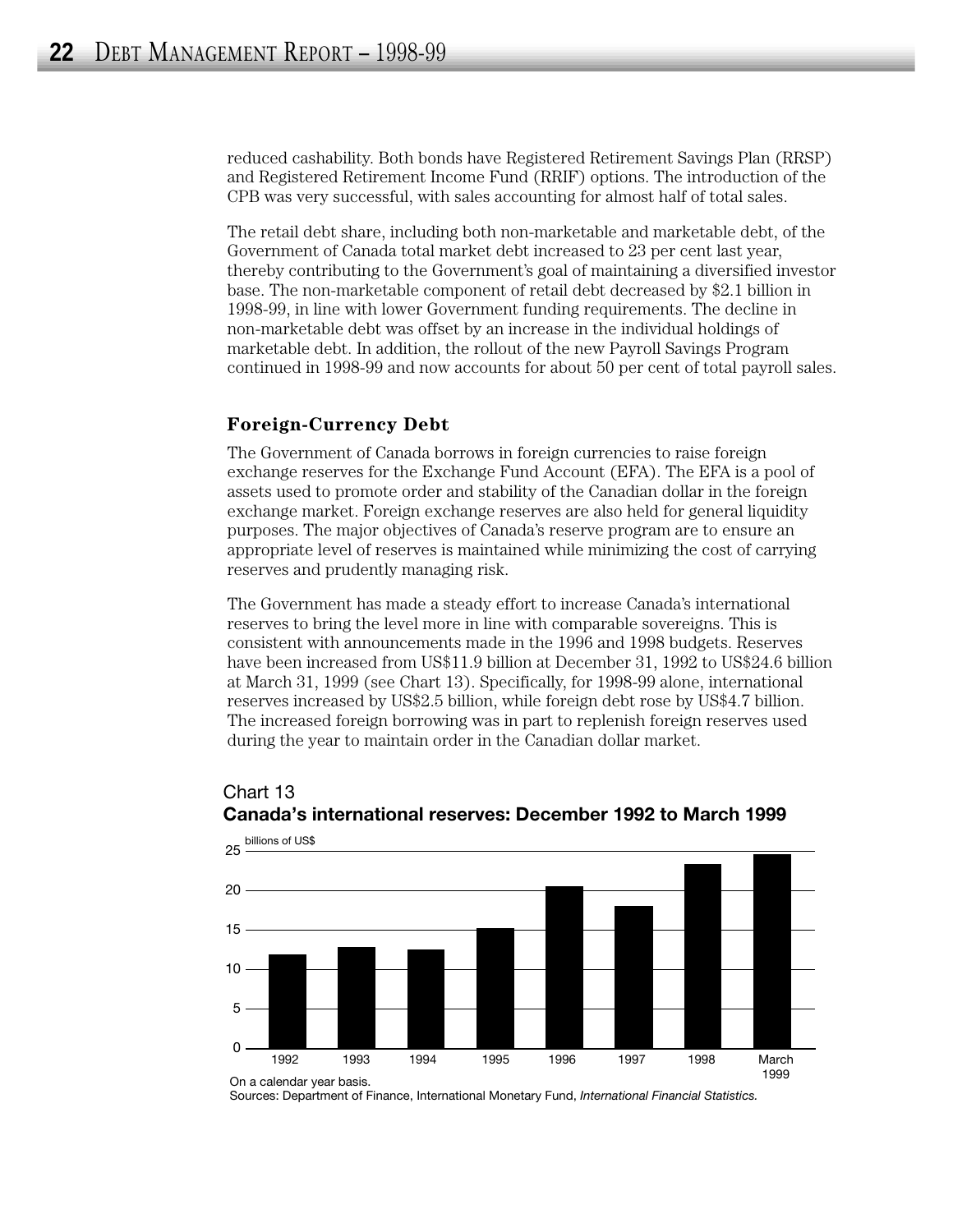As of March 31, 1999, foreign-currency liabilities stood at US\$33.8 billion – (US\$23.8 billion in foreign-currency debt and US\$10.0 billion in cross-currency swaps). Canada's direct foreign currency debt represents less than 8 per cent of its total outstanding market debt; taking the effect of swaps into account, this proportion is 11 per cent.

Foreign-currency debt outstanding consists of Canada Bills, Canada Notes, Euro Medium-Term Notes and foreign bonds. The Government of Canada also obtains foreign-denominated funding through cross-currency swaps of domestic obligations. Annex 2 provides further details on Canada's foreign currency debt, with 1998-99 highlights by program outlined below.

#### **Table 4**

*Foreign-currency liabilities as at March 31, 1999*

|                                    | (billions of US\$) |
|------------------------------------|--------------------|
| Canada Bills                       | 6.7                |
| Canada Notes                       | 0.8                |
| Euro Medium-Term Notes             | 3.3                |
| Foreign bonds                      | 13.0               |
| Total foreign-currency debt        | 23.8               |
| Cross-currency swaps               | 10.0               |
| Total foreign-currency liabilities | 33.8               |

Numbers may not add due to rounding.

#### *Canada Bills and Canada Notes*

Canada Bills, which are short-term promissory notes denominated in US dollars, are issued in the US market as a source of low-cost US dollar funding. The level of outstanding Canada Bills increased from US\$6.6 billion to US\$6.7 billion during 1998-99. Net issuance decreased compared to 1997-98 levels.

Canada Notes are used as required to raise fixed- and floating-rate funding for terms longer than nine months. The stock of outstanding Canada Notes, which the Government began to issue in March 1996, decreased from US\$1.2 billion to US\$0.8 billion during 1998-99. In addition, an inaugural JPY 50 billion 10-year note was issued in March 1999 (see Annex 1 for details).

#### *Euro Medium-Term Notes (EMTNs)*

The EMTN program, introduced in March 1997, diversifies the sources of cost-effective funding for Canada's foreign exchange reserves. Notes issued under the new program can be denominated in a range of currencies and structured to meet investor demand. Obligations are usually swapped to US dollars, the primary currency held in the foreign exchange reserves. In 1998-99, the federal government executed 10 transactions under the EMTN program (see Annex 1 for details).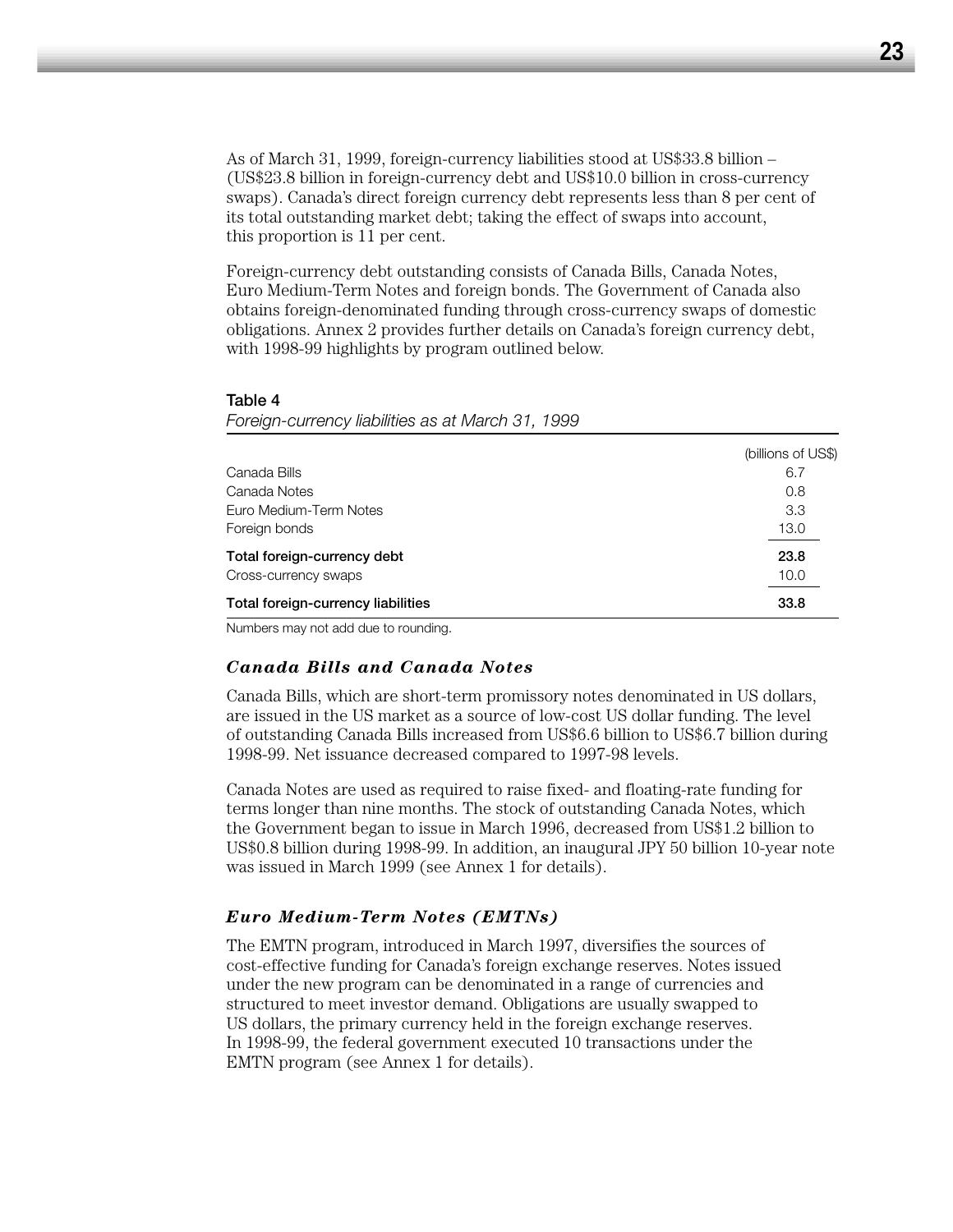#### *Foreign-Currency-Denominated Bonds*

At the end of 1998-99, Canada had US\$13.0 billion equivalent in fixed-rate bonds outstanding (of which US\$3.3 billion was issued in 1997-98 and US\$4.7 was issued in 1998-99). The US\$4.7 billion equivalent of fixed-rate bonds issued in 1998-99 consisted of two global bonds (see Annex 1 for details).

#### *Cross-Currency Swaps*

A cross-currency swap is an agreement that exchanges one type of return for another (e.g. a fixed for a floating rate of interest) and also exchanges the principal amount for the term of the swap. Cross-currency swaps of domestic obligations are a cost-effective alternative to foreign-currency-denominated bond issues, as a means of meeting the Government's targets for longer-term foreign-currency funding. In 1998-99, the federal government raised US\$4.7 billion in foreign exchange reserves at cost-effective funding levels by entering into 59 cross-currency swaps. This is an increase from the previous fiscal year, when the Government had entered into 13 cross-currency swaps to raise US\$3.6 billion in foreign exchange reserves. The total amount of cross-currency swaps outstanding as at March 31, 1999 stood at US\$10.0 billion.

#### **Management of the Government's Cash Balances**

Management of the Government's cash balances requires forecasting and monitoring of the Government's daily receipt and disbursement flows, as well as an ongoing borrowing program to refinance maturing debt and maintain the balances at or above targeted levels. There are inherent and large uncertainties in forecasting daily changes in cash balances, owing to the scope of the Government's financial operations, the operations of the Bank of Canada and changes in market conditions. An adequate level of cash balances must be maintained at all times to meet these operational requirements and provide an appropriate liquidity cushion for the Government's financial operations.

The level of the Government's daily cash balances averaged \$7.1 billion in fiscal 1998-99, down from \$8.1 billion in 1997-98.

Cash balances are invested as term deposits with participants of the recently established Large Value Transfer System. These deposits are placed with the institutions through an auction process in order to earn competitive market rates of return. In 1998-99, earnings on term deposits averaged 5.06 per cent versus 3.96 per cent the previous year. Increased earnings on term deposits reflect the general increase in interest rates.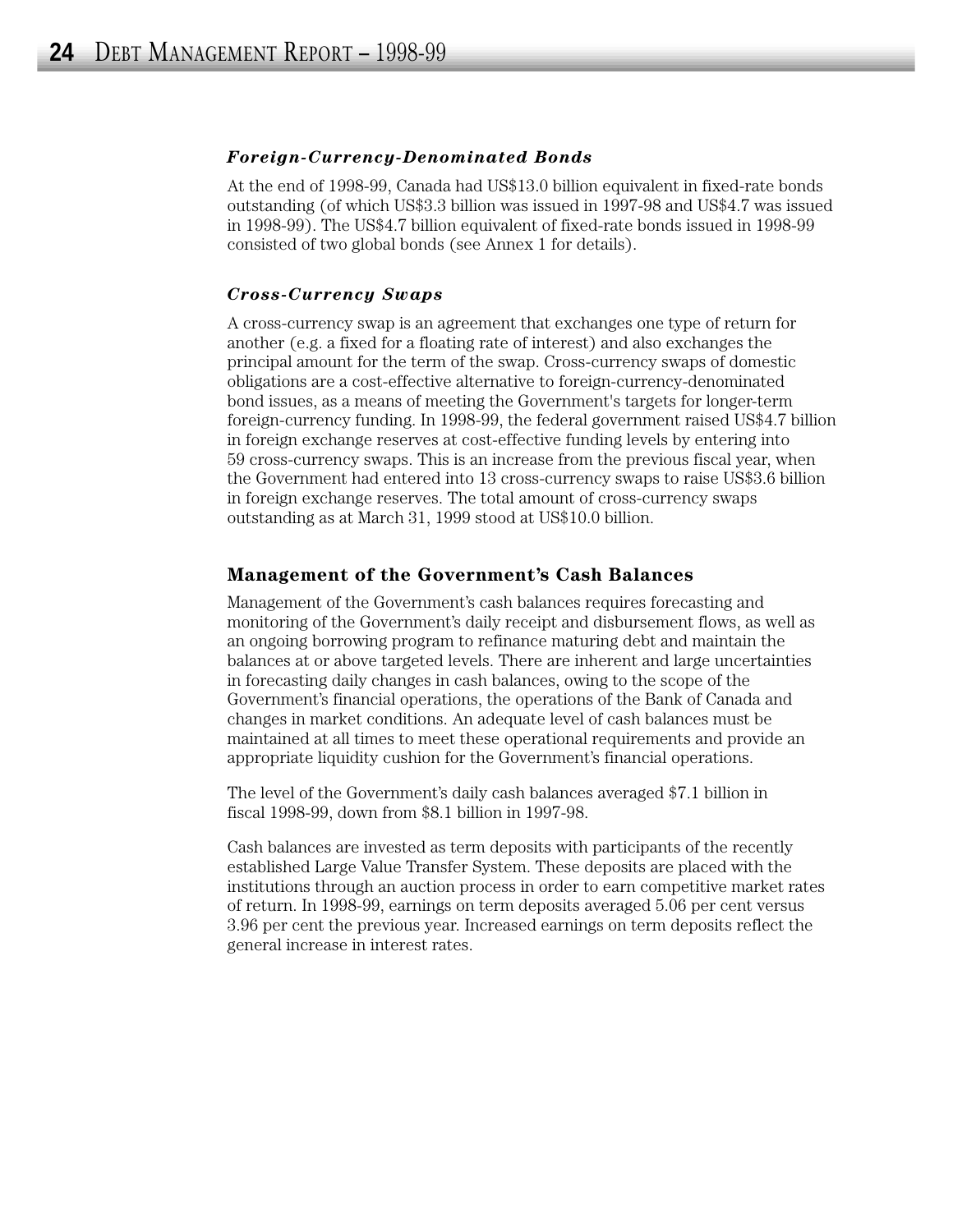## *Distribution of Holdings of Government of Canada Debt*

#### **Domestic Holdings of Government of Canada Debt**

In 1998 (the latest year for which figures are available) life insurance companies and pension funds accounted for the largest share of domestic holdings of Government of Canada market debt (28 per cent), followed closely by public and other financial institutions such as investment dealers and mutual funds (see Chart 14). Taken together, they accounted for 51 per cent of domestic holdings.

Bonds and bills held by public and other financial institutions increased sharply over the 1990-1998 period – from 8 per cent in 1990 to 23 per cent in 1998. Much of the increase can be attributed to a significant increase in holdings by mutual funds.

Chartered banks' share of holdings of market debt more than doubled, from 9 per cent in 1990 to 20 per cent in 1998, while the share of persons and unincorporated businesses decreased by almost 25 percentage points since 1990 to 10 per cent of domestic holdings.

Reference Table IV shows the evolution of the distribution of domestic holdings of Government of Canada debt since 1976.

### Chart 14 **Distribution of domestic holdings of Government of Canada market debt, 1998**



Source: Statistics Canada, *The National Balance Sheet Accounts.* Total: \$346.0 billion at December 31, 1998.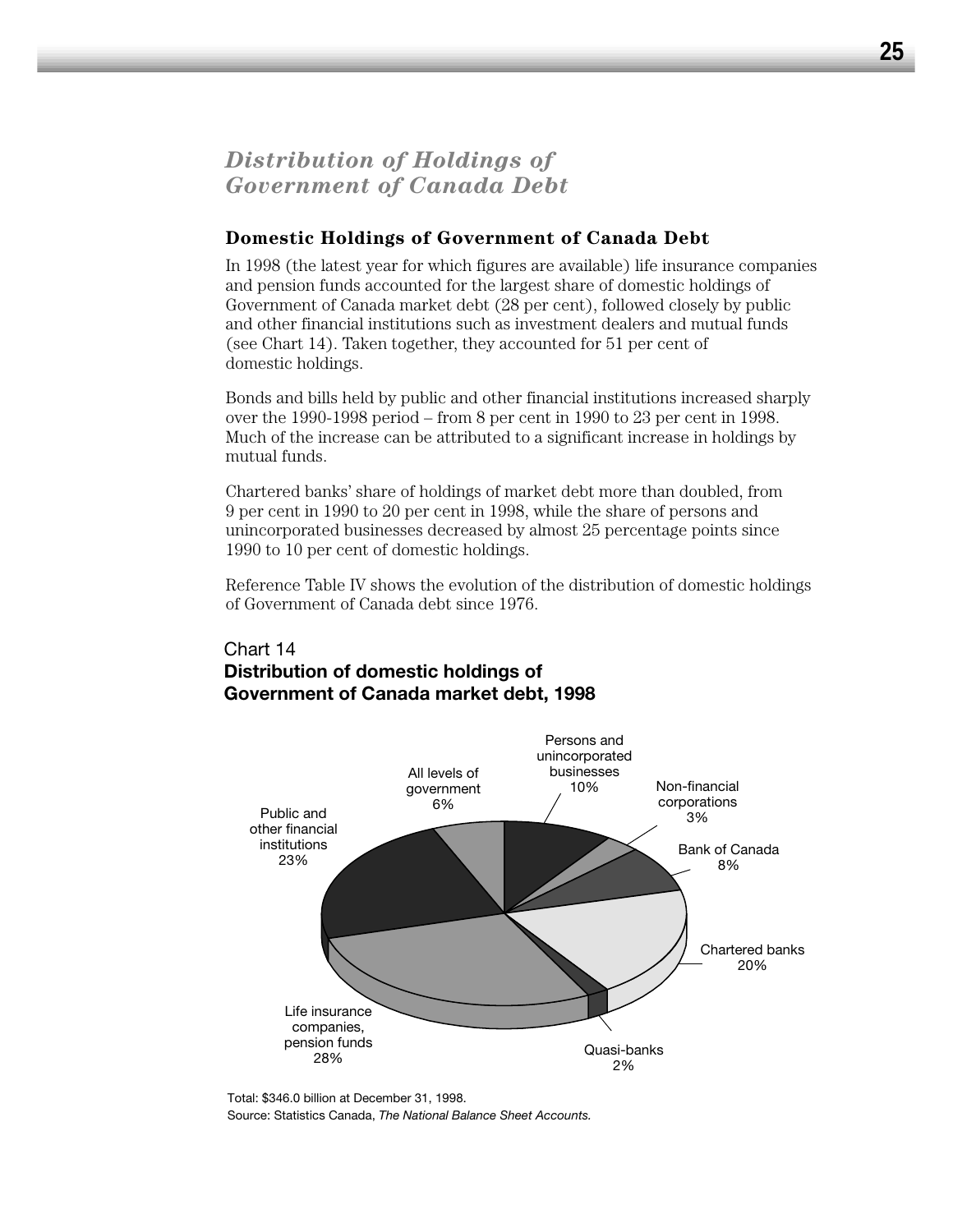#### **Non-Resident Holdings of Government of Canada Debt**

Non-resident holdings of the Government of Canada's total market debt decreased by \$8.2 billion in fiscal year 1998-99. Total non-resident holdings were estimated to be \$107.1 billion at the end of March 1999, representing about 23.3 per cent of the Government of Canada's total market debt. Since 1992-93, the share of total market debt held by non-residents has been steadily declining (see Chart 15).

Non-residents held \$85.3 billion in government bonds in 1998-99, a decrease of \$7.6 billion from the previous year. Non-resident holdings of bills (Treasury bills and Canada Bills) amounted to 4.8 per cent of total market debt at March 31, 1999. Non-resident holdings of bills declined by \$0.5 billion over the fiscal year (see Reference Table V).



## Chart 15 **Non-resident holdings of Government of Canada market debt**

Source: Statistics Canada, *Canada's International Transactions in Securities.*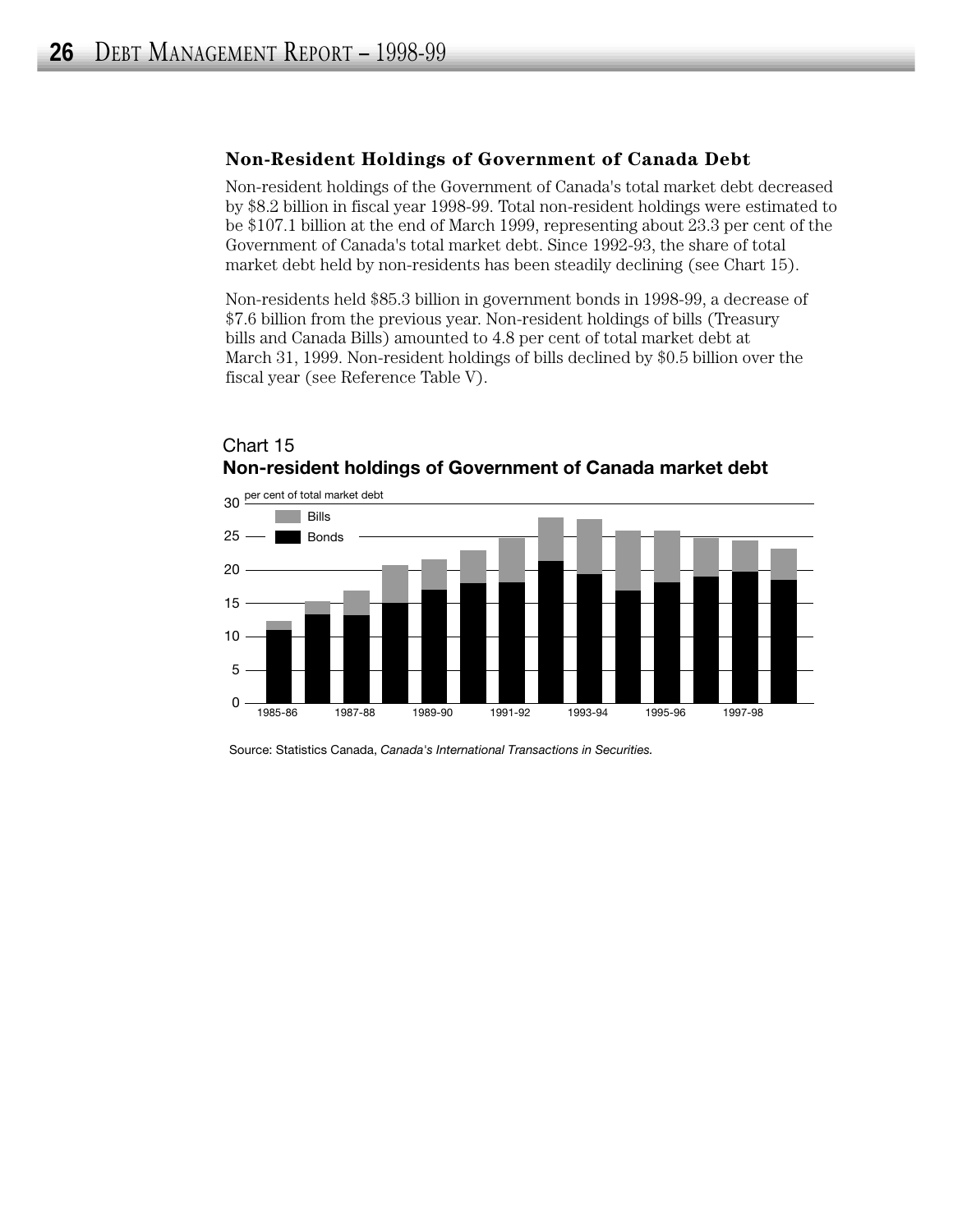*Annex 1*

#### **Details on Canada's Foreign-Currency Debt**

#### *Foreign-Currency-Denominated Bonds*

At the end of 1998-99, Canada had US\$13.0 billion equivalent of fixed-rate bonds outstanding (of which US\$3.3 billion was issued in 1997-98 and US\$4.7 billion was issued in 1998-99).

The US\$4.7 billion equivalent of fixed-rate bonds issued in 1998-99 consisted of two global bonds:

- in June, a DM4.0-billion 4%-per-cent 10-year global bond due July 7, 2008; and
- in October, a US\$2.5-billion 5¼-per-cent 10-year global bond due November 5, 2008, Canada's largest issue ever in US dollars, was issued (it received public recognition as the second-best US-dollar bond deal of 1998).

#### *Cross-Currency Swaps*

In 1998-99, the federal government raised US\$4.7 billion in foreign exchange reserves at attractive funding levels by entering into 59 cross-currency swaps, bringing the total of cross-currency swaps to US\$10.0 billion.

#### *Euro Medium-Term Notes (EMTNs) and Canada Notes*

In 1998-99, the federal government executed 10 transactions under the EMTN program and 1 transaction under the Canada Notes program:

- in May 1998, Hong Kong dollar 200-million 9.14-per-cent 3-year notes (privately placed);
- in June 1998, Greek drachma 20-billion 7½-per-cent 5-year notes due July 16, 2003;
- in August 1998, US\$75-million 5.337-per-cent 1-year notes due August 27, 1999 (privately placed);
- in September 1998, US\$200-million 4.991-per-cent 1-year notes due September 23, 1999;
- in October 1998, British pound 300-million 6¼-per-cent notes due November 26, 2004; reopened for another GBP200 million, raising the total outstanding to GBP500 million. This transaction marked the first time that Canada reopened a public Eurobond issue;
- also in October 1998, inaugural French franc 4-billion 10-year notes due April 28, 2009 (the issue received public recognition as the best French franc bond issue of 1998) – re-denominated into EUR610 million on April 28, 1999; fungible with the Euro Note issued in March 1999;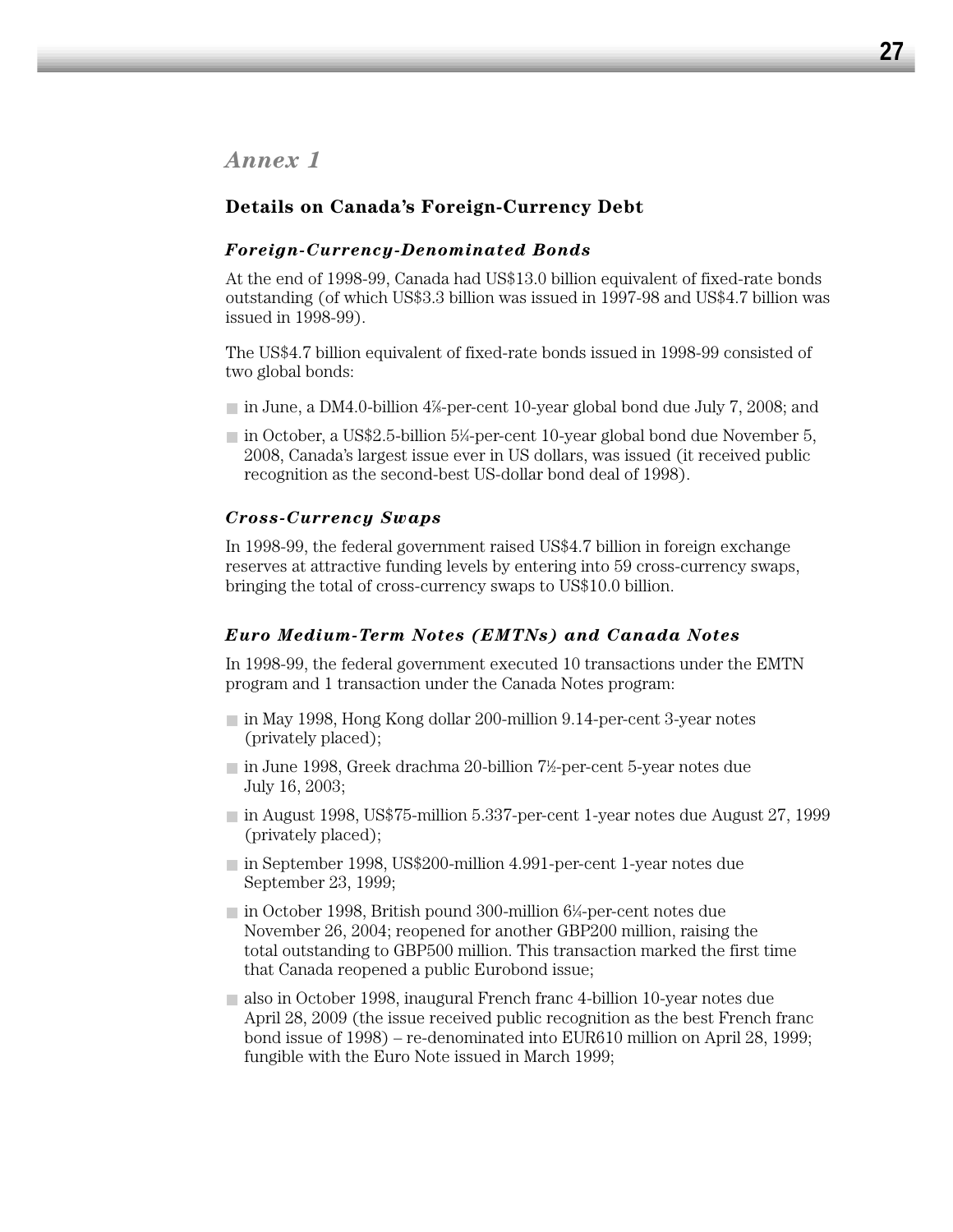- in January 1999, US\$300-million 5.125-per-cent 3-year notes due January 22, 2002;
- in January 1999, Hong Kong dollar 200-million 7.05-per-cent 1-year notes due February 9, 2000 (privately placed);
- in March 1999, Norwegian kronor 700-million 5.40-per-cent 5-year notes due November 30, 2004;
- in March 1999, a EUR390-million 4 1/2-per-cent 10-year notes due April 28, 2009; and
- also in March 1999, Japanese yen 50-billion 1.9-per-cent 10-year Canada Notes due March 23, 2009.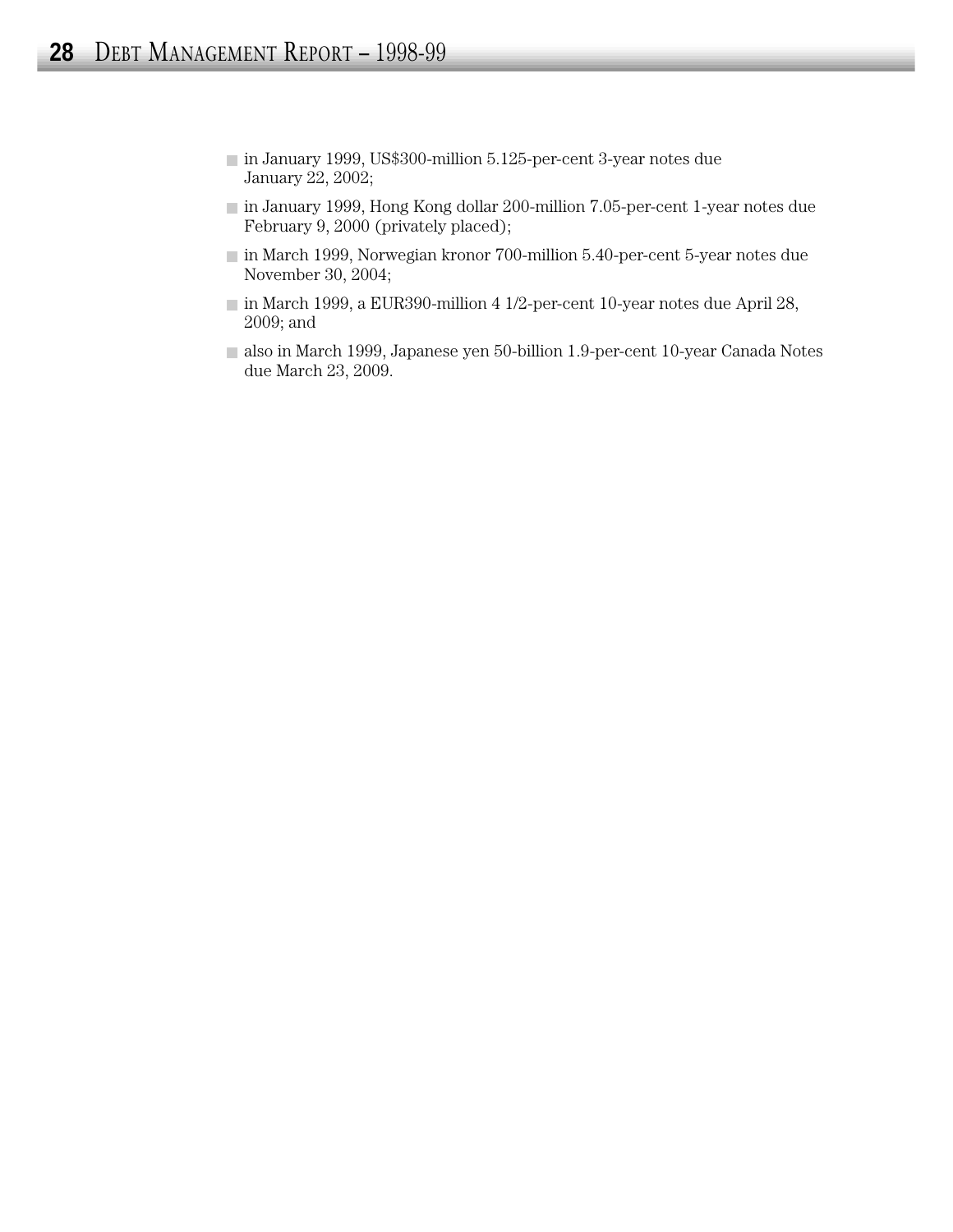### *Annex 2*

#### **Government of Canada Market Debt Instruments**

#### *Fixed-Coupon Marketable Bonds*

Effective October 1995, Government of Canada marketable bonds are issued in global certificate form only whereby a global certificate for the full amount of the bonds is issued in fully registered form in the name of CDS & Co., a nominee of the Canadian Depository for Securities Limited (CDS). The bonds must be purchased, transferred or sold, directly or indirectly, through a participant of the Debt Clearing System (DCS), which is operated by the CDS, and only in integral multiples of \$1,000 (face value). Prior to December 1993, Government of Canada bonds were issued in coupon-bearer and fully registered form, and were available in denominations ranging from \$1,000 to \$1,000,000. Between December 1993 and September 1995, Government of Canada bonds were only issued in fully registered form. All Canadian dollar marketable bonds are non-callable. All Canadian dollar marketable bonds pay a fixed rate of interest semi-annually.

Issues of government bonds are sold via public tender, with the Bank of Canada acting as the Government's fiscal agent, to primary distributors made up of securities dealers that operate in Canada and are members of the Investment Dealers Association of Canada, and a small number of Canadian chartered banks. These sales are via multiple-price auction.

#### *Government of Canada Real Return Bonds (RRBs)*

Government of Canada real return bonds pay semi-annual interest based upon a real interest rate. Unlike standard fixed-coupon marketable bonds, interest payments on RRBs are adjusted for changes in the consumer price index (CPI). The CPI, for the purposes of RRBs, is the all-items CPI for Canada, not seasonally adjusted, published monthly by Statistics Canada. The semi-annual nominal coupon payments are calculated as follows:

coupon payment<sub>i</sub> = real coupon rate/2  $*$  (principal + inflation compensation<sub>i</sub>)

where inflation compensation<sub>i</sub> = ((principal \* reference CPI<sub>i</sub>/reference CPI<sub>base</sub>) - principal).

Reference CPI for the first day of any calendar month is the CPI for the third preceding calendar month. The reference CPI for any other day in a month is calculated by linear interpolation between the reference CPI applicable to the first day of the month in which such day falls and the reference CPI applicable to the first day of the month immediately following. The reference  $\text{CPI}_{\text{base}}$  for a series of bonds is the reference CPI, applicable to the original issue date for the series.

At maturity, bondholders will receive, in addition to a coupon interest payment, a final payment equal to the sum of the principal amount and the inflation compensation accrued from the original issue date  $-$  i.e. final payment  $=$ principal + ((principal \* reference  $\text{CPI}_{\text{matrix}}/\text{reference } \text{CPI}_{\text{base}}$ ) - principal).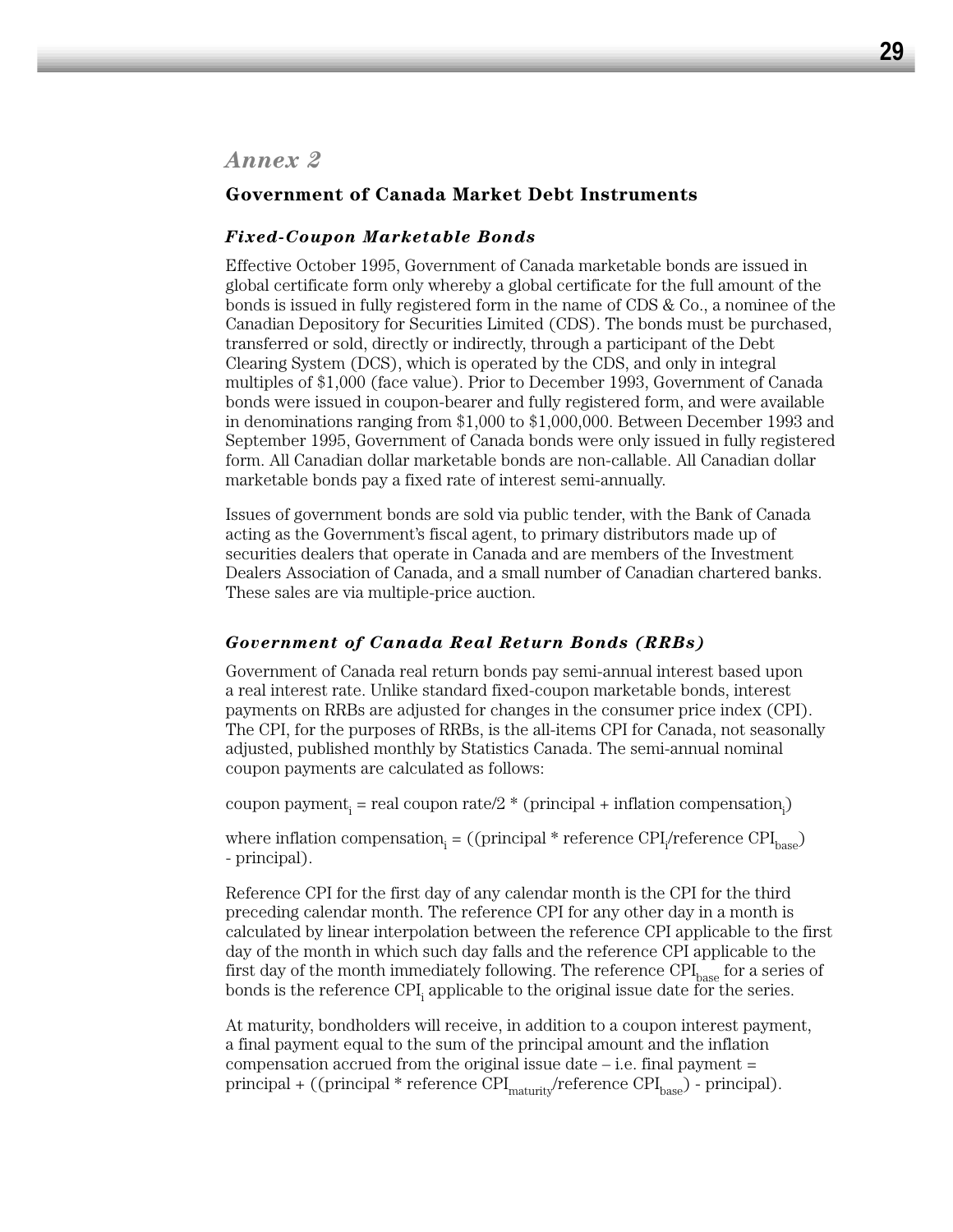These bonds must be purchased, transferred or sold, directly or indirectly, through a participant of the DCS and only in integral multiples of \$1,000 (face value). New issue distribution is through single-price auction to primary distributors.

#### *Canada Savings Bonds (CSBs)*

Canada Savings Bonds are currently offered for sale by most financial institutions in Canada. Additionally, some 15,000 organizations sponsor the payroll program, thus allowing many Canadians to purchase CSBs through payroll deductions.

Except in certain specific circumstances, CSBs can only be registered in the name of residents of Canada and are available in both regular interest and compound interest forms. For those CSBs which are certificated, denominations range from \$100 to \$10,000. All CSBs are non-callable and, except in certain limited circumstances, non-transferable.

CSBs pay a competitive rate of interest which is guaranteed for one or more years. New issues currently offer a 10-year maturity. CSBs may be cashed at any time and, after the first three months, pay interest up to the end of the month prior to encashment.

#### *Canada Premium Bonds (CPBs)*

The Canada Premium Bond is a new retail investment and savings product introduced by the Government of Canada in 1997 (known then as the Canada RRSP Bond).

The CPB offers a higher interest rate at the time of issue compared to the CSB on sale at the same time and is only redeemable once a year on the anniversary of the issue date or during the 30 days thereafter without penalty.

#### *Treasury Bills*

Effective November 1995, all new issues of Treasury bills are issued is global certificate form only whereby a global certificate for the full amount of the Treasury bills is issued in fully registered form in the name of CDS & Co., a nominee of the Canadian Depository for Securities Limited (CDS). Treasury bills must be purchased, transferred or sold, directly or indirectly, through a participant of the Debt Clearing Service, which is operated by the CDS, and only in integral multiples of \$1,000 (face value). Prior to November 1995, Treasury bills were issued in bearer form and were available in denominations ranging from \$1,000 to \$1,000,000.

Treasury bills are sold by public tender on a discount basis to primary distributors of Government of Canada securities. Treasury bills with terms to maturity of approximately 3, 6, or 12 months are currently auctioned on a biweekly basis, generally on Tuesday for delivery Thursday. Under the biweekly issuance pattern, new 3-month (98 days) Treasury bills are issued at each biweekly auction. New 6- and 12-month Treasury bills are offered in the same week and then reopened once at the next regular auction two weeks later.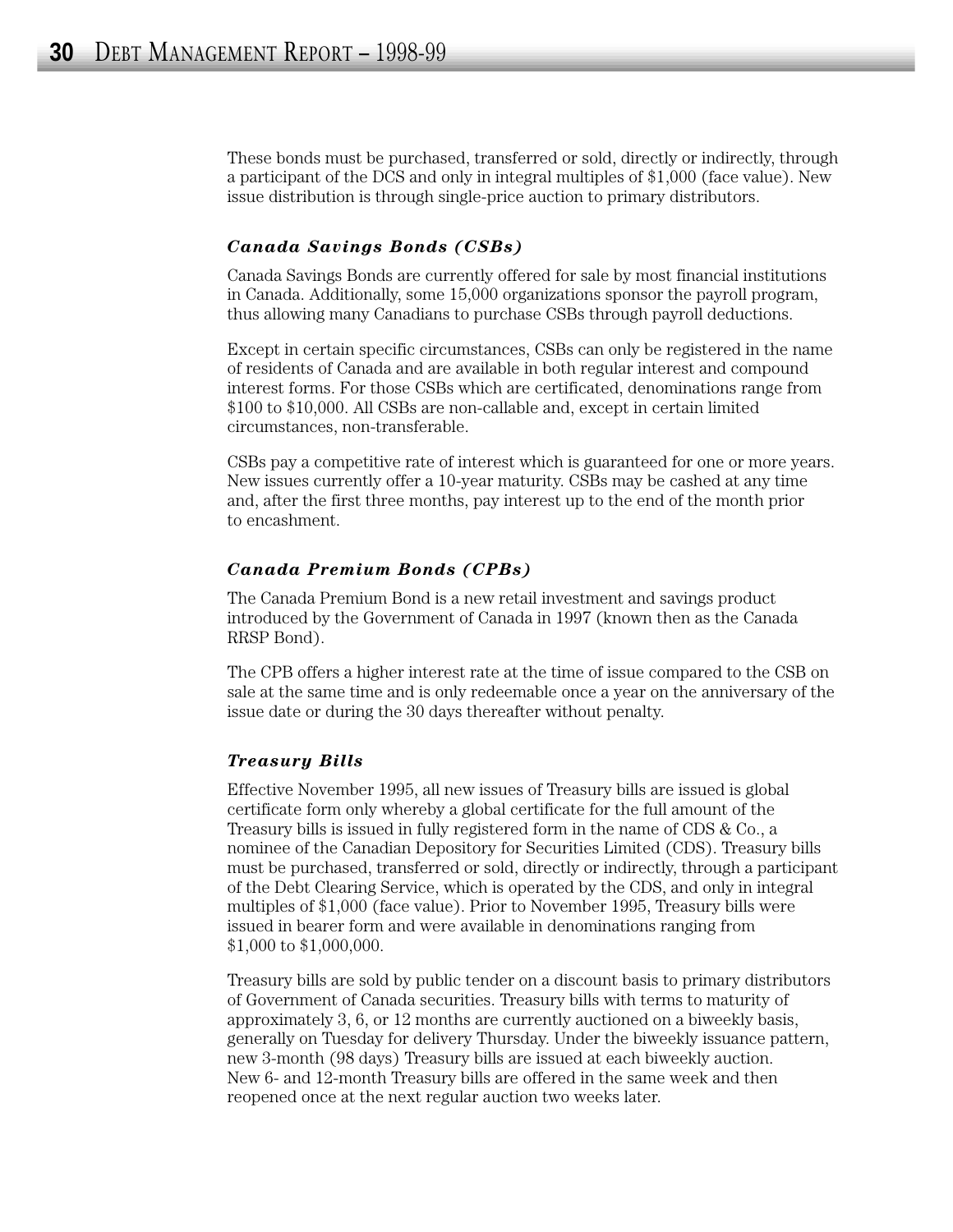Cash management bills (CMBs) are also periodically issued by the Government of Canada. CMBs are Treasury bills with maturities of less than three months (they can be as short as one day) used as a source of short-term financing for the Government. CMB auctions can take place on any business day, typically for next-day delivery, but on some occasions for same-day delivery.

#### *Canada Bills*

Canada Bills are promissory notes denominated in US dollars and issued only in book-entry form. They mature not more than 270 days from their date of issue and are discount obligations with a minimum order size of US\$1,000,000 and a minimum denomination of US\$1,000. Delivery and payment for Canada Bills occur in same-day funds through Chase Manhattan Bank in New York City.

Primary distribution of Canada Bills occurs through five dealers in New York: CIBC Wood Gundy Inc., CS First Boston, Goldman, Sachs & Co., Lehman Brothers and RBC Dominion Securities Inc. Rates on Canada Bills are posted daily for terms of one to six months.

Canada Bills are issued for foreign exchange reserve funding purposes only.

#### *Canada Notes*

Canada Notes are promissory notes usually denominated in US dollars and available in book-entry form. Canada Notes are issued in denominations of US\$1,000 and integral multiples thereof. At present, the aggregate principal amount outstanding issued under the program is limited to US\$10.0 billion. Notes can be issued for terms of nine months or longer, and can be issued at a fixed or a floating rate.

The interest rate or interest rate formula, the issue price, stated maturity, redemption or repayment provisions, and any other terms are established by Canada at the time of issuance of the notes and will be indicated in the Pricing Supplement. Delivery and payment for Canada Notes occur through the Bank of Montreal Trust Company in New York City.

The notes are offered on a continuous basis by Canada through five dealers: CS First Boston, Goldman, Sachs & Co., Lehman Brothers, Nesbitt Burns Inc. and Scotia Capital Markets. Canada may also sell notes to other dealers or directly to investors.

Canada Notes are issued for foreign exchange reserve funding purposes only.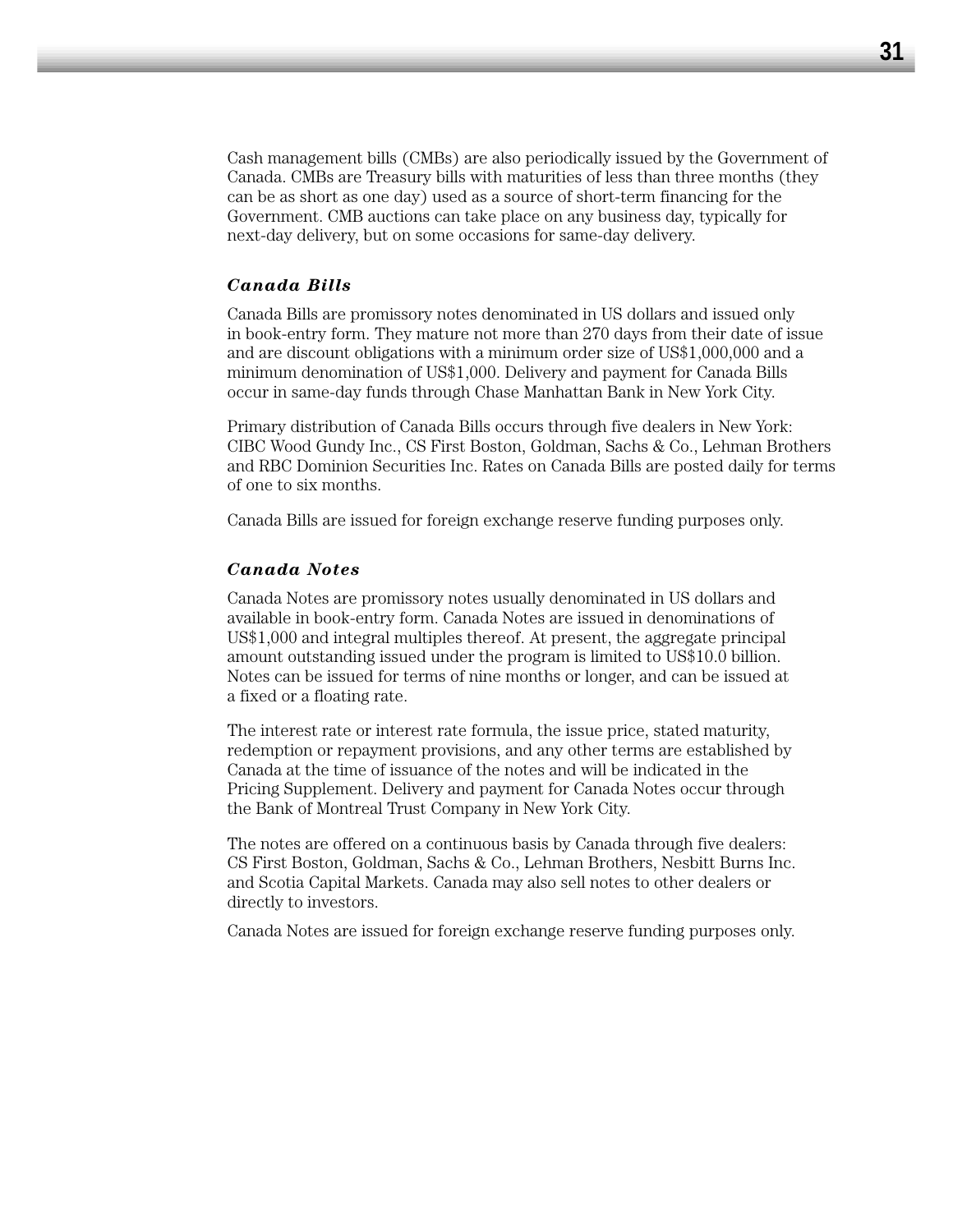#### *Euro Medium-Term Notes (EMTNs)*

EMTNs are medium-term notes issued outside the United States and Canada. They are issued with fixed or floating interest rates, include embedded options, make coupon payments in one currency and the principal payment in another currency, and maturities can range from short-term to long-term. Canada EMTNs are sold either by dealers in the dealer group, or by dealers who are not in the dealer group but who are acting as Canada's agent for the particular transaction (called reverse inquiry). Canada EMTNs are sold on a bought-deal basis (i.e. the dealer purchasing EMTNs from Canada is responsible for the sale of the notes) and on an intermittent basis.

The Arranger for Canada's EMTN program is Morgan Stanley Dean Witter. The London-based dealer group includes CIBC Wood Gundy Oppenheimer, Deutsche Bank, Merrill Lynch International, Morgan Stanley Dean Witter, RBC DS Global Markets, Daiwa Europe Limited, Goldman Sachs International, J.P. Morgan Securities Ltd., Nomura International and Warburg Dillon Read.

The EMTN program further diversifies the sources of cost-effective funding for Canada's foreign exchange reserves. Notes issued under this program can be denominated in a range of currencies and structured to meet investor demand.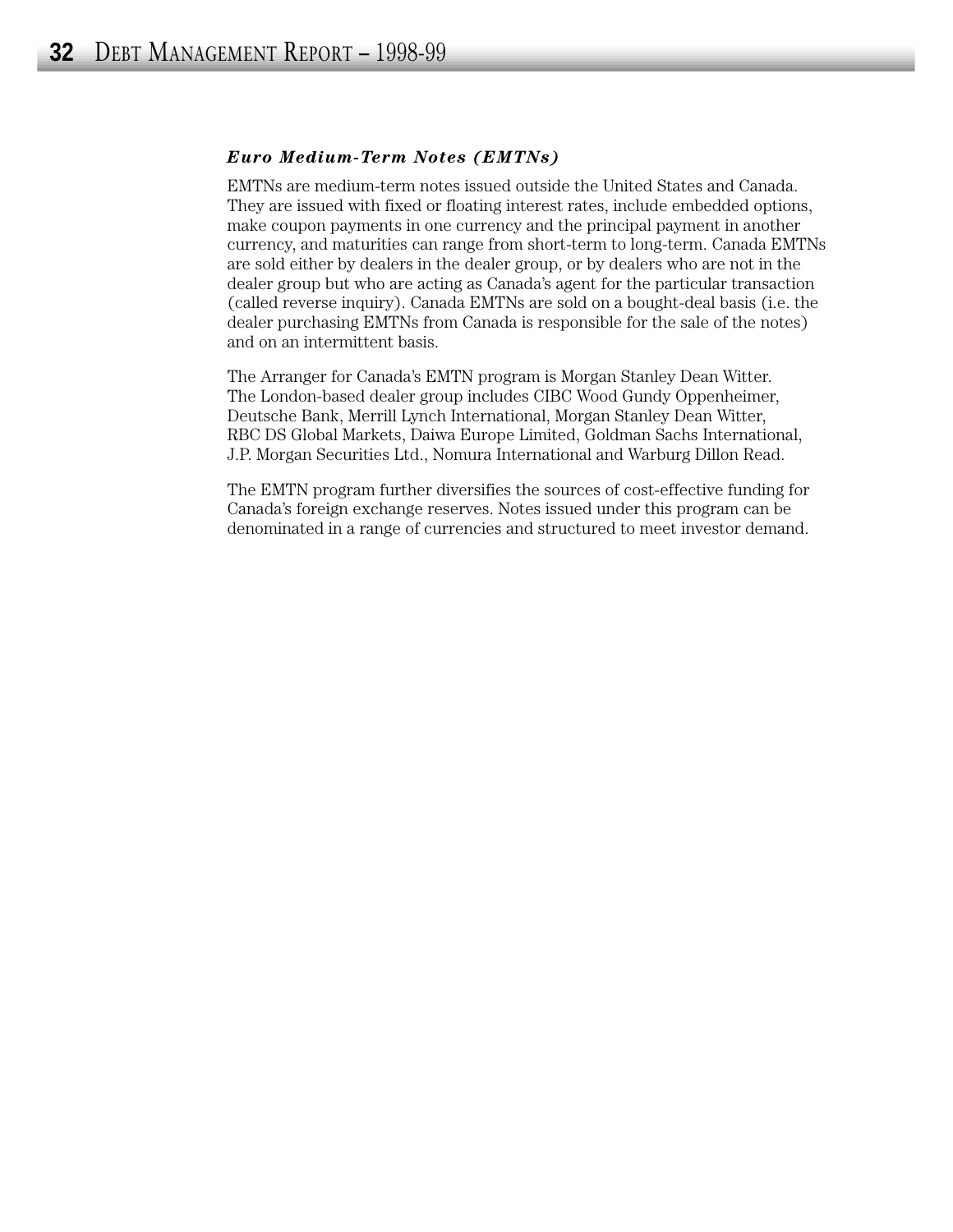## *Annex 3*

#### **New Auction Rules/Terms of Participation**

Following extensive consultation with market participants, new auction rules and terms of participation relating to the primary distribution of Government of Canada securities were introduced on October 14, 1998. The new rules, which govern the participation of financial intermediaries and end-investors eligible to bid at auctions of Government of Canada securities, were designed to reinforce the integrity of the auction process and to encourage broad participation in it.

Under the new rules and terms of participation, there are 25 government securities distributors that participate in the primary distribution of bonds and Treasury bills. All government securities distributors must: (i) be members, or affiliates of members, of the Investment Dealers Association of Canada (IDA), and (ii) have their core trading and sales operations for Government of Canada securities resident in Canada.

Those government securities distributors that reach a specific threshold level of primary and secondary market activity in Government of Canada securities become a primary dealer, with commensurate responsibilities, and form part of the core group of distributors of Government of Canada securities. There are, at present, 15 primary dealers. The primary dealer designation can be attained for either Treasury bills or bonds, or both.

Primary dealers assume a number of responsibilities with respect to Government of Canada securities. They must comply with minimum bidding requirements for every Treasury bill and bond auction so as to provide coverage of auctions as a group, and consistently make two-sided markets in Treasury bills and bonds to a broad customer base. All government securities dealers have ongoing reporting requirements and special requirements to provide the Bank of Canada, on request, with market information (including trade activity and position reports) involving Government of Canada securities. In addition, all bidders at auctions of Government of Canada securities (including customers) must abide by IDA Policy No. 5 governing standards for trading of debt securities in Canada.

There are bidding limits for government securities distributors and end-investors (or customers) at Treasury bill and bond auctions. For Treasury bill auctions, a primary dealer has a bidding limit for its own account of 25 per cent of each tranche being auctioned, while a government securities distributor has a limit of 10 per cent. The bidding limits for Government of Canada bond auctions vary by distributor depending on the firm's relative activity in the primary and secondary markets for these securities. Primary dealers have bond-bidding limits for their own account of between 10 per cent and 25 per cent of the amount of bonds being tendered, while government securities distributors have bond-bidding limits of between 1 per cent and 9 per cent.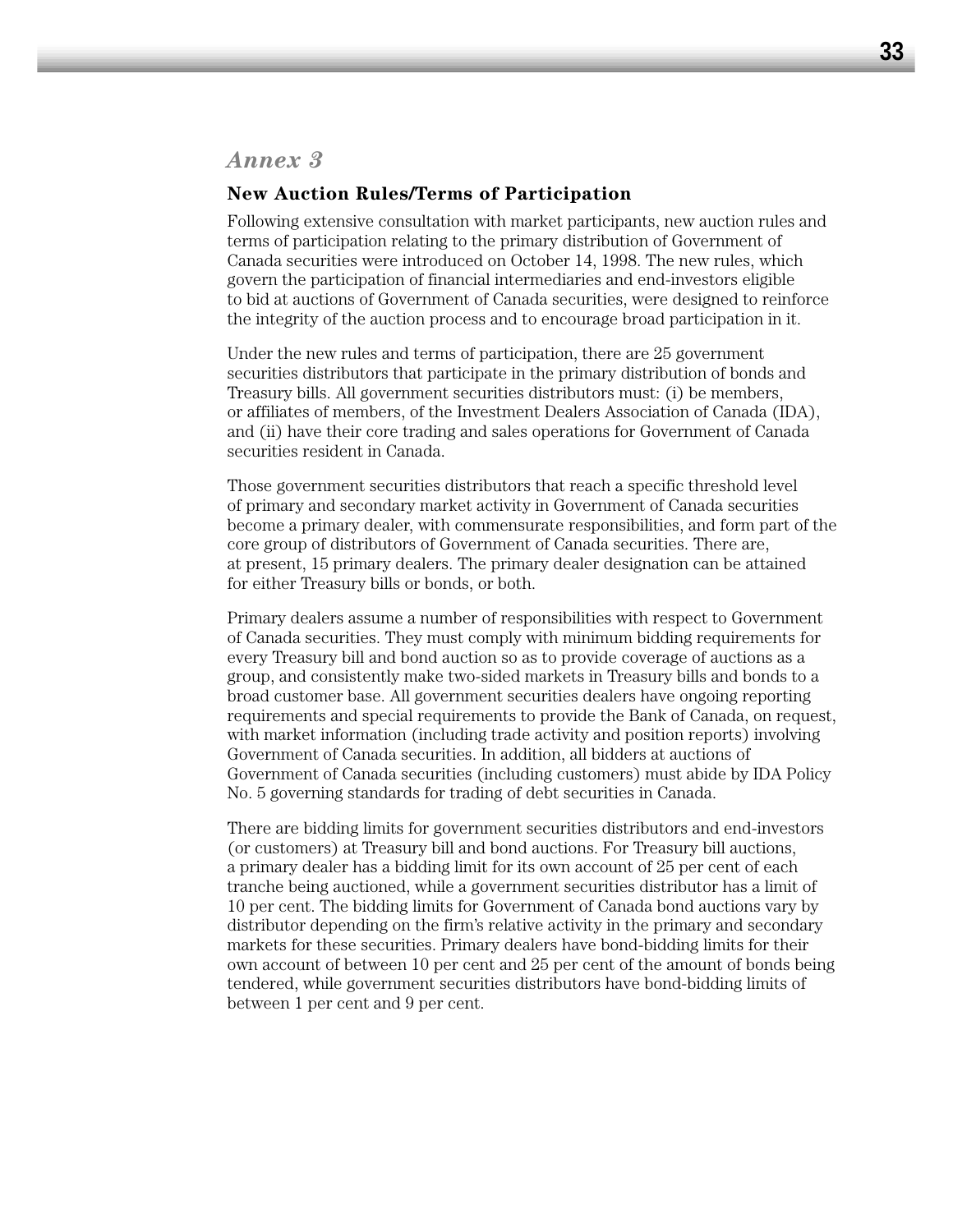The bidding limits for a customer for both Treasury bill and bond auctions are 25 per cent of the amount auctioned. Customer bids are submitted through government securities distributors.

The new rules feature several measures to ensure that the auction process cannot be used to help accumulate a controlling position in a Government of Canada security: each auction participant's bidding limit is reduced by the bidder's excess net long position (i.e. its net long position in excess of the product of its bidding limit and the par value of the outstanding stock of the security being auctioned); and the aggregate limit for the sum of bids submitted by a primary dealer for its own account and on behalf of its customers cannot exceed 40 per cent of the tender less the dealer's excess net long position.

More information on the new auction rules and terms of participation is available at the Bank of Canada's Web site: www.bank-banque-canada.ca.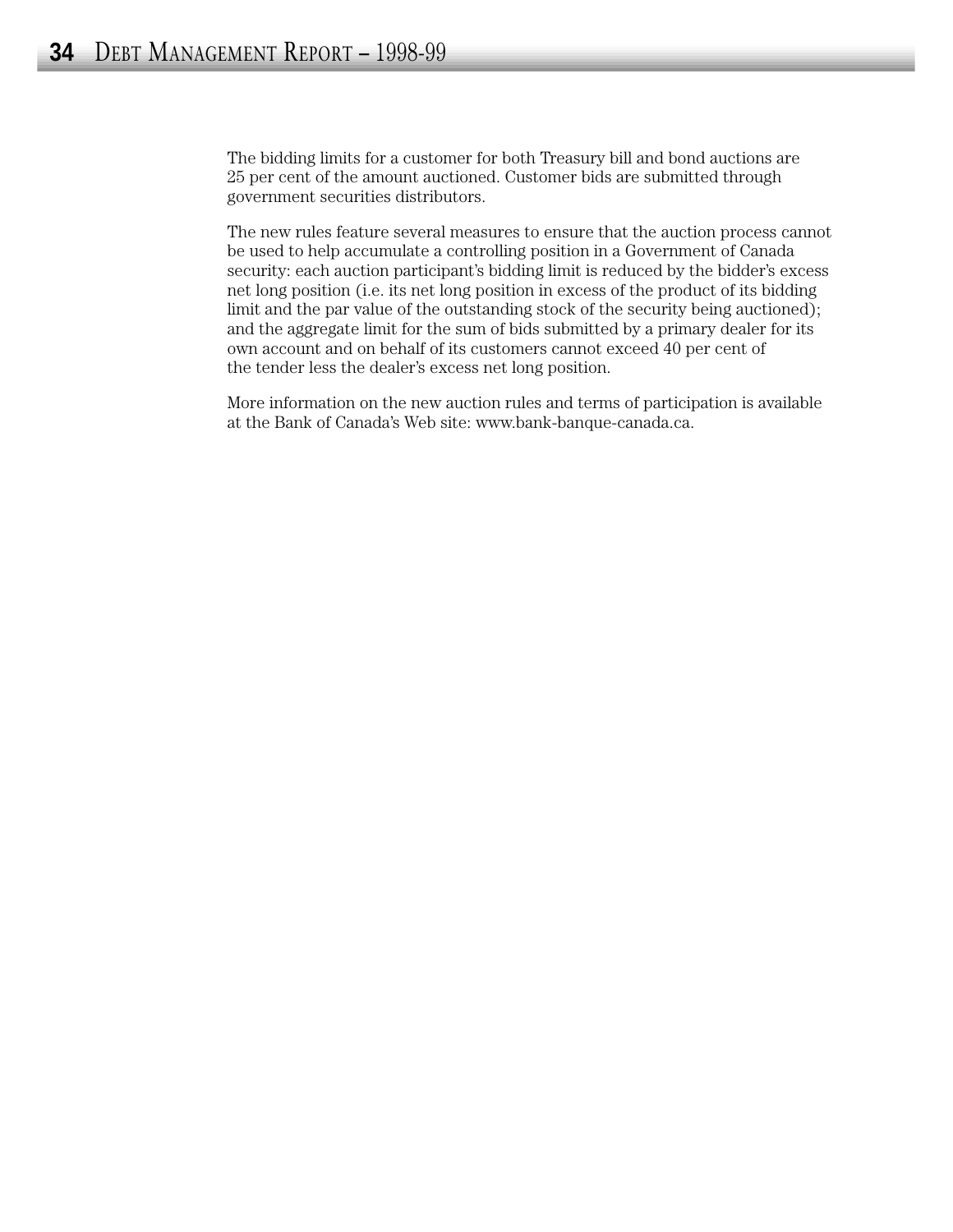## *Annex 4*

## **Selected News Service Pages of Interest to Government of Canada Debt Market Participants**

#### *Bloomberg*

| WCR.        | - Exchange rates                                |
|-------------|-------------------------------------------------|
| <b>PXCA</b> | - Government of Canada benchmark bonds          |
| <b>PXCB</b> | - Government of Canada bonds                    |
| CND.        | - Summary page of benchmark Canadian securities |

#### *Telerate*

| 261   | - Exchange rates                                                       |
|-------|------------------------------------------------------------------------|
| 3105  | - US/Canada capital markets                                            |
| 3109  | - Quarterly bond auction schedule                                      |
| 3110  | - Latest marketable bond auction results                               |
| 3111  | - Treasury bill auction results                                        |
| 3112  | - Cumulative excess settlement balances/overnight rate                 |
| 3143  | - Multicontributor page – Government of Canada bonds                   |
| 3144  | - Multicontributor page – Canadian money markets                       |
| 3159  | - Canadian yield curve/spread differentials to US                      |
| 3190  | - Canadian money markets                                               |
| 3193  | - Cash management bill auction results                                 |
| 3195  | - Latest RRB auction results                                           |
| 3196  | - Government of Canada and provincial government bonds                 |
| 3197  | - 10:00 a.m. fixing - Canadian BA rates                                |
| 3198  | - 10:00 a.m. fixing - Government of Canada Treasury bills              |
| 9728  | - 10:30 a.m. Bank of Canada jobber averages - money market instruments |
| 27455 | - 10-year CGB futures (Montreal Exchange)                              |
| 27456 | - BAX futures (Montreal Exchange)                                      |
| 27458 | 10-year bond cheapest-to-deliver (CGB futures) implied repo rate       |

#### *Reuters*

| WRLD                | - Exchange rates                                         |
|---------------------|----------------------------------------------------------|
| <b>BOFC</b>         | - Canadian dollar exchange rates                         |
| <b>CRRBONDS</b>     | - Benchmark Government of Canada bonds and money markets |
| CAACTIVE= <f3></f3> | - Government of Canada bonds and Treasury bills          |
| <b>CDMM</b>         | - Canadian money markets                                 |
| <b>CDBN</b>         | - Canadian bonds                                         |
| <b>CABONDT</b>      | - US/Canada capital markets                              |
| <b>CDOR</b>         | - 10:00 a.m. fixing - Canadian BA rates                  |
| <b>CDOS</b>         | - 10:00 a.m. fixing - Canadian Treasury bill rates       |
| <b>FPRH</b>         | - Swap quotes                                            |
| MON/FUTEX1          | - Montreal Exchange futures contracts (BAX, CGF, CGB)    |

#### **Department of Finance – Government of Canada Securities Internet Address** http://www.fin.gc.ca/secur/gocsec\_e.html

**Bank of Canada Home Page Internet Address**

http://www.bank-banque-canada.ca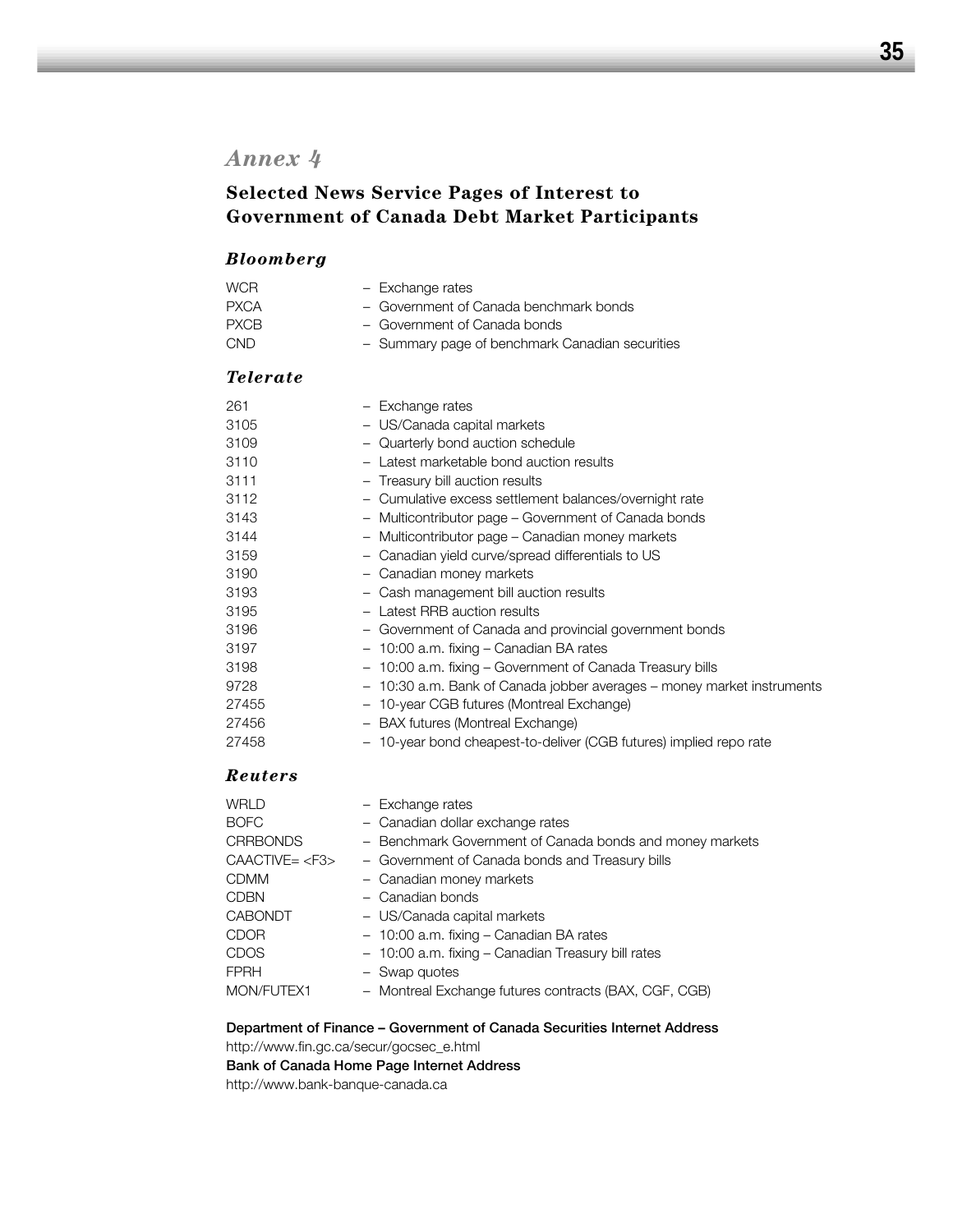## *Annex 5*

#### **Glossary**

**budgetary surplus:** Occurs when government annual revenues exceed budgetary expenditures. A deficit is the shortfall between government revenues and budgetary spending.

**Contingency Reserve:** Is included in the budget projections primarily to cover risks arising from unavoidable inaccuracies in the models used to translate economic assumptions into detailed budget forecasts, and unpredictable events. The Contingency Reserve also provides an extra measure of backup against adverse errors in the economic forecast. It is not a source of funding for new policy initiatives.

**Exchange Fund Account:** A fund maintained by the Government of Canada for the purpose of promoting order and stability of the Canadian dollar on the foreign exchange market. This function is fulfilled by purchasing foreign exchange (selling Canadian dollars) when there is upward pressure on the value of the Canadian dollar and selling foreign exchange (buying Canadian dollars) when there is downward pressure on the currency.

**financial requirements/surplus:** Measure the difference between the cash coming in to the Government and the cash going out. In the case of a financial requirement, it is the amount of new borrowing required from outside lenders to meet the Government's financing needs in any given year.

**foreign exchange reserves:** Stocks of foreign exchange assets (e.g. interestearning bonds) held by sovereign states to support the value of the domestic currency. Canada's foreign exchange reserves are held in a special account called the Exchange Fund Account.

**gross public debt**: Total amount the Government owes. It consists both of market debt in the form of outstanding securities such as Treasury bills and Canada Savings Bonds, and internal debt owed mainly to the superannuation fund for government employees and other current liabilities.

**interest-bearing debt:** Consists of unmatured debt, or market debt, and the Government's liabilities to internally held accounts such as federal employees' pension plans.

**market debt:** For debt management purposes, market debt is defined as the portion of debt that is funded in the public markets, and includes marketable bonds, Treasury bills, retail debt (primarily Canada Savings Bonds), foreign-currency-denominated bonds and bills, as well as bonds issued to the Canada Pension Plan.

**marketable debt:** A marketable debt instrument is issued by the Government of Canada and sold via public tender or syndication. These issues can be traded between investors while outstanding.

**net public debt:** Consists of interest-bearing debt and other liabilities, net of financial assets.

**non-market debt:** Includes the Government's internal debt, which is, for the most part, federal public sector pension liabilities and the Government's current liabilities (such as accounts payable, accrued liabilities, interest and payment of matured debt).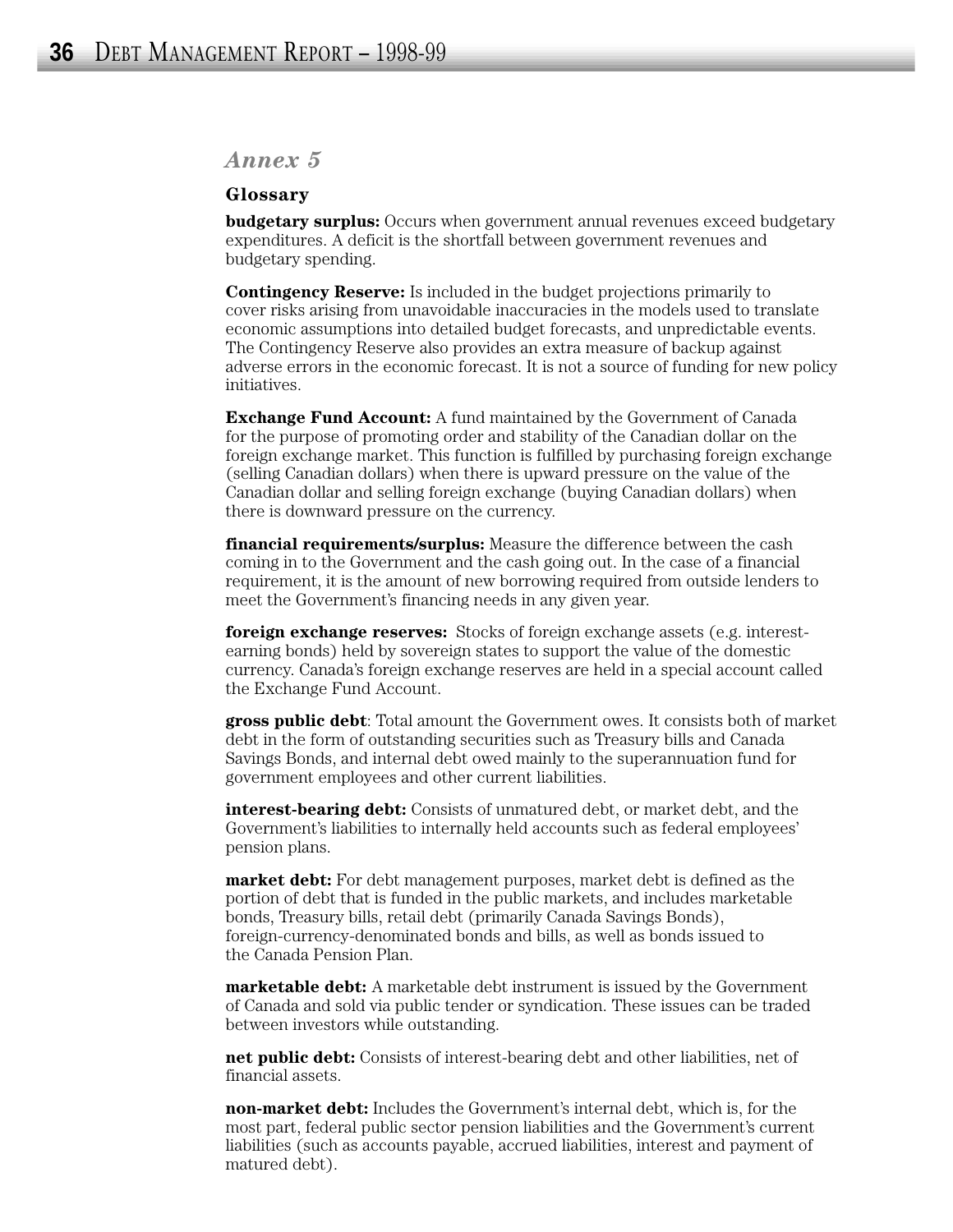## *Reference Tables*

|      | <b>I</b> Gross public debt, outstanding market debt and debt charges  39                                   |  |
|------|------------------------------------------------------------------------------------------------------------|--|
|      |                                                                                                            |  |
| Ш    | Average weekly domestic market trading in<br>Government of Canada securities, April 1998 to March 1999  41 |  |
| IV — | Distribution of domestic holdings of Government of Canada securities . 42                                  |  |
|      | <b>V</b> Non-resident holdings of Government of Canada debt $\dots\dots\dots\dots\dots$ 48                 |  |
|      |                                                                                                            |  |
|      |                                                                                                            |  |
|      | VIII Outstanding Government of Canada Canadian-dollar marketable bonds                                     |  |
|      | IX Government of Canada swaps outstanding as at March 31, 1999 $\dots \dots$ 54                            |  |
|      |                                                                                                            |  |
|      |                                                                                                            |  |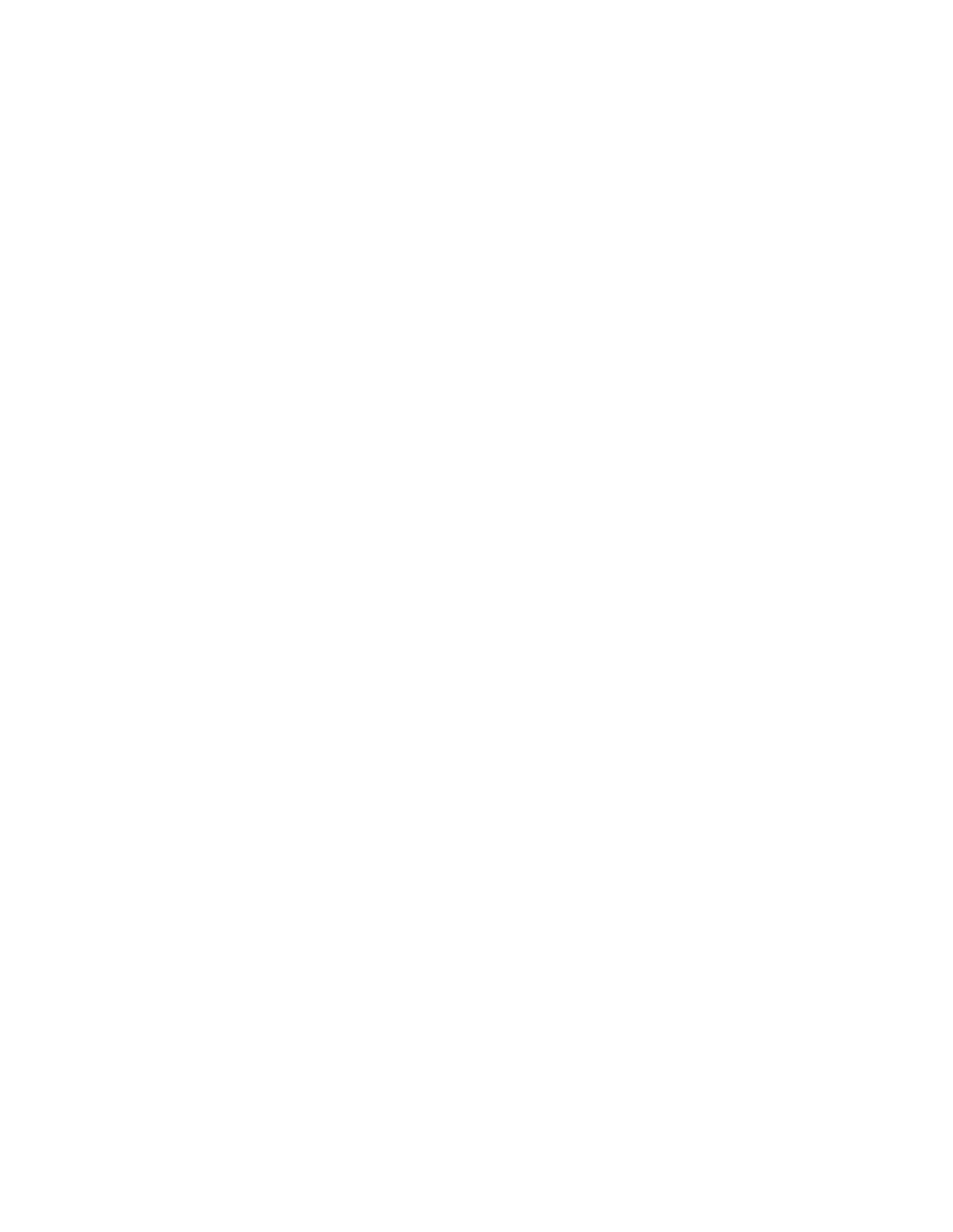|                                |                                  | Gross public debt                        | debt and debt charges                         |                       |                                           | Outstanding market debt |                       |                             |
|--------------------------------|----------------------------------|------------------------------------------|-----------------------------------------------|-----------------------|-------------------------------------------|-------------------------|-----------------------|-----------------------------|
| ending March 31<br>Fiscal year | Outstanding                      | Fixed-rate<br>portion <sup>1</sup>       | fixed-rate<br>Average<br>portion <sup>2</sup> | Total debt<br>charges | Outstanding                               | Fixed-rate<br>portion   | Total debt<br>charges | Average<br>interest<br>rate |
|                                | (\$ billions)                    | (per cent)                               | (per cent)                                    | (\$ billions)         | (\$ billions)                             | (per cent)              | (\$ billions)         | (per cent)                  |
| 1985-86                        | 274.8                            |                                          |                                               | 25.4                  | 201.2                                     | 36.7                    |                       | 10.66                       |
| 1986-87                        | 308.9                            | 51.9<br>50.9                             |                                               | 26.7                  | 228.6                                     | 36.9                    |                       | 9.34                        |
| 1987-88                        |                                  | 51.2                                     |                                               | 29.0                  | 250.8<br>276.3                            |                         |                       | 9.61                        |
| 1988-89                        |                                  | 49.6                                     |                                               | 33.2                  |                                           |                         |                       | 10.82                       |
| 1989-90                        |                                  |                                          |                                               | 38.8                  | 294.6                                     |                         |                       |                             |
| 1990-91                        | 340.1<br>371.5<br>397.2<br>393.3 |                                          |                                               | 42.6                  |                                           |                         |                       |                             |
| 1991-92                        | 467.4<br>503.9                   | 4<br>0 0 0 0 0<br>0 0 0 0 0<br>0 4 1 4 0 |                                               | 41.2<br>38.8          | 323.9<br>351.9<br>382.7<br>441.0<br>441.0 |                         |                       |                             |
| 1992-93                        |                                  |                                          |                                               |                       |                                           |                         |                       |                             |
| 1993-94                        | 546.4                            |                                          | I                                             | 38.0                  |                                           |                         |                       |                             |
| 1994-95                        | 584.8                            | 55.1                                     |                                               | 42.0                  |                                           |                         |                       |                             |
| 1995-96                        | 624.7                            | 56.9                                     | I                                             | 46.9                  |                                           | 47.9                    |                       |                             |
| 1996-97                        | 640.7                            | 61.7                                     |                                               | 45.0                  | 469.5<br>476.9<br>467.3                   | 53.8                    | 33.0                  |                             |
| 1997-98                        | 638.5                            | 63.7                                     |                                               | 40.9                  |                                           | 56.8                    | 31.0                  | 6.64                        |
| 1998-99                        | 640.3                            | 64.5                                     | 66.6                                          | 41.4                  | 460.4                                     | 58.5                    | 30.8                  | 6.70                        |
|                                |                                  |                                          |                                               |                       |                                           |                         |                       |                             |

**Reference Table I** 

Reference Table I

<sup>1</sup> After adjusting for non-interest-bearing liabilities. Definition of fixed debt may vary slightly from year to year to accommodate changes in the debt structure. After adjusting for non-interest-bearing liabilities. Definition of fixed debt may vary slightly from year to year to accommodate changes in the debt structure.

<sup>2</sup> Comparative figures for prior years not available. Comparative figures for prior years not available.

Note: Variances in the maturity structure of the debt will cause the fixed ratio to vary modestly on a monthly basis. Note : Variances in the maturity structure of the debt will cause the fixed ratio to vary modestly on a monthly basis.

Sources: Public Accounts of Canada, Bank of Canada Review, Department of Finance estimates. Sources: *Public Accounts of Canada, Bank of Canada Review*, Department of Finance estimates.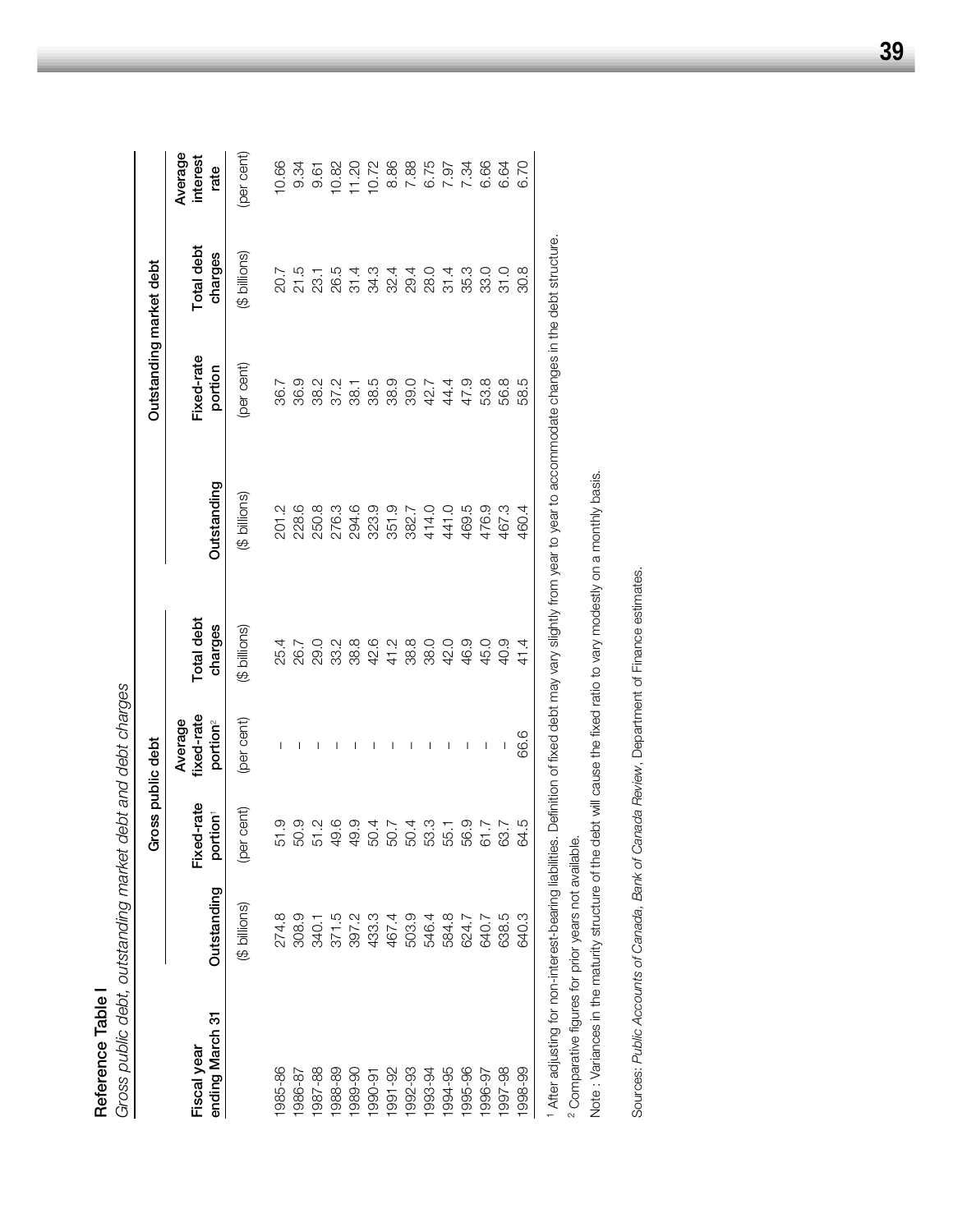| $\frac{1}{2}$<br>Reference | Concerned to the Canadian original concerned |
|----------------------------|----------------------------------------------|
|                            |                                              |

| Reference Table II |                              | Government of Canada outstanding market debt <sup>1</sup> |                         |                         |                                          |                                |                 |                               |                     |                                           |                            |                               |
|--------------------|------------------------------|-----------------------------------------------------------|-------------------------|-------------------------|------------------------------------------|--------------------------------|-----------------|-------------------------------|---------------------|-------------------------------------------|----------------------------|-------------------------------|
|                    |                              | Payable in Canadia                                        | n dollars               |                         |                                          |                                |                 | Payable in foreign currencies |                     |                                           |                            |                               |
|                    | Treasury<br>bills            | Marketable<br>bonds                                       | Retail<br>debt          | bonds<br><b>OPP</b>     | Total                                    | Marketable<br>bonds            | Canada<br>Bills | Canada<br>Notes <sup>2</sup>  | drawings<br>Standby | Terms<br>loans                            | Total                      | market<br>Total               |
|                    |                              |                                                           |                         |                         |                                          | (millions of Canadian dollars) |                 |                               |                     |                                           |                            |                               |
|                    | Fiscal years ending March 31 |                                                           |                         |                         |                                          |                                |                 |                               |                     |                                           |                            |                               |
| 977-78             | 11,295                       | 21,645                                                    |                         | 8                       | 51,060                                   | $\frac{1}{2}$                  |                 |                               |                     |                                           | $1,03$ <sup>-</sup>        | 51,664                        |
| 978-79             | 13,535                       | 26,988                                                    | 036<br>43               | 8                       | 60,062                                   | 3,319                          |                 |                               |                     | ,115                                      |                            | 66,640                        |
| 979-80             | 16,325                       | 33,387                                                    | 182                     | $\frac{8}{10}$          | 68,007                                   | 3,312                          |                 |                               | 850<br>2,782<br>359 | 1,030                                     | 7,216<br>4,701             | 72,021                        |
| 18-080             | 21,770                       | 40,976                                                    | 966                     | 136                     | 78,848                                   | 3,236                          |                 |                               | 355                 |                                           | 4,637                      | 83,138                        |
| 981-82             | 19,375                       | 43,605                                                    |                         | 154                     | 88,242                                   | 3,867                          |                 |                               |                     | 1,046<br>550                              | 4,417                      | 93,167                        |
| 982-83             | 29,125                       | 48,473                                                    | $\frac{8}{753}$         | $\overline{171}$        | 110,522                                  | 4,872                          |                 |                               |                     | 362                                       | 5,234                      | 116,562<br>142,901            |
| 983-84             | 41,700                       | 56,976                                                    |                         | 189                     | 137,268                                  | 4,306                          |                 |                               | 510                 | 398                                       | 5,214                      |                               |
| 984-85             | 52,300                       | 69,354                                                    | 195<br>197<br>807       | 205                     | 164,026                                  | 4,972                          | O               |                               | 1,909<br>2,233      |                                           | 8,053                      | 172,719                       |
| 985-86             |                              | 81,163                                                    |                         | 445                     | 188,165                                  | 9,331                          |                 |                               |                     |                                           | 13,811                     | 201,229                       |
| 1986-87            | 61,950<br>76,950             | 94,520                                                    |                         | 1,796                   | 217,120                                  |                                | 1,045           |                               |                     | 1,724<br>2,247<br>2,247<br>1,747<br>1,734 | 12,212                     | 228,611                       |
| 987-88             | 81,050                       | 03,899                                                    | 898222588<br>89822258   |                         | 239,999                                  | 9,120<br>8,438                 | 1,045           |                               |                     |                                           | 11,740                     |                               |
| 1988-89            | 102,700                      | 115,748<br>127,681                                        |                         |                         |                                          | 6,672                          | 131             |                               |                     |                                           | 8,737                      |                               |
| 06-686             | 118,550                      |                                                           |                         | 2,492<br>3,005<br>3,072 |                                          | 4,364                          | 1,446           |                               |                     |                                           | 5,810                      | 250,809<br>276,301<br>294,562 |
| 990-91             | 39,150                       | 143,601                                                   |                         | 3,492<br>3,505<br>3,505 | 268,501<br>289,510<br>320,025<br>348,891 | 3,555                          | 1,008           |                               |                     | $\circ$                                   | 4,563<br>3,535             | 323,903                       |
| $991 - 92$         | 152,300                      | 158,059                                                   |                         |                         |                                          | 3,535                          |                 |                               |                     | $\circ$                                   |                            | 351,885                       |
| 1992-93            | 62,050                       | 178,436                                                   |                         |                         | 377,875                                  |                                | 2,552           |                               |                     | $\circ$                                   | 5,478                      | 382,741                       |
| 993-94             | 66,000                       | 203,373                                                   | 866<br>756              | 3,497<br>3,488<br>3,478 | 403,736                                  | 2,926<br>5,019<br>7,875        | 5,649           |                               |                     | $\circ$                                   | 10,668                     | 413,975                       |
| 1994-95            | 64,450                       |                                                           |                         |                         | 424,207<br>452,790                       |                                | 9,046           |                               |                     |                                           | 16,921<br>16,810           | 440,998                       |
| 1995-96            | 166,100                      | 225,513<br>252,411                                        | $\overline{5}$          |                         |                                          | 9,514                          | 6,986           | 310                           |                     | $\circ$                                   |                            | 469,547                       |
| 996-97             | 135,400                      | 282,059                                                   |                         |                         | 453,838                                  | 12,460                         | 8,436           |                               |                     | $\circ$                                   |                            | 476,852                       |
| 1997-98            | 112,300<br>96,950            | 293,987<br>294,914                                        | 5 3 0<br>5 0 0<br>5 0 0 | 3,468<br>3,456<br>4,063 | 440,045<br>424,737                       | 14,590                         | 9,356           | 2, 121<br>3, 176<br>6, 182    |                     |                                           | 23,017<br>27,122<br>36,008 | 467,291                       |
| 1998-99            |                              |                                                           |                         |                         |                                          | 19,655                         | 10,171          |                               |                     |                                           |                            | 460,427                       |

1 Subcategorization of Government of Canada debt is in accordance with Bank of Canada reports, which may vary slightly from Public Accounts categories<br>due to differences in classification methods. The total outstanding mar Subcategorization of Government of Canada debt is in accordance with Bank of Canada reports, which may vary slightly from Public Accounts categories due to differences in classification methods. The total outstanding market debt may not equal the sum of the parts due to slight differences between the Bank of Canada's and Department of Finance's numbers.

<sup>2</sup> Includes EMTNs.  $z$  Includes EMTNs.

Sources: Bank of Canada Review, Department of Finance. Sources: *Bank of Canada Review,* Department of Finance.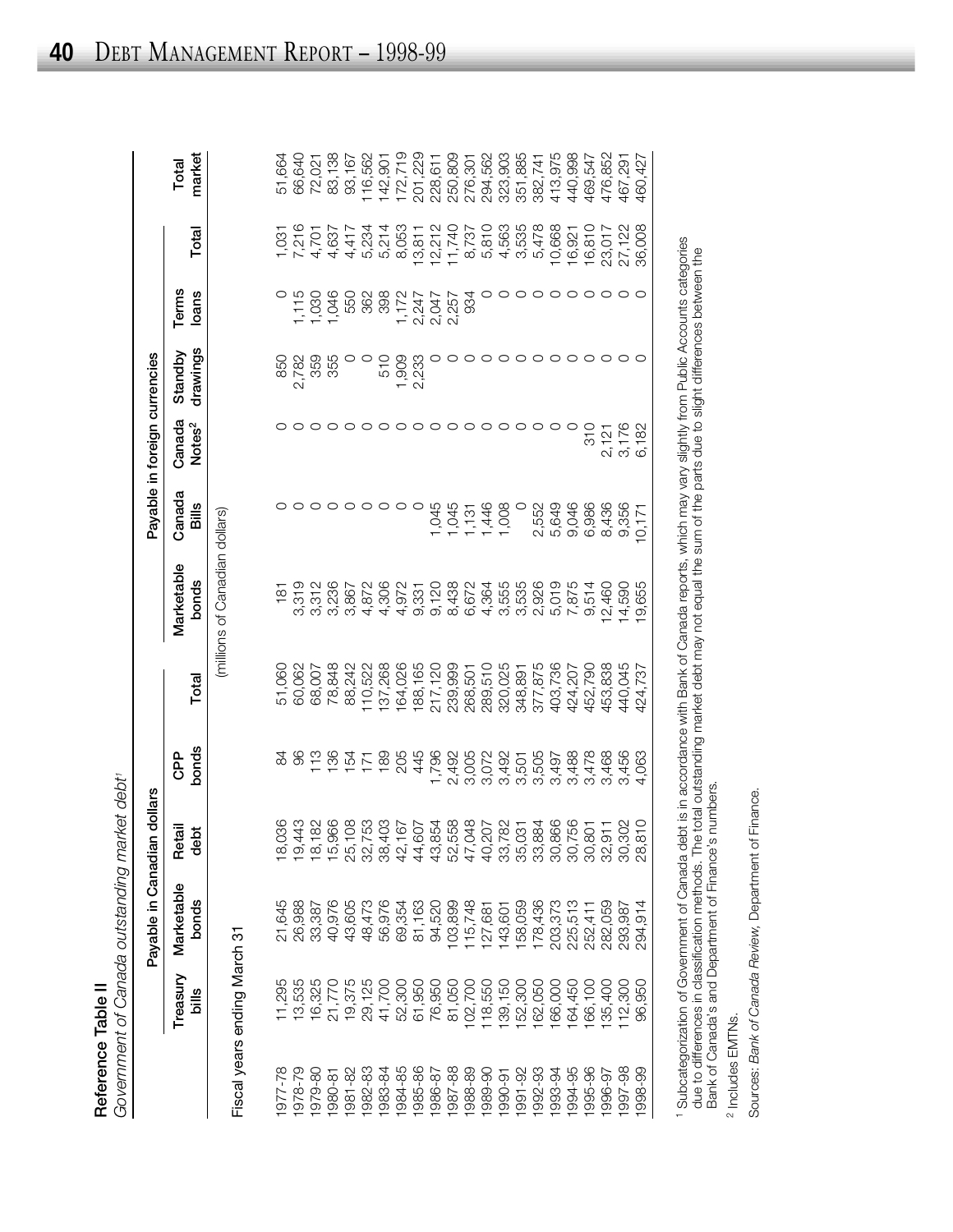**Reference Table III**<br>Average weekly domestic market trading in Government of Canada securities, April 1998 to March 1999 *Average weekly domestic market trading in Government of Canada securities, April 1998 to March 1999*

|                |                                                          |                      |                  | Marketable bonds      |                         |                              |         |
|----------------|----------------------------------------------------------|----------------------|------------------|-----------------------|-------------------------|------------------------------|---------|
|                | Treasury bills                                           | and under<br>3 years | 3 to 10<br>years | 10 years<br>Over      | bonds<br>return<br>Real | marketable<br>bonds<br>Total | Total   |
|                |                                                          |                      |                  | (millions of dollars) |                         |                              |         |
| April 1998     | 30,104                                                   | 32,633               | 32,488           | 14,470                | 263                     | 79,855                       | 109,958 |
| May 1998       | 29,718                                                   | 33,115               | 33,037           | 14,416                | 302                     | 80,870                       | 110,588 |
| June 1998      | 28,527                                                   | 40,501               | 46,409           | 12,487                | 253                     | 99,650                       | 128,177 |
| 9661 Ann       | 27,392                                                   | 28,379               | 37,933           | 9,735                 | 158                     | 76,205                       | 103,597 |
| August 1998    | 32,936                                                   | 36,532               | 46,830           | 14,638                | 279                     | 98,279                       | 131,215 |
| September 1998 | 36,441                                                   | 53,111               | 54,681           | 13,688                | 234                     | 121,714                      | 158,155 |
| October 1998   | 25,646                                                   | 31,225               | 46,076           | 14,299                | 175                     | 91,775                       | 117,421 |
| November 1998  | 23,659                                                   | 23,191               | 33,474           | 12,344                | 198                     | 69,207                       | 92,866  |
| December 1998  | 25,048                                                   | 19,569               | 25,578           | 7,733                 | 175                     | 53,055                       | 78,103  |
| January 1999   | 21,095                                                   | 21,781               | 21,871           | 8,993                 | 134                     | 52,779                       | 73,874  |
| February 1999  | 21,213                                                   | 23,068               | 29,938           | 10,329                | 148                     | 63,483                       | 84,696  |
| March 1999     | 27,710                                                   | 28,540               | 31,743           | 10,961                | 248                     | 71,492                       | 99,202  |
|                | Source: Bank of Canada Banking and Financial Statistics. |                      |                  |                       |                         |                              |         |

**41**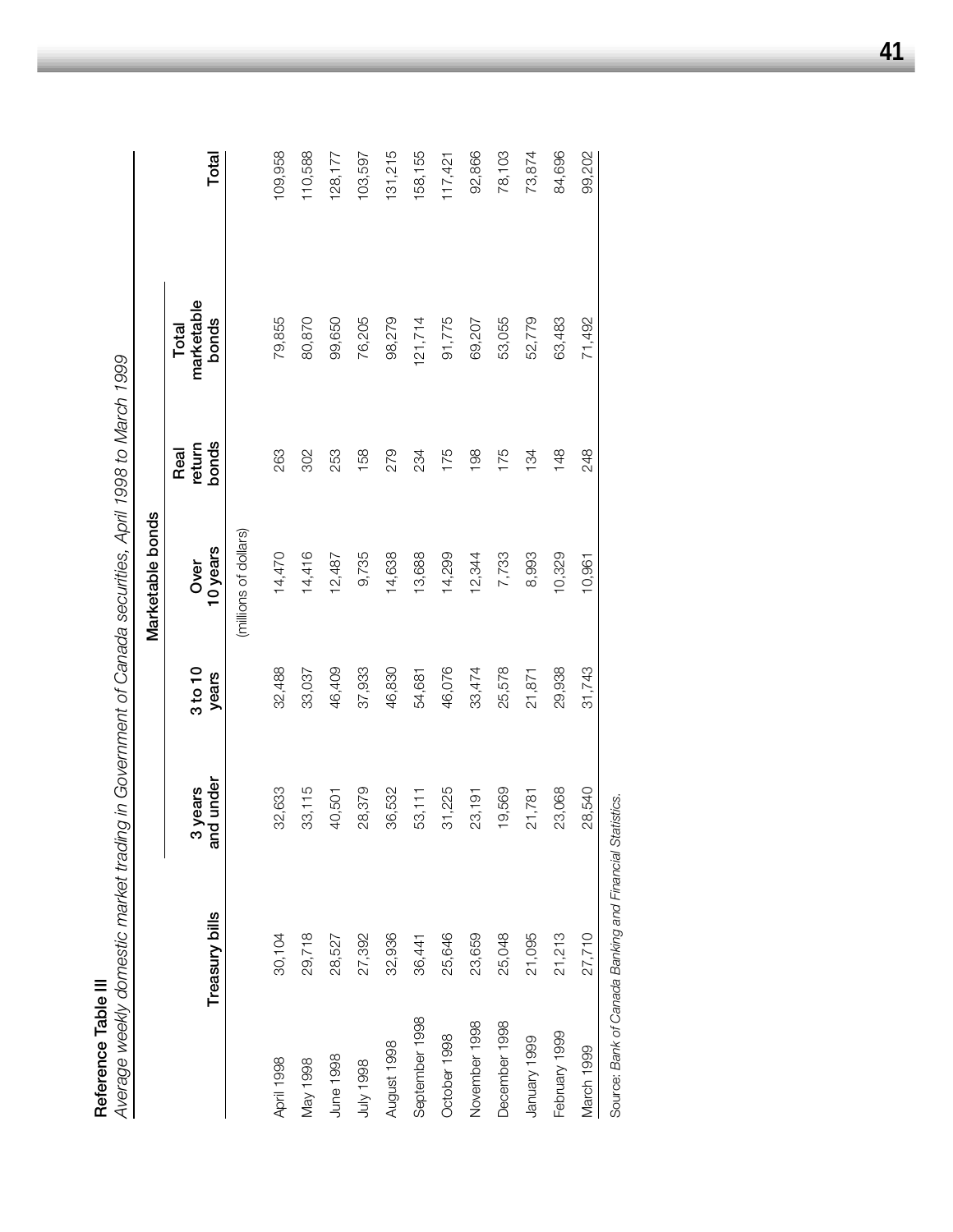| ¢      |
|--------|
| ι      |
| í<br>t |
|        |
|        |

185,356 223,095 246,027 286,073 326,370 300,419 Reference Table Mc hodings of Covernment of Canada searchies<br>
Pedremoc Table Mis. Londos and Canada Savings Bonds<br>
PARTA – Treasury bills, Canada Bills, Londos and Canada Savings Bonds<br>
PARTA – Treasury bills, Canada Bills 1986 71,073 6,259 18,374 17,779 7,277 34,887 18,414 11,293 185,356 207,250 1987 83,711 8,591 20,201 16,012 6,400 38,870 19,547 13,918 207,250 1988 86,539 8,634 20,606 21,115 7,527 42,460 19,028 17,186 223,095 234,569 094,699 84,620 23,850 23,850 23,950 10,805 23,950 23,950 23,450 234,569 234,569 234,569 234,569 234,569 234,56 1990 81,554 11,933 20,325 23,224 10,413 52,984 26,051 19,543 246,027 267,105 1991 75,304 11,655 22,370 35,792 12,069 55,846 33,054 21,015 267,105 1992 73,163 13,647 22,607 44,555 12,440 60,042 39,396 20,223 286,073 1993 63,843 63,843 63,959,900 69,900 69,924 11,073 69,949 80,949 30,070 69,070 16,077 45,077 45,078 300 45,077 1994 52,704 12,039 24,902 70,063 10,051 78,563 52,599 25,449 326,370 341,742 1995 47,737 11,974 23,590 76,560 10,900 87,284 58,955 24,742 341,742 362,912 1996 47,532 10,539 25,556 74,789 10,521 88,005 83,212 22,758 362,912 350,774 1997 36,037 12,028 27,198 67,715 7,359 95,875 80,028 24,534 350,774 346,008 1998 33,453 10,593 27,911 67,715 6,444 98,048 79,561 22,283 346,00813,918 21,015 25,449 24,742  $11,293$ 17,186 17,840 19,543 20,223 16,397 22,758 24,534 22,283 18,414 19,547 19,028 23,850 39,396 52,599 58,955 83,212 80,028 26,051 33,054 45,077 79,561 34,887 38,870 42,460 46,037 52,984 55,846 60,042 69,930 78,563 87,284 88,005 95,875 98,048 9,853  $10,413$ 12,069 11,073 7,277 6,400 7,527 12,440 10,900 7,359  $10,051$ 10,521 6,444 21,115 67,715 17,779 16,012 19,804 23,224 35,792 44,555 60,242 70,063 76,560 74,789 67,715 18,374 20,606 21,133 20,325 22,370 22,607 23,498 24,902 23,590 25,556 27,198 20,201 27,911 6,259 11,933 13,647 10,539 12,028 8,634 11,402 11,655 10,359 12,039 11,974 8,591 10,593 71,073 86,539 84,650 63,843 83,711 81,554 75,304 73,163 52,704 47,737 47,532 36,037 33,453 1986 1988 1989 1990 1992 1993 1994 1995 1996 1997 1987 1998 1991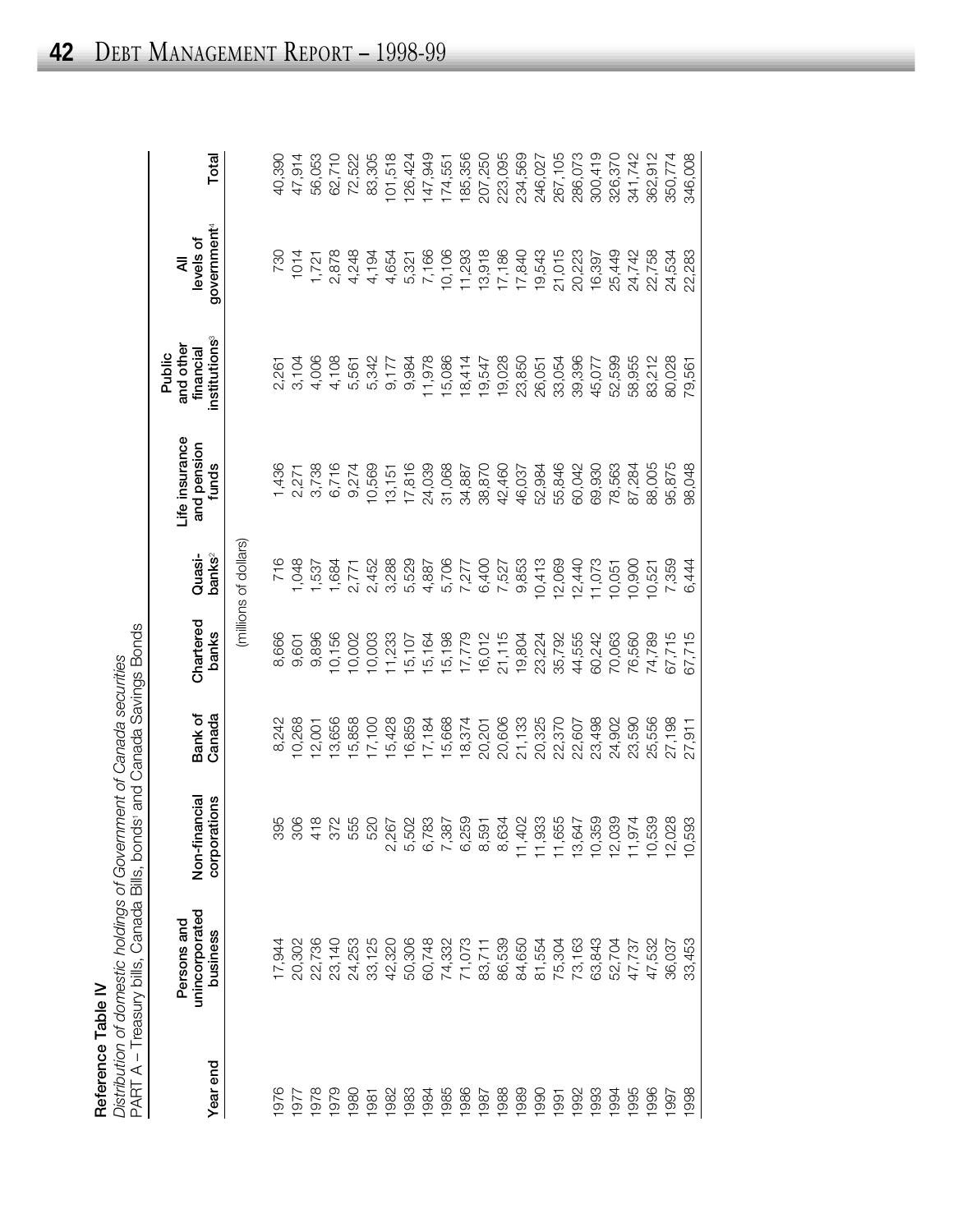**Reference Table IV** *(cont'd)*

**Reference Table IV** (cont'd)<br>Distribution of domestic holdings of Government of Canada securities<br>PART B – Treasury bills, Canada Bills, bonds' and Canada Savings Bonds PART B – Treasury bills, Canada Bills, bonds1 and Canada Savings Bonds *Distribution of domestic holdings of Government of Canada securities*

| Year end | unincorporated<br>Persons and<br>business | Non-financial<br>corporations | Canada<br>Bank of      | Chartered<br>banks | bank $\mathbf{s}^2$<br>Quasi-                                   | Life insurance<br>and pension<br>funds | institutions <sup>3</sup><br>and other<br>financial<br>Public | government <sup>4</sup><br>levels of<br>₹ | Total <sup>5</sup> |
|----------|-------------------------------------------|-------------------------------|------------------------|--------------------|-----------------------------------------------------------------|----------------------------------------|---------------------------------------------------------------|-------------------------------------------|--------------------|
|          |                                           |                               |                        |                    | (per cent)                                                      |                                        |                                                               |                                           |                    |
| 976      | 44.43                                     |                               |                        | 21.46              |                                                                 | 3.56                                   | 5.60                                                          | 1.81                                      | 100.00             |
| 977      | 42.37                                     | 0.84                          |                        | 20.04              |                                                                 |                                        | 6.48                                                          | 2.12                                      | 100.00             |
| 1978     | 40.56                                     | 0.75                          |                        | 17.65              |                                                                 | 6.67                                   | 7.15                                                          | 3.07                                      | 100.00             |
| 1979     | 36.90                                     |                               | 20143<br>20143<br>2015 | 16.20              |                                                                 | $-0.71$                                | 6.55                                                          | 4.59                                      | 100.00             |
| 080      | 33.44                                     | 0.59<br>0.77<br>0.0.23        | 21.87                  | 13.79              | 2010 2020 2020 2020<br>2020 2020 2020 2020<br>2020 2020 2020 20 | 12.79                                  | 7.67                                                          |                                           | 100.00             |
| 1981     | 39.76                                     |                               | 20.53                  | 12.01              |                                                                 | <b>2.69</b>                            | 6.41                                                          |                                           | 100.00             |
| 1982     | 41.69                                     |                               | 15.20                  | 11.07              |                                                                 | <b>2.95</b>                            | 9.04                                                          |                                           | 100.00             |
| 1983     | 39.79                                     |                               | 13.34                  | 11.95              |                                                                 | 14.09                                  | 7.90                                                          |                                           | 100.00             |
| 1984     | 41.06                                     |                               | 11.61                  | 10.25              |                                                                 | 16.25                                  | 8.10                                                          |                                           | 100.00             |
| 1985     | 42.58                                     |                               | 8.98                   | 8.71               |                                                                 | 17.80                                  | 8.64                                                          |                                           | 100.00             |
| 1986     | 38.34                                     |                               | 9.91                   | 9.59               |                                                                 | 18.82                                  | 9.93                                                          |                                           | 100.00             |
| 1987     | 40.39                                     |                               | 9.75                   | 7.73               | 3.09                                                            | 18.76                                  | 9.43                                                          |                                           | 100.00             |
| 1988     | 38.79                                     |                               | 9.24                   | 9.46               | 3.37                                                            | 19.03                                  | 8.53                                                          |                                           | 100.00             |
| 1989     | 36.09                                     |                               | 9.01                   | 8.44               |                                                                 | 19.63                                  | 10.17                                                         |                                           | 100.00             |
| 0661     | 33.15                                     | $44440$ $6600740$ $6600740$   | 8.26                   | 9.44               | $4.30$<br>$4.50$<br>$4.52$                                      | 21.54                                  | 10.59                                                         |                                           | 100.00             |
| 1991     | 28.19                                     |                               | 8.37                   | 13.40              |                                                                 | 20.91                                  | 12.37                                                         |                                           | 100.00             |
| 1992     | 25.57                                     |                               | 7.90                   | 15.57              | 4.35                                                            | 20.99                                  | 13.77                                                         |                                           | 100.00             |
| 1993     | 21.25                                     |                               | 7.82                   | 20.05              | 3.69                                                            | 23.28                                  | 15.00                                                         | 5.46                                      | 100.00             |
| 1994     | 16.15                                     | 3.69                          | 7.63                   | 21.47              | 3.08                                                            | 24.07                                  | 16.12                                                         | 7.80                                      | 100.00             |
| 1995     | 13.97                                     |                               | 6.90                   | 22.40              | 3.19                                                            | 25.54                                  | 17.25                                                         |                                           | 100.00             |
| 1996     | 13.10                                     |                               |                        | 20.61              | 2.90                                                            | 24.25                                  | 22.93                                                         | 7.24<br>6.27                              | 100.00             |
| 1997     | 10.27                                     |                               | 7.75                   | 19.30              | 2.10                                                            | 27.33                                  | 22.81                                                         | 6.99                                      | 100.00             |
| 1998     | 67<br>တ                                   | 3.06                          | 8.07                   | 19.57              | 1.86                                                            | 28.34                                  | 22.99                                                         | 6.44                                      | 100.00             |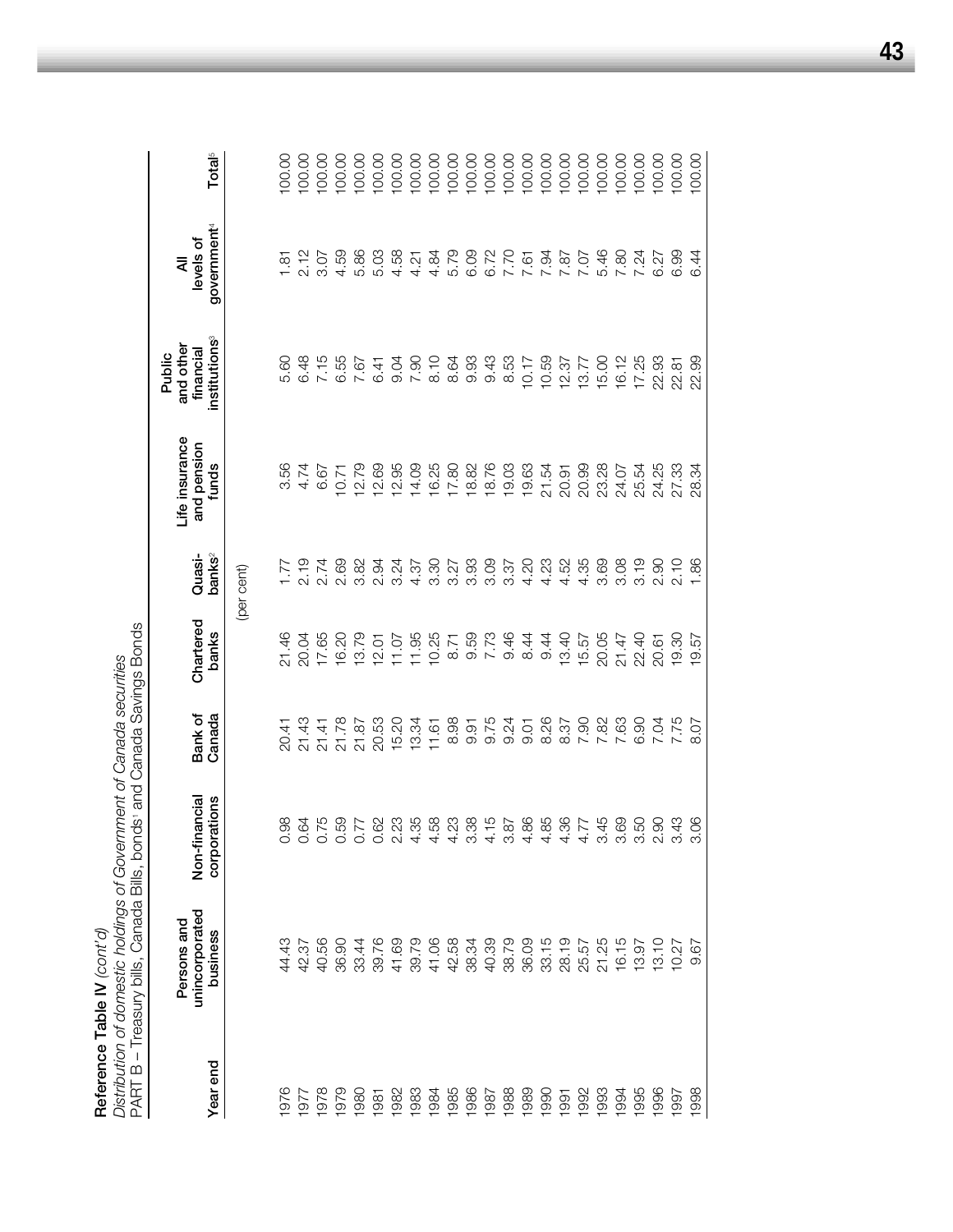|                                             | actribution of domestic holdings of Government of |
|---------------------------------------------|---------------------------------------------------|
| J<br>N Cont                                 |                                                   |
|                                             |                                                   |
| hafaranca Tahlı<br>$\frac{2}{2}$<br>⊍∎<br>⊽ |                                                   |

|          | Distribution of domestic holdings of Government of Canada securities<br>PART C – Treasury bills and Canada Bills<br>Reference Table IV $\langle \text{const'}d \rangle$ |                                 |                   |                    |                              |                                        |                                                               |                                           |         |
|----------|-------------------------------------------------------------------------------------------------------------------------------------------------------------------------|---------------------------------|-------------------|--------------------|------------------------------|----------------------------------------|---------------------------------------------------------------|-------------------------------------------|---------|
| Year end | unincorporated<br>Persons and<br>business                                                                                                                               | Non-financial<br>corporations   | Bank of<br>Canada | Chartered<br>banks | banks <sup>2</sup><br>Quasi- | Life insurance<br>and pension<br>funds | institutions <sup>3</sup><br>and other<br>financial<br>Public | government <sup>4</sup><br>levels of<br>₹ | Total   |
|          |                                                                                                                                                                         |                                 |                   |                    | (millions of dollars)        |                                        |                                                               |                                           |         |
| 976      | 186                                                                                                                                                                     | 125                             | 1,964             | 4,219              | 52                           | 4                                      | 500                                                           | 193                                       | 7,283   |
| 1977     | 413                                                                                                                                                                     | $\frac{1}{2}$                   | 2,461             | 4,949              | 143                          | 8                                      | 1,016                                                         | $\frac{1}{3}$                             | 9,512   |
| 1978     | 570                                                                                                                                                                     | 213                             | 3,567             | 5,517              | 193                          | 261                                    | 1,545                                                         | 519                                       | 12,385  |
| 1979     | 797                                                                                                                                                                     | 163                             | 4,345             | 6,690              | 89                           | 245                                    | 1,540                                                         | 843                                       | 14,688  |
| 1980     | 1,493                                                                                                                                                                   | 288                             | 5,317             | 7,500              | 619                          | 460                                    | 2,431                                                         | 1,512                                     | 19,620  |
| 1981     | 1,019                                                                                                                                                                   | 369                             | 5,431             | 8,597              | 343                          | 560                                    | 2,187                                                         | 1,082                                     | 19,588  |
| 1982     | 1,237                                                                                                                                                                   | 930                             | 2,483             | 10,034             | 1,357                        | 1,244                                  | 5,008                                                         | 1,199                                     | 24,492  |
| 1983     | 3,766                                                                                                                                                                   | 5,146                           | 2,595             | 12,879             | 3,158                        | 2,587                                  | 5,376                                                         | 1,286                                     | 36,793  |
| 1984     | 7,454                                                                                                                                                                   | 275<br>$^\circ$                 | 3,515             | 12,997             | 2,792                        | 3,876                                  | 6,544                                                         | 2,498                                     | 45,951  |
| 1985     | 13,340                                                                                                                                                                  | 517<br>$\circ$                  | 3,985             | 12,629             | 3,651                        | 3,924                                  | 8,129                                                         | 4,136                                     | 56,311  |
| 1986     | 16,158                                                                                                                                                                  | ,875<br>4 L                     | 7,967             | 15,161             | 4,709                        | 3,592                                  | 10,164                                                        | 3,416                                     | 66,042  |
| 1987     | 17,712                                                                                                                                                                  | 232                             | 9,682             | 11,498             | 3,725                        | 4,806                                  | 9,589                                                         |                                           | 69,246  |
| 1988     | 20,186                                                                                                                                                                  | $-414$                          | 9,945             | 15,224             | 5,624                        | 7,648                                  | 9,133                                                         | 5,002<br>7,726                            | 82,900  |
| 1989     | 32,639                                                                                                                                                                  | ,668<br>တ                       | 11,124            | 16,410             | 8,115                        | 7,664                                  | 12,408                                                        | 9,251                                     | 107,279 |
| 1990     | 37,730                                                                                                                                                                  | ,816                            | 10,574            | 16,841             | 8,929                        | 11,737                                 | 12,998                                                        | 9,388                                     | 119,013 |
| 1991     | 32,321                                                                                                                                                                  | ,483<br>$\overline{C}$          | 13,093            | 24,382             | 9,080                        | 10,386                                 | 17,636                                                        | 10,417                                    | 127,798 |
| 1992     | 34,864                                                                                                                                                                  | ,215<br>$\overline{L}$ $\omega$ | 14,634            | 27,989             | 9,661                        | 11,639                                 | 19,907                                                        | 8,726                                     | 138,635 |
| 1993     | 29,561                                                                                                                                                                  | ,657                            | 16,876            | 29,901             | 9,097                        | 17,050                                 | 22,336                                                        | 5,151                                     | 139,629 |
| 1994     | 17,358                                                                                                                                                                  | ,499<br>$\infty$                | 18,973            | 30,415             | 6,898                        | 14,402                                 | 22,021                                                        | 10,713                                    | 129,279 |
| 1995     | 14,306                                                                                                                                                                  | 204                             | 18,298            | 30,865             | 7,645                        | 15,422                                 | 25,183                                                        | 10,078                                    | 131,001 |
| 1996     | 13,034                                                                                                                                                                  | ,289                            | 17,593            | 23,470             | 5,366                        | 11,385                                 | 32,657                                                        | 4,859                                     | 116,653 |
| 1997     | 89                                                                                                                                                                      | 8,535                           | 14,233            | 19,448             | 3,261                        | 9,557                                  | 33,402                                                        | 4,388                                     | 92,863  |
| 1998     | 5                                                                                                                                                                       | ,382                            | 10,729            | 15,713             | 2,458                        | 4,000                                  | 34,095                                                        | 1,170                                     | 75,552  |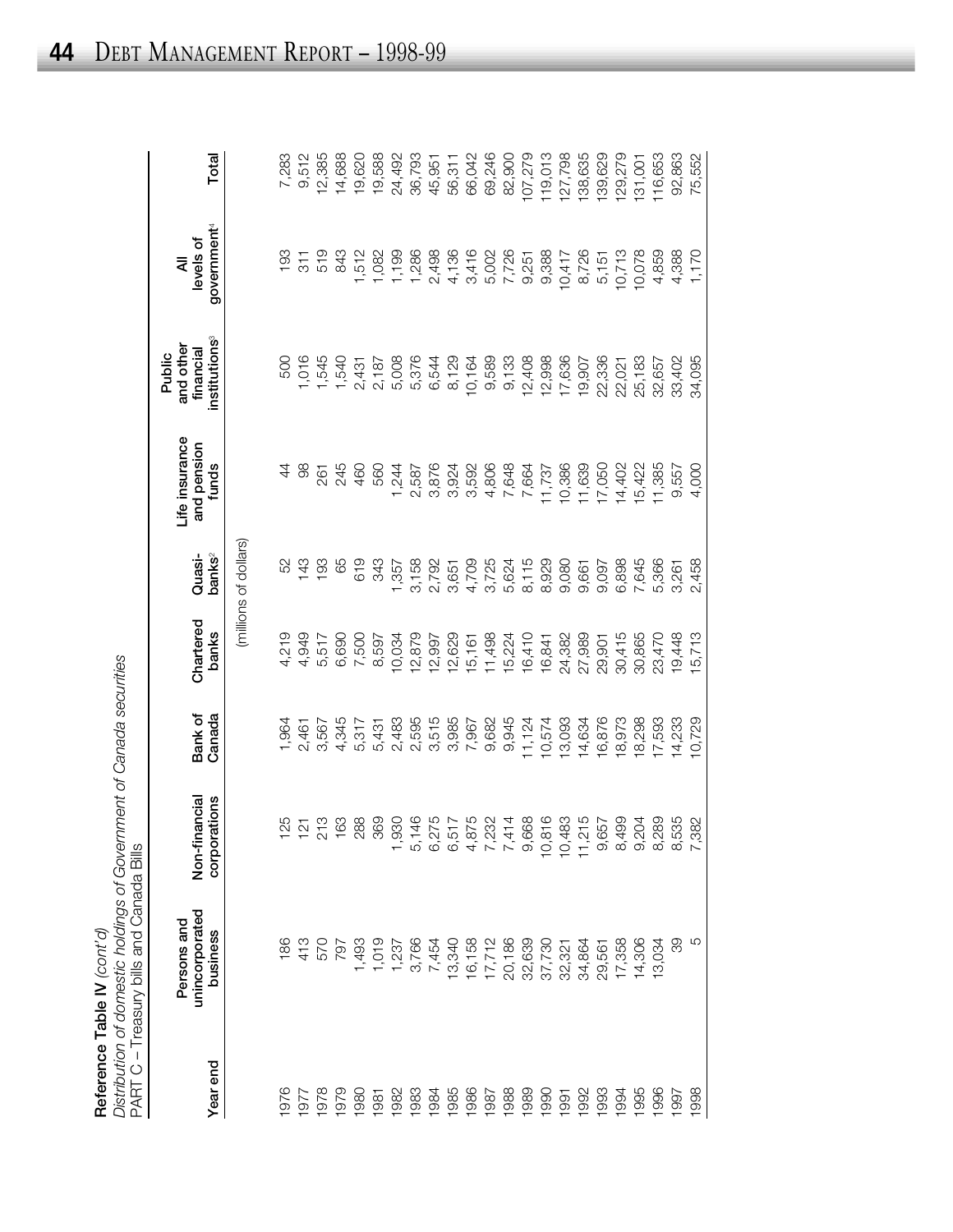*Distribution of domestic holdings of Government of Canada securities* Reference Table IV (cont'd) **Reference Table IV** *(cont'd)*

Total<sup>5</sup> 00.00  $00.00$ 00.00 00.00  $00.00$  $00.00$ 100.00 100.00 100.00 100.00 00.00 100.00 00.00 00.00 00.00 00.00 00.00 100.00 00.00 100.00 00.00 00.00 **Year end business corporations Canada banks banks**2 **funds institutions**3 **government**4 **Total5** 1976 2.55 2.55 1.72 0.60 57.93 26.97 57.1 0.60 0.60 6.87 6.87 2.65 100.00 1977 4.34 1.27 1.27 1.50 1.60 1.60 1.60 1.60 1.60 1.27 1.27 1.4.34 4.34 4.34 1.27 1.4.34 4.34 1.27 1.4.34 4.34 1978 4.60 1.72 28.80 44.55 1.56 2.11 12.47 4.19 100.00 1979 5.43 1.11 29.58 45.55 0.44 1.67 10.48 5.74 100.00 1980 12.34 1.47 2.34 1.47 2.34 3.34 12.39 3.34 12.39 12.39 12.39 12.39 12.39 12.34 12.1 1981 5.20 1.88 27.73 43.89 1.75 2.86 11.16 5.52 100.00 1982 5.05 7.88 10.14 40.97 5.54 5.08 20.45 4.90 100.00 00.001 14.61 14.61 14.61 14.61 14.61 14.61 14.61 14.61 14.61 14.61 14.61 14.61 14.61 14.61 14.61 14.61 100.00 1984 16.22 16.22 16.56 28.08 6.08 28.28 7.66 28.08 6.08 28.24 14.24 5.44 5.44 5.44 16.24 14.24 5.44 14.24 14.24 00001 23.69 14.44 14.44 14.44 14.44 14.44 14.44 14.44 14.44 14.44 14.44 14.44 14.44 14.44 14.44 14.44 14.44 14.44 14.44 14.44 14.44 14.44 14.44 14.44 14.44 14.44 14.44 14.44 14.44 14.44 14.44 14.44 14.44 14.44 14.44 14.44 1 1986 24.47 24.47 7.38 12.06 7.13 5.44 5.44 5.44 5.44 15.39 5.17 5.17 1987 25.58 10.44 13.98 16.60 5.38 6.94 13.85 7.22 100.00 00.001 11.02 12.035 8.35 8.235 8.235 8.235 8.235 8.235 8.235 8.235 8.235 8.2435 8.237 11.02 11.02 11.02 11.02 11.02 11.02 11.02 11.02 11.02 11.02 11.02 11.02 11.02 11.02 11.02 11.02 11.02 11.02 11.02 11.02 11.02 11.02 11.02 1989 30.42 11.57 11.42 11.57 10.37 10.37 10.37 10.37 10.37 10.37 10.37 10.37 10.37 10.37 11.57 11.57 11.57 11.57 1990 31.70 9.09 8.88 14.15 7.50 9.86 10.92 7.89 100.00 1991 25.29 8.20 8.20 8.20 8.20 8.20 8.13 8.13 8.13 13.80 8.15 8.15 1992 25.15 8.09 10.56 20.19 6.97 8.40 14.36 6.29 100.00 1993 21.17 21.17 6.92 12.21 12.21 6.92 12.21 12.21 16.00 6.92 12.21 16.00 16.00 16.00 16.00 16.00 16.00 16.00 1 1994 13.43 6.57 14.68 23.53 5.34 11.14 17.03 8.29 100.00 1995 10.03 10.02 10.92 11.77 11.77 19.32 10.00 10.00 10.00 10.00 10.00 10.00 10.00 10.00 10.00 10.00 10.00 10. 00001 11.17 11.17 11.17 11.17 11.17 11.17 11.17 11.17 11.17 11.17 11.17 11.17 11.17 11.17 11.17 11.1 government<sup>4</sup> levels of **unincorporated Non-financial Bank of Chartered Quasi- and pension financial levels of** 8.15<br>6.29 2.65 3.27 4.19 5.74  $7.71$ <br> $5.50$ <br> $4.50$ <br> $3.50$ 5.44 7.34 5.17 7.22  $3.32$ <br> $0.82$ <br> $0.89$ <br> $7.89$ 3.69 8.29 7.69 4.17 4.73<br>1.55 ₹ **Persons and Life insurance and other All** institutions<sup>3</sup> and other<br>financial **Public** 10.68  $12.47$ 10.48 12.39  $11.16$ 20.45 14.24 14.44 15.39 13.85  $11.02$  $11.57$ 10.92 13.80 14.36 16.00 17.03 19.22 27.99 35.97 6.87  $14.61$ Life insurance<br>and pension 2.34<br>2.86 5.08 7.03 8.44 6.97 5.44 6.94 9.23  $7.14$ 9.86  $8.13$ 8.40 9.76  $1.03$  $2.11$ 1.67  $12.21$  $11.14$  $11.77$ 10.29 funds  $0.60$ Quasi-<br>banks<sup>2</sup> 1.56 1.75 6.48  $7.13$ 5.38 6.78 7.56 7.10 0.44  $3.15$ 5.54 8.58 6.08 7.50 6.97 6.52 5.34 0.71 1.50 5.84 4.60  $3.51$ (per cent) Chartered<br>banks  $14.15$ 19.08 20.19 23.56 57.93 52.03 44.55 45.55 38.23 43.89 40.97 35.00 28.28 22.43 22.96 16.60 18.36 15.30  $21.41$ 23.53 20.12 20.94 Distribution of domestic holdings of Government of Canada securities<br>PART D - Treasury bills and Canada Bills Bank of<br>Canada 7.05 7.65 7.08 12.06 13.98 12.00 8.88 10.25 10.56 12.09 14.68 15.08 15.33 26.97 25.87 28.80 29.58 27.10 27.73  $10.14$ 10.37 13.97 Non-financial corporations 1.88  $11.57$ <br>7.38  $9.09$ 8.20 8.09 6.92 6.57 7.03  $9.19$  $1.72$  $1.27$  $1.72$  $1.11$  $1.47$ 7.88 13.99 13.66  $10.44$ 8.94  $9.01$  $7.11$ PART D – Treasury bills and Canada Bills Persons and<br>unincorporated<br>business 4.60 5.43 5.20 5.05 10.24 16.22 23.69 24.47 25.58 24.35 30.42 31.70 25.29 25.15  $21.17$ 13.43 2.55 4.34 7.61 10.92  $11.17$ 0.04 Year end 1985 1986 1988 1989 1990 1992 1993 1995 1996 1976 1978 1979 1980 1982 1983 1984 1987 1994 1997 1977 1981 1991

00.001 10.03 20.05 36.07 36.97 4.51 20.000 37.07 37.07 37.07 4.73 100.000 37.07 4.73 10.000 37.07 4. 1998 0.01 9.77 14.20 20.80 3.25 5.29 45.13 1.55 100.00

00.00

45.13

5.29

3.25

20.80

14.20

9.77

 $0.01$ 

1998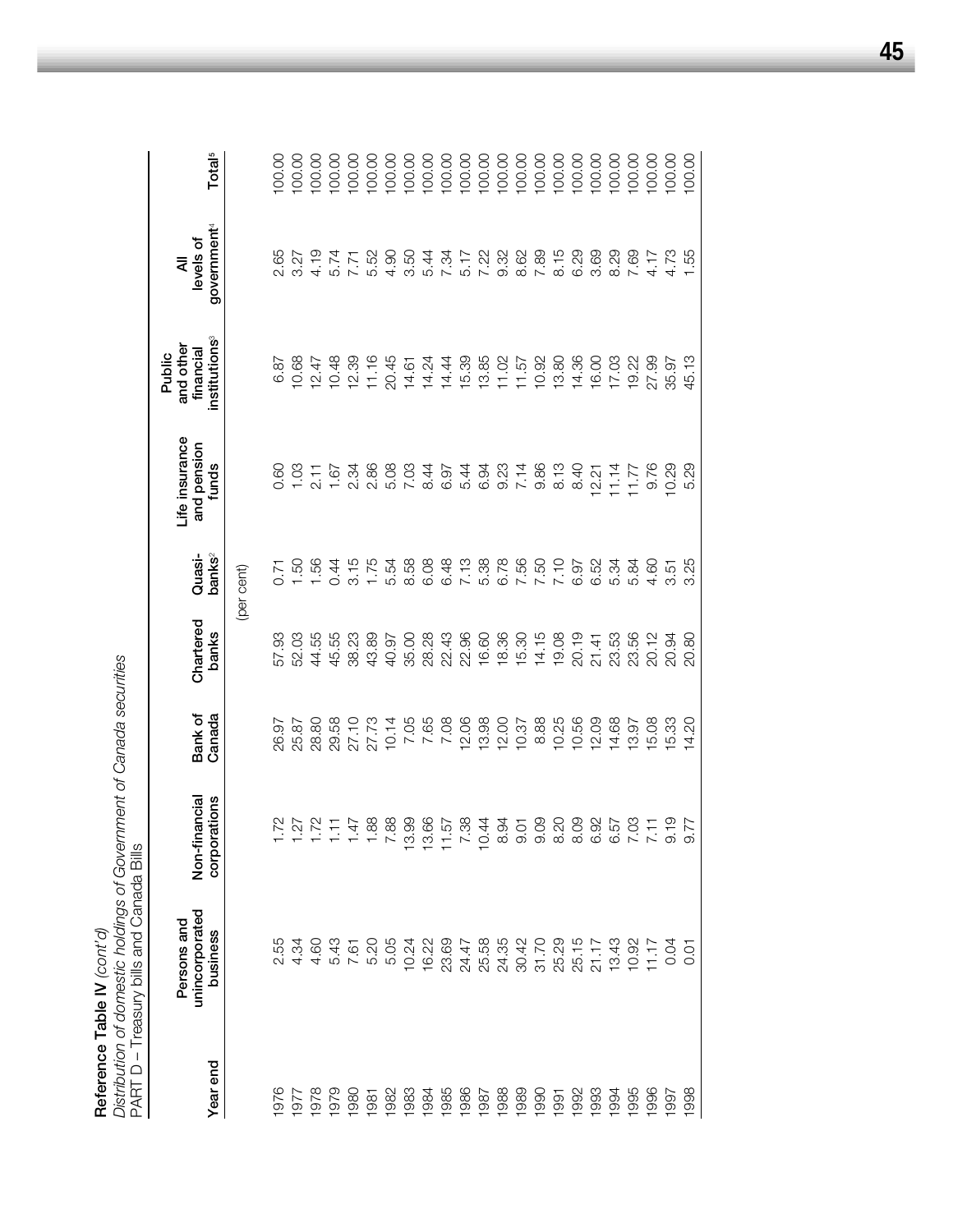| Reference Table IV $\langle \text{cont}' \text{d} \rangle$ | Distribution of domestic holdings of Government of Canada securitive | Rondei<br>$PARTE - E$ |
|------------------------------------------------------------|----------------------------------------------------------------------|-----------------------|
|------------------------------------------------------------|----------------------------------------------------------------------|-----------------------|

| りうり<br>コニスニ |                                           |                               |                   |                    |                              |                                        |                                                               |                                           |         |
|-------------|-------------------------------------------|-------------------------------|-------------------|--------------------|------------------------------|----------------------------------------|---------------------------------------------------------------|-------------------------------------------|---------|
| Year end    | unincorporated<br>Persons and<br>business | Non-financial<br>corporations | Bank of<br>Canada | Chartered<br>banks | banks <sup>2</sup><br>Quasi- | Life insurance<br>and pension<br>funds | institutions <sup>3</sup><br>and other<br>financial<br>Public | government <sup>4</sup><br>levels of<br>₹ | Total   |
|             |                                           |                               |                   |                    | (millions of dollars)        |                                        |                                                               |                                           |         |
| 1976        | 1,274                                     |                               | 6,278             | 4,447              | 664                          | 1,392                                  | 1,761                                                         | 537                                       | 16,623  |
| 1977        | 1,696                                     | 185                           | 7,807             | 4,652              | 905                          | 2,173                                  | 2,088                                                         | 703                                       | 20,209  |
| 1978        | 1,931                                     | 205                           | 8,434             | 4,379              | 1,344                        | 3,477                                  | 2,461                                                         | 1,202                                     | 23,433  |
| 1979        | 3,721                                     | 209                           | 9,311             | 3,466              | 1,619                        | 6,471                                  | 2,568                                                         | 2,035                                     | 29,400  |
| 1980        | 4,890                                     | 267                           | 10,541            | 2,502              | 2,152                        | 8,814                                  | 3,130                                                         | 2,736                                     | 35,032  |
| 1981        | 6,759                                     | 151                           | 11,669            | 1,406              | 2,109                        | 10,009                                 | 3,155                                                         | 3,112                                     | 38,370  |
| 1982        | 7,374                                     | 337                           | 12,945            | 1,199              | 1,931                        | 11,907                                 | 4,169                                                         | 3,455                                     | 43,317  |
| 1983        | 6,813                                     | 356                           | 14,264            | 2,228              | 2,371                        | 15,229                                 | 4,608                                                         | 4,035                                     | 49,904  |
| 1984        | 9,906                                     | 508                           | 13,669            | 2,167              | 2,095                        | 20,163                                 | 5,434                                                         | 4,668                                     | 58,610  |
| 1985        | 11,483                                    | 870                           | 11,683            | 2,569              | 2,055                        | 27,144                                 | 6,957                                                         | 5,970                                     | 68,731  |
| 1986        | 9,827                                     | 384                           | 10,407            | 2,618              | 2,568                        | 31,295                                 | 8,250                                                         | 7,877                                     | 74,226  |
| 1987        | 10,959                                    | ,359                          | 10,519            | 4,514              | 2,675                        | 34,064                                 | 9,958                                                         | 8,916                                     | 82,964  |
| 1988        | 11,476                                    | .220                          | 10,661            | 5,891              | 1,903                        | 34,812                                 | 9,895                                                         | 9,460                                     | 85,318  |
| 1989        | 8,313                                     | 734                           | 10,009            | 3,394              | 1,738                        | 38,373                                 | 11,442                                                        | 8,589                                     | 83,592  |
| 1990        | 8,306                                     | 117                           | 9,751             | 6,383              | 1,484                        | 41,247                                 | 13,053                                                        | 10,155                                    | 91,496  |
| 1991        | 5,676                                     | 172                           | 9,277             | 11,410             | 2,989                        | 45,460                                 | 15,418                                                        | 10,598                                    | 102,000 |
| 1992        | 2,417                                     | 432<br>$\sim$                 | 7,973             | 16,566             | 2,779                        | 48,403                                 | 19,489                                                        | 11,497                                    | 111,556 |
| 1993        | 1,659                                     | 702                           | 6,622             | 30,341             | 1,976                        | 52,880                                 | 22,741                                                        | 11,246                                    | 128,167 |
| 1994        | 1,834                                     | 540<br>က                      | 5,929             | 39,648             | 3,153                        | 64,161                                 | 30,578                                                        | 14,736                                    | 163,579 |
| 1995        | 1,072                                     | 770                           | 5,292             | 45,695             | 3,255                        | 71,862                                 | 33,772                                                        | 14,664                                    | 178,382 |
| 1996        | 108                                       | 250<br>ດ໌ ດິ ຕິ               | 7,963             | 51,319             | 5,155                        | 76,620                                 | 50,555                                                        | 17,899                                    | 211,869 |
| 1997        | 4,710                                     | 493                           | 12,965            | 48,267             | 4,098                        | 86,318                                 | 46,626                                                        | 20,146                                    | 226,623 |
| 1998        | 5,118                                     | .211<br>က                     | 17,182            | 52,002             | 3,986                        | 94,048                                 | 45,466                                                        | 21,113                                    | 242,126 |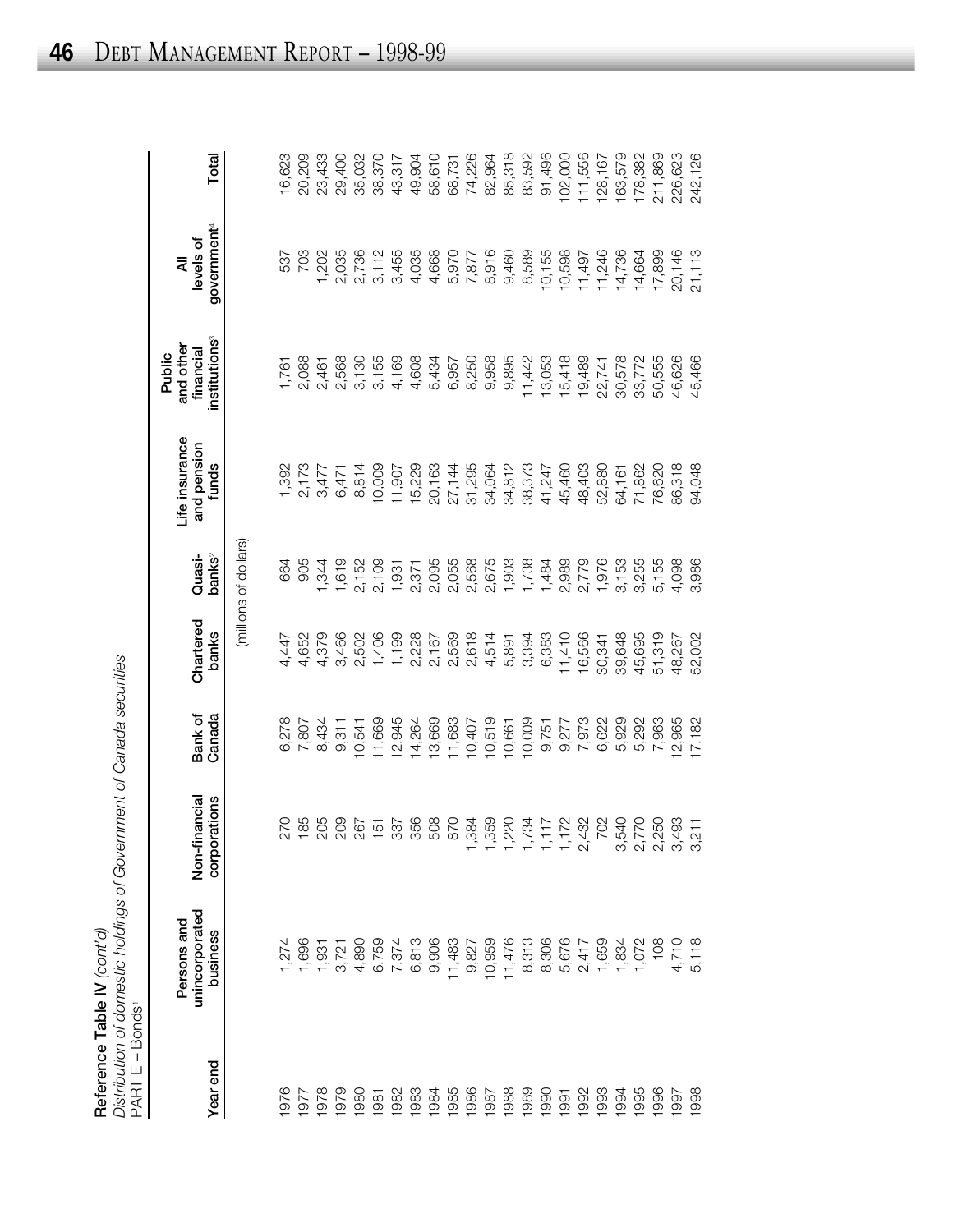Distribution of domestic holdings of Government of Canada securities *Distribution of domestic holdings of Government of Canada securities* Reference Table IV (cont'd) **Reference Table IV** *(cont'd)*

Total<sup>5</sup> 00.00 00.00 00.00 00.00 00.00 00.00  $00.00$ 00.00 00.00 00.00 00.00 00.00 00.00 00.00 00.00 00.00 00.00 00.00 00.00 00.00 **Year end business corporations Canada banks banks**2 **funds institutions**3 **government**4 **Total**5 1976 7.66 1.62 37.77 26.75 3.99 8.37 10.59 3.23 100.00 0.001 8.39 8.39 8.39 3.48 4.48 3.48 3.63 3.63 3.63 3.63 3.63 3.63 3.63 3.75 10.75 10.75 10.75 10.75 10.75 10.75 1978 8.24 0.87 35.99 18.69 5.74 14.84 10.50 5.13 100.00 1979 12.66 12.66 12.67 11.79 5.51 5.51 6.73 8.73 6.73 6.73 6.73 100.00 1980 13.96 13.96 13.96 14.14 6.14 12.14 6.16 10.00 10.00 10.00 10.00 10.00 10.00 1981 17.62 0.39 3.60 5.50 3.66 5.50 3.39 0.39 8.22 8.22 8.11 8.11 8.11 1982 17.02 17.02 29.88 29.88 29.88 20.78 17.7 2.77 2.78 0.78 20.00 0.00 17.28 17.49 2.749 2.749 2.749 2.749 2. 1983 13.65 0.71 28.58 4.46 4.75 30.52 9.23 8.09 100.00 1984 16.90 0.87 23.32 3.70 3.57 34.40 9.27 7.96 100.00 1985 1985 16.71 16.71 19.74 2.99 12.27 1.27 1.27 1.27 10.12 10.12 10.12 10.12 10.12 1986 13.24 13.24 1.86 1.402 1.405 1.46 3.46 1.42.16 1.11 1.11 1.61 10.61 1987 12.21 13.21 1.64 1.64 5.44 5.44 3.22 1.06 12.00 12.00 10.75 10.75 19.45 1.45 1.445 1.445 1.445 1.445 1.445 1.445 1.445 1.445 1.450 1.445 1.450 1.450 1.450 1.450 1.450 1.450 1.4 001001 2.07 101.989 19.94 2.07 2.07 100.001 100.001 100.001 100.001 100.001 100.001 100.001 100.001 100.00 100 00.001 11.27 14.47 14.47 14.47 14.47 14.47 14.47 14.47 14.47 14.47 14.47 14.47 14.47 14.47 14.47 14.47 14.47 1 1991 5.56 1.15 9.10 11.19 2.93 44.57 15.12 10.39 100.00 1992 2.17 2.18 7.15 14.85 2.49 43.39 17.47 10.31 100.00 1993 1.29 1.29 0.55 0.55 1.54 1.54 1.54 5.47 17.74 17.74 17.74 17.74 17.74 001001 1.01 39.80 1.01 1.22 2.16 2.16 2.17 2.17 2.17 3.023 3.023 3.023 3.023 3.024 2.17 2.17 2.17 2. government<sup>4</sup> levels of **unincorporated Non-financial Bank of Chartered Quasi- and pension financial levels of** 3.23  $3.48$ 5.13 6.92 7.98 8.09 7.96 8.69 10.75 11.09  $11.10$ 10.39 8.77 8.22  $7.81$  $\overline{6}$ . 1  $10.61$ 10.27 10.31  $9.01$ ₹ **Persons and Life insurance and other All** institutions<sup>®</sup> and other financial **Public**  $15.12$ 10.33 10.50 8.73 8.93 8.22  $9.62$  $9.23$ 9.27 10.12 12.00  $11.60$ 13.69 14.27  $17.47$  $17.74$ 18.69 18.93  $0.59$  $11.11$ Life insurance and pension 25.16 26.09 27.49 30.52 34.40 39.49 42.16 41.06 40.80 45.08 43.39 41.26 39.22 40.29 10.75 14.84 45.91 44.57 funds 8.37 22.01 Quasi-3.46 2.23 2.08 2.49 4.48  $6.14$ 5.50 4.46 4.75 2.99 3.22 1.62 2.93  $1.93$ 1.82 banks 3.99 5.74 5.51 3.57 1.54 (per cent) Chartered 4.46 3.53 6.90 4.06 6.98  $1.19$ banks 26.75 23.02 18.69 11.79 7.14 3.66 2.77 3.70  $3.74$ 5.44 14.85 23.67 24.24 25.62 Bank of<br>Canada 38.63 30.09 29.88 28.58 23.32 17.00 14.02 12.68 12.50  $11.97$ 10.66  $0.10$ 7.15 5.17 3.62 2.97 37.77 35.99  $31.67$ 30.41 Non-financial corporations 0.76 0.39 0.78 1.86 1.64 1.43  $1.22$  $1.15$  $2.18$ 0.55 2.16 1.55 0.92  $0.87$  $0.71$  $0.71$  $0.87$  $1.27$ 2.07  $.62$ unincorporated Persons and business 12.66 13.65 16.90 13.24 13.45 9.94 9.08 5.56  $2.17$ 1.29  $1.12$ 0.60 7.66 8.39 8.24 13.96 17.62 17.02 16.71 13.21 PART F - Bonds PART F – Bonds1 Year end 1986 1988 1989 1990 1992 1993 1995 1982 1983 1984 1985 1987 1994 1976 1978 1979 1980 1981 1991 1977

Note: Because of timing and valuation differences, the National Balance Sheet data contained in this table are not necessarily on the same basis as other data elsewhere Note: Because of timing and valuation differences, the *National Balance Sheet* data contained in this table are not necessarily on the same basis as other data elsewhere in this publication (most of the data in this report is on a par value basis – that is, outstanding securities are valued at par). For this reason, although the two sets of data<br>yield very similar information, the data in in this publication (most of the data in this report is on a par value basis – that is, outstanding securities are valued at par). For this reason, although the two sets of data yield very similar information, the data in this table are not strictly comparable with other data in this publication.

1995 22.9 1.55 1.55 2.97 2.97 2.97 1.82 1.82 1.82 1.83 18.93 18.92 8.22 100.00 1996 0.05 0.05 1.06 2.472 24.22 3.43 3.45 2.436 2.3.86 2.45 8.45 1997 2.08 1.54 5.72 21.30 1.81 38.09 20.57 8.89 100.00 1998 2.11 2.11 2.11 1.33 1.33 1.48 1.65 1.65 1.65 1.878 18.72 1.872 1.272

00.00 00.00 100.00

8.45

23.86

36.16

2.43

24.22 21.30

3.76

1.06

0.05

1996 1997 1998

2.08  $2.11$ 

<u>rò</u>

38.09 38.84

1.65

21.48

7.10

 $1.33$ 

5.72

 $\overline{8}$ 

8.72

18.78

20.57

8.89

<sup>1</sup> Includes bonds denominated in foreign currencies. <sup>1</sup> Includes bonds denominated in foreign currencies. <sup>2</sup> Includes Quebec savings banks, credit unions and caisses populaires, trust companies and mortgage loan companies. Includes Quebec savings banks, credit unions and caisses populaires, trust companies and mortgage loan companies.

<sup>3</sup> Includes investment dealers, mutual funds, property and casualty insurance companies, sales, finance and comsumer loan companies, accident and sickness branches Includes investment dealers, mutual funds, property and casualty insurance companies, sales, finance and consumer loan companies, accident and sickness branches of life insurance companies, other private financial institutions (not elsewhere included), federal public financial institutions, and provincial financial institutions. of life insurance companies, other private financial institutions (not elsewhere included), federal public financial institutions, and provincial financial institutions. <sup>4</sup> Includes federal government holdings of its own debt, as well as provincial, municipal and hospital holdings, and holdings of the Canada Pension Plan and the Quebec Includes federal government holdings of its own debt, as well as provincial, municipal and hospital holdings, and holdings of the Canada Pension Plan and the Quebec Pension Plan. Pension Plan.

<sup>5</sup> May not add due to rounding. May not add due to rounding.

Source: Statistics Canada, The National Balance Sheet Accounts. Source: Statistics Canada, *The National Balance Sheet Accounts.*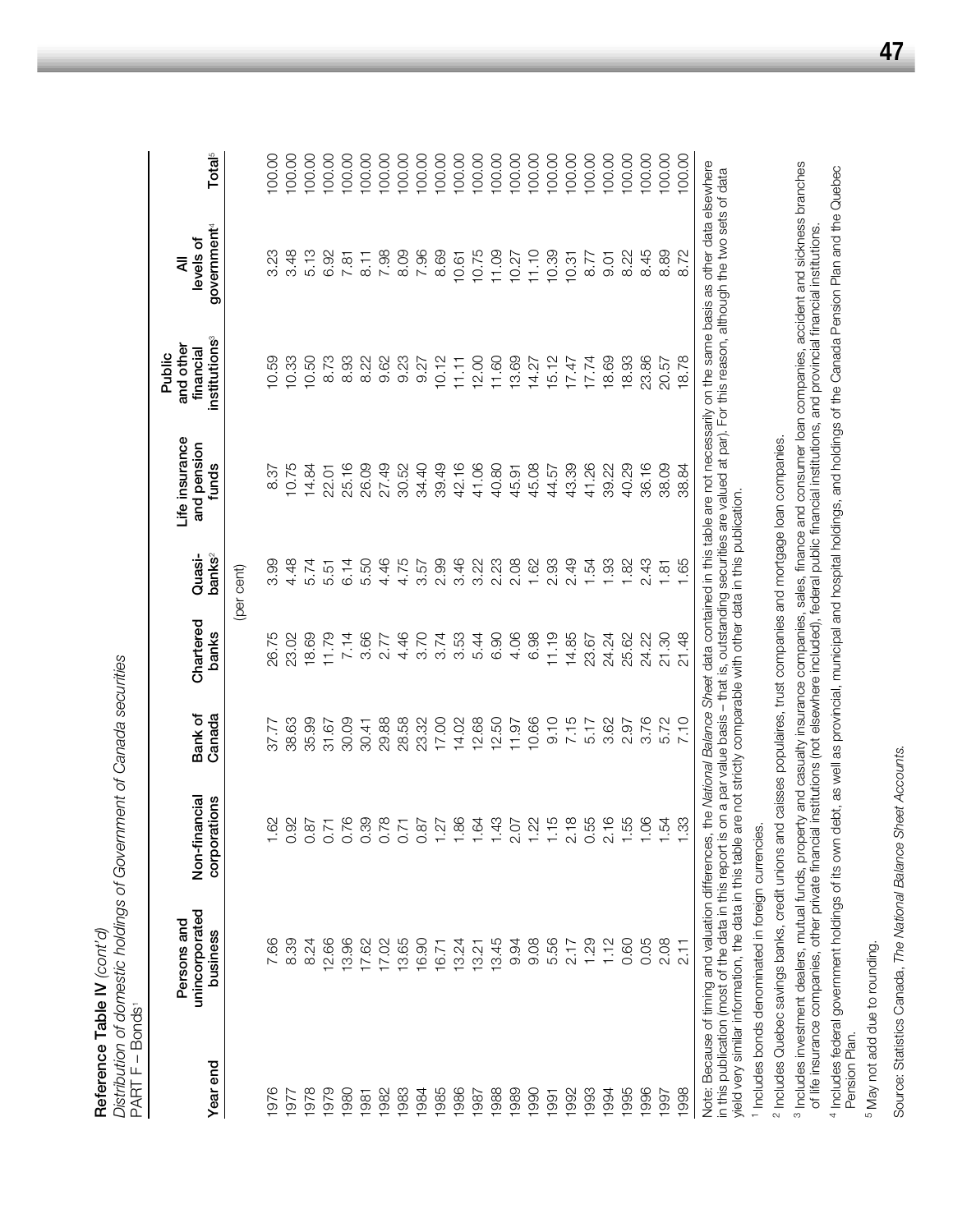|                                     | ξ<br>シン コンピーピー<br>.<br>המחמ"<br>ו-הואמרוחמאפוור |
|-------------------------------------|-------------------------------------------------|
|                                     | :<br>כ<br>$\frac{1}{2}$                         |
| ֚֚֚֚֚֚֚֚֚֚֚֚֚֚֚֚֚֚֚֚֡֡֡֓֓֡֡֡֡֡<br>۳ | on-resident holdings of L                       |

| Reference Table V | f Canada debt<br>Non-resident holdings of Government o |                                       |                        |                                              |
|-------------------|--------------------------------------------------------|---------------------------------------|------------------------|----------------------------------------------|
| As at March 31    | nds<br>Marketable bor                                  | Treasury bills and<br>Canada Bills    | Total                  | total market debt<br>as per cent of<br>Total |
|                   |                                                        | (billions of Canadian dollars)        |                        |                                              |
| 1979              | 5.0                                                    |                                       | 5.9                    |                                              |
| 1980              | 5.6                                                    |                                       |                        | 03 N 10<br>03 N 10<br>03 N                   |
| 1981              | 6.8                                                    |                                       | 6.7<br>0.7             |                                              |
| 1982              | $\frac{8}{8}$                                          |                                       | 9.9                    | 10.6                                         |
| 1983              | 10.0                                                   |                                       | 11.6                   | 10.0                                         |
| 1984              | 10.3                                                   |                                       | 12.9                   | O.<br>O                                      |
| 1985              | 14.5                                                   |                                       | 19.1                   | 11.1                                         |
| 1986              | 22.1                                                   | 3.0                                   |                        |                                              |
| 1987              | 30.3                                                   | 4.7                                   | 25.1<br>26.23<br>26.25 | $75.00$<br>$75.00$                           |
| 1988              | 33.0                                                   | $9.3$<br>15.7                         |                        |                                              |
| 1989              | 41.3                                                   |                                       |                        |                                              |
| 1990              | 49.9                                                   |                                       |                        |                                              |
| 1991              | 57.6                                                   | $13.3$<br>$16.1$                      | 63.7<br>73.7           |                                              |
| 1992              | 63.6                                                   |                                       | 86.6                   |                                              |
| 1993              | 80.9                                                   | 0 8 9 9 7<br>2 3 4 9 9 7<br>0 9 9 9 9 | 105.7                  |                                              |
| 1994              | 79.3                                                   |                                       | 113.3                  |                                              |
| 1995              | 73.6                                                   |                                       | 112.8                  | 27.4<br>25.6                                 |
| 1996              | 84.1                                                   |                                       | 121.8                  | 25.9                                         |
| 1997              | 91.4                                                   | 28.3<br>22.4                          | 120.1                  | 25.2                                         |
| 1998              | 92.9                                                   |                                       | 115.3                  | 24.7                                         |
| 1999              | 85.3                                                   | 21.9                                  | 107.1                  | 23.3                                         |
|                   | 1 Includes bonds denominated in foreign currencies.    |                                       |                        |                                              |

Source: Statistics Canada, *Canada's International Transactions in Securities.*

Source: Statistics Canada, Canada's International Transactions in Securities.<br>Numbers may not add due to rounding.

Numbers may not add due to rounding.

DEBT MANAGEMENT REPORT – 1998-99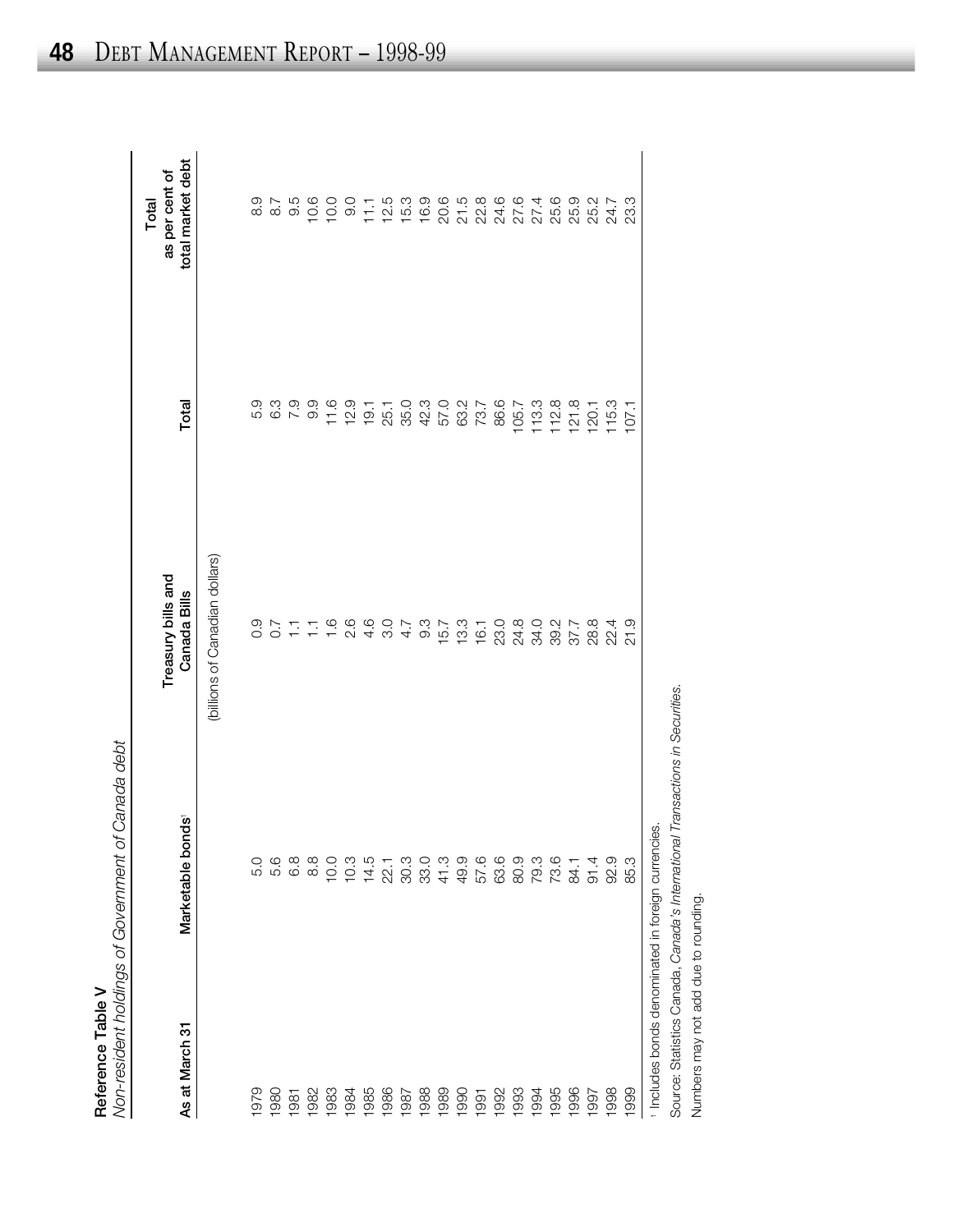| Fiscal 1998-99 Treasury bill program<br>Reference Table VI |       |         |                 |                 |         |         |             |                       |                 |         |          |               |         |      |                 |                       |                 |
|------------------------------------------------------------|-------|---------|-----------------|-----------------|---------|---------|-------------|-----------------------|-----------------|---------|----------|---------------|---------|------|-----------------|-----------------------|-----------------|
|                                                            |       |         | Maturing        |                 |         |         |             | New issues            |                 |         |          | Net increment |         |      |                 | Average tender yields |                 |
| Date                                                       | CMB   | 0m<br>ო | 6 <sub>mo</sub> | $12 \text{ mo}$ | Total   | CMB     | e<br>S<br>ო | 6 mo                  | $12 \text{ mo}$ | Total   | Total    | Cumulative    | So      | CMB  | 3 <sub>mo</sub> | 6 <sub>mo</sub>       | $12 \text{ mo}$ |
|                                                            |       |         |                 |                 |         |         |             | (millions of dollars) |                 |         |          |               |         |      | (per cent)      |                       |                 |
| 2-Apr-98                                                   | 5,000 | 3,400   |                 | 2,300           | 10,700  | $\circ$ | 3,700       | 1,900                 | 1,700           | 7,300   | $-3,400$ | $-3,400$      | 108,900 |      | 4.57            | 4.71                  | 4.93            |
| 9-Apr-98                                                   |       |         |                 |                 |         | $\circ$ | $\circ$     |                       |                 |         | 0        | $-3,400$      | 108,900 |      |                 |                       |                 |
| 16-Apr-98                                                  | 2,500 | 4,000   | 4,000           | 2,300           | 12,800  | 3,000   | 3,600       | 1,800                 | 1,600           | 10,000  | $-2,800$ | $-6,200$      | 106,100 | 4.62 | 4.55            | 4.73                  | 4.94            |
| 23-Apr-98                                                  |       |         |                 |                 |         | 1,500   | $\circ$     |                       |                 | 1,500   | 1,500    | $-4,700$      | 107,600 | 4.76 |                 |                       |                 |
| 30-Apr-98                                                  |       | 4,000   |                 | 2,200           | 6,200   |         | 3,500       | 1,700                 | 1,500           | 6,700   | 500      | $-4,200$      | 08,100  |      | 4.83            | 4.97                  | 5.12            |
| $7-May-98$                                                 | 4,500 |         | $\circ$         |                 | 4,500   | $\circ$ | $\circ$     | $\circ$               | $\circ$         |         | $-4,500$ | $-8,700$      | 03,600  |      |                 |                       |                 |
| 14-May-98                                                  |       | 4,200   | 4,200           | 2,100           | 10,500  | $\circ$ | 3,200       | 1,600                 | 1,400           | 6,200   | $-4,300$ | $-13,000$     | 99,300  |      | 4.74            | 4.97                  | 5.17            |
| $21 - May - 98$                                            |       |         |                 |                 |         | $\circ$ | $\circ$     | $\circ$               | $\circ$         | $\circ$ | O        | $-13,000$     | 99,300  |      |                 |                       |                 |
| 28-May-98                                                  |       | 4,000   |                 | 2,100           | 6,100   |         | 3,200       | 1,500                 | 1,300           | 6,000   | $-100$   | $-13,100$     | 99,200  |      | 4.75            | 4.97                  | 5.16            |
| 4-Jun-98                                                   |       |         | $\circ$         |                 |         | $\circ$ | $\circ$     | $\circ$               | $\circ$         |         | $\circ$  | $-13,100$     | 99,200  |      |                 |                       |                 |
| $11 - Jun - 98$                                            |       | 4,200   | 3,800           | 2,100           | 10,100  | $\circ$ | 3,200       | 1,500                 | 1,300           | 6,000   | $-4,100$ | $-17,200$     | 95,100  |      | 4.68            | 4.93                  | 5.15            |
| $18 - Jun - 98$                                            |       | $\circ$ |                 | $\circ$         |         | $\circ$ | $\circ$     | $\circ$               | $\circ$         | $\circ$ | $\circ$  | $-17,200$     | 95,100  |      |                 |                       |                 |
| 25-Jun-98                                                  |       | 4,200   |                 | 2,200           | 6,400   | $\circ$ | 3,200       | 1,500                 | 1,300           | 6,000   | $-400$   | $-17,600$     | 94,700  |      | 4.88            | 5.07                  | 5.24            |
| $2 - Jul - 98$                                             |       |         |                 |                 |         | $\circ$ | $\circ$     | $\circ$               | $\circ$         | $\circ$ | $\circ$  | $-17,600$     | 94,700  |      |                 |                       |                 |
| $9 - Jul - 98$                                             |       | 3,700   | 4,200           | 2,100           | 10,000  | $\circ$ | 3,300       | 1,500                 | 1,400           | 6,200   | $-3,800$ | $-21,400$     | 90,900  |      | 4.80            | 4.93                  | 5.16            |
| 16-Jul-98                                                  |       | $\circ$ |                 |                 |         | O       | $\circ$     | $\circ$               | $\circ$         | $\circ$ | $\circ$  | $-21,400$     | 90,900  |      |                 |                       |                 |
| $23 - Jul - 98$                                            |       | 3,600   | $\circ$         | 2,100           | 5,700   | $\circ$ | 3,300       | 1,600                 | 1,500           | 6,400   | 700      | $-20,700$     | 91,600  |      | 4.93            | 5.07                  | 5.25            |
| $30 - Jul - 98$                                            |       |         |                 | $\circ$         | $\circ$ | $\circ$ | $\circ$     | $\circ$               | $\circ$         | $\circ$ | $\circ$  | $-20,700$     | 91,600  |      |                 |                       |                 |
| 6-Aug-98                                                   | 500   | 3,500   | 4,300           | 2,000           | 10,300  | $\circ$ | 3,400       | 1,600                 | 1,600           | 6,600   | $-3,700$ | $-24,400$     | 87,900  |      | 5.07            | 5.21                  | 5.33            |
| 13-Aug-98                                                  |       | O       |                 | $\circ$         | $\circ$ | $\circ$ | $\circ$     | $\circ$               | $\circ$         | $\circ$ | $\circ$  | $-24,400$     | 87,900  |      |                 |                       |                 |
| 20-Aug-98                                                  |       | 3,200   | $\circ$         | 2,000           | 5,200   |         | 3,500       | 1,700                 | 1,600           | 6,800   | 1,600    | 22,800        | 89,500  |      | 4.88            | 5.17                  | 5.36            |
| 27-Aug-98                                                  |       | $\circ$ |                 | $\circ$         | $\circ$ |         | $\circ$     | $\circ$               | $\circ$         | $\circ$ | $\circ$  | $-22,800$     | 89,500  |      |                 |                       |                 |
| 3-Sep-98                                                   |       | 3,200   | 4,200           | 2,000           | 9,400   |         | 3,400       | 1,600                 | 1,500           | 6,500   | $-2,900$ | $-25,700$     | 86,600  |      | 5.64            | 5.81                  | 5.83            |
| $10 - \text{Sep-98}$                                       |       |         |                 |                 | $\circ$ |         | $\circ$     | $\circ$               | $\circ$         | $\circ$ | $\circ$  | 25,700        | 86,600  |      |                 |                       |                 |
| 17-Sep-98                                                  |       | 3,200   | $\circ$         | 3,700           | 6,900   |         | 3,200       | 1,600                 | 1,400           | 6,200   | $-700$   | $-26,400$     | 85,900  |      | 5.15            | 5.17                  | 5.25            |
| 24-Sep-98                                                  |       |         | $\circ$         |                 | $\circ$ |         | $\circ$     | $\circ$               | $\circ$         | $\circ$ | $\circ$  | $-26,400$     | 85,900  |      |                 |                       |                 |
| $1 - Oct - 98$                                             |       | 3,200   | 3,700           | $\circ$ $\circ$ | 6,900   |         | 3,100       | 1,500                 | 1,400           | 6,000   | -900     | $-27,300$     | 85,000  |      | 4.94            | 5.07                  | 5.04            |
| 8-Oct-98                                                   |       | $\circ$ |                 |                 | $\circ$ | O       | $\circ$     | $\circ$               | $\circ$         | $\circ$ | $\circ$  | $-27,300$     | 85,000  |      |                 |                       |                 |
| 15-Oct-98                                                  |       | 3,300   |                 | 3,800           | 7,100   | $\circ$ | 3,300       | 1,500                 | 1,400           | 6,200   | $-900$   | $-28,200$     | 84,100  |      | 4.67            | 4.86                  | 4.78            |
| 22-Oct-98                                                  |       |         | $\circ$         |                 | $\circ$ | 3,000   | $\circ$     | $\circ$               | $\circ$         | 3,000   | 3,000    | $-25,200$     | 87,100  | 5.03 |                 |                       |                 |
| 29-Oct-98                                                  |       | 3,300   | 3,300           | $\circ$         | 6,600   | $\circ$ | 3,300       | 1,500                 | 1,400           | 6,200   | $-400$   | $-25,600$     | 86,700  |      | 4.74            | 4.79                  | 4.74            |
| 5-Nov-98                                                   |       |         |                 | $\circ$         | $\circ$ | 1,000   | $\circ$     | $\circ$               | $\circ$         | 1,000   | 1,000    | $-24,600$     | 87,700  | 4.96 |                 |                       |                 |
| 12-Nov-98                                                  |       | 3,400   |                 | 3,800           | 7,200   | $\circ$ | 3,300       | 1,500                 | 1,400           | 6,200   | $-1,000$ | $-25,600$     | 86,700  |      | 4.86            | 4.96                  | 4.93            |
| 19-Nov-98                                                  |       |         |                 |                 | $\circ$ | $\circ$ | $\circ$     | $\circ$               | $\circ$         | $\circ$ | $\circ$  | $-25,600$     | 86,700  |      |                 |                       |                 |
| 26-Nov-98                                                  | 3,000 | 3,500   | 3,000           | $\circ$         | 9,500   | 3,000   | 3,100       | 1,500                 | 1,400           | 9,000   | $-500$   | $-26,100$     | 86,200  | 4.82 | 4.82            | 4.93                  | 4.97            |
| 3-Dec-98                                                   |       |         |                 |                 | $\circ$ | 2,500   | $\circ$     |                       | $\circ$         | 2,500   | 2,500    | $-23,600$     | 88,700  | 4.85 |                 |                       |                 |
| $10 - Dec-98$                                              | 1,000 | 3,400   |                 | 3,400           | 7,800   | $\circ$ | 3,300       | 1,500                 | 1,400           | 6,200   | $-1,600$ | $-25,200$     | 87,100  |      | 4.69            | 4.79                  | 4.84            |
| 17-Dec-98                                                  |       |         |                 |                 | $\circ$ |         | $\circ$     |                       | $\circ$         | $\circ$ | $\circ$  | $-25,200$     | 87,100  |      |                 |                       |                 |

**49**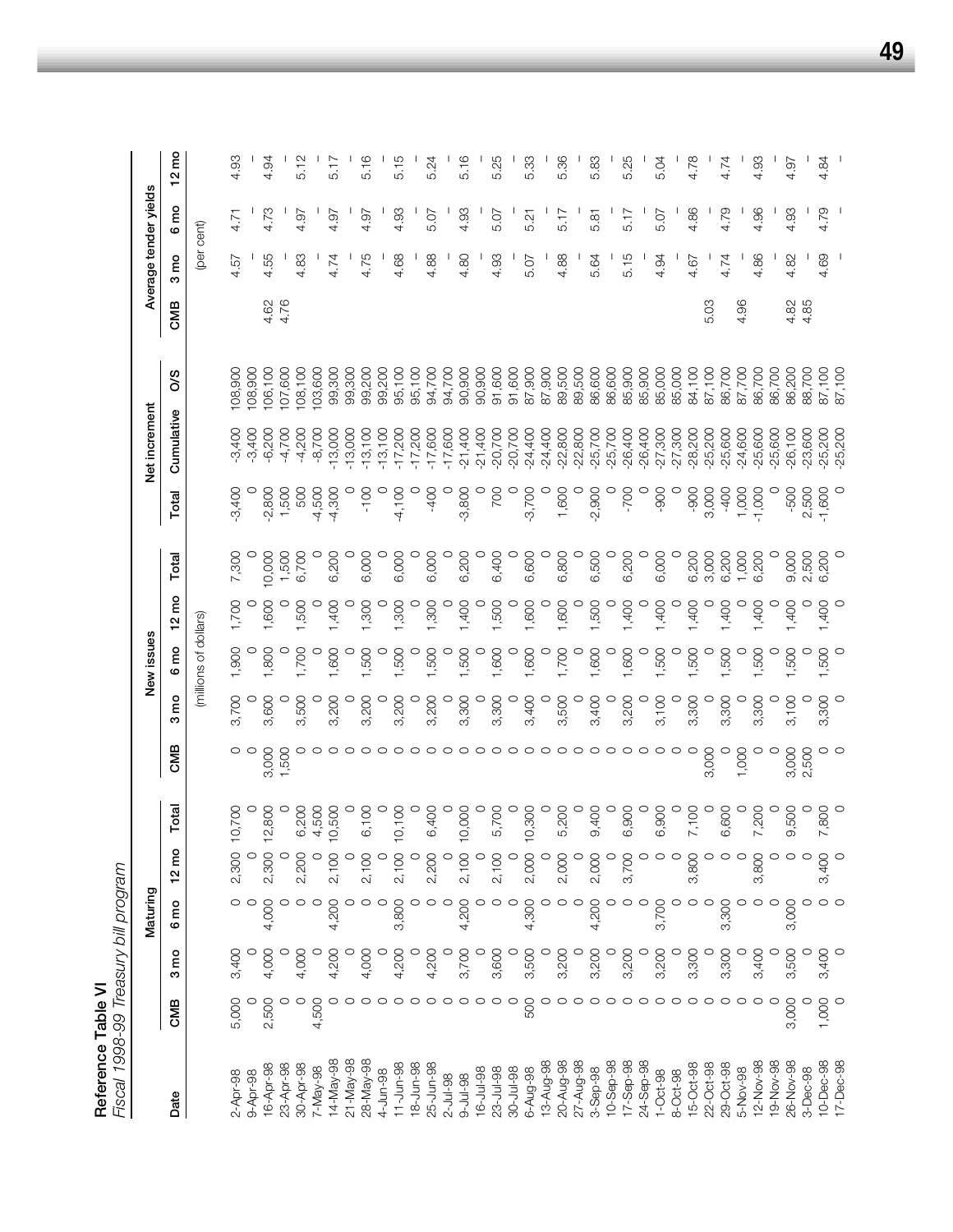| Fiscal 1998-99 Treasury bill program<br>Reference Table VI $\langle \text{cont'}d\rangle$ |         |                  |                 |                 |         |        |         |                       |                 |                         |           |               |                  |      |        |                       |                 |
|-------------------------------------------------------------------------------------------|---------|------------------|-----------------|-----------------|---------|--------|---------|-----------------------|-----------------|-------------------------|-----------|---------------|------------------|------|--------|-----------------------|-----------------|
|                                                                                           |         |                  | Maturing        |                 |         |        |         | New issues            |                 |                         |           | Net increment |                  |      |        | Average tender yields |                 |
| Date                                                                                      | CMB     | $3 \, \text{mo}$ | 6 <sub>mo</sub> | $12 \text{ mo}$ | Total   | CMB    | ea<br>ო | 6 mo                  | $12 \text{ mo}$ | Total                   | Total     | Cumulative    | So               | CMB  | g<br>ౚ | 6 mo                  | $12 \text{ mo}$ |
|                                                                                           |         |                  |                 |                 |         |        |         | (millions of dollars) |                 |                         |           |               |                  |      |        | (per cent)            |                 |
| 23-Dec-98                                                                                 |         | 3,200            | 3,000           |                 | 6,200   |        | 3,300   | 1,500                 | 1,400           | 6,200                   |           | $-25,200$     | 87,100           |      | 4.70   | 4.76                  | 4.83            |
| 31-Dec-98                                                                                 |         |                  |                 |                 |         |        |         |                       |                 |                         |           | 25,200        | 87,100           |      |        |                       |                 |
| 7-Jan-99                                                                                  | 5,500   | 3,100            |                 | 3,800           | 12,400  |        | 3,600   | 1,500                 | 1,500           | 6,600                   | 800<br>ယ့ | $-31,000$     | 81,300           |      | 4.61   | 4.71                  | 4.71            |
| $14 - Jan-99$                                                                             |         |                  |                 |                 |         |        |         |                       |                 |                         |           | $-31,000$     | 81,300           |      |        |                       |                 |
| 21-Jan-99                                                                                 |         | 3,300            | 3,200           |                 | 6,500   |        | 3,800   | 1,600                 | 1,600           |                         | 500       | $-30,500$     | 81,800           |      | 4.66   | 4.77                  | 4.86            |
| 28-Jan-99                                                                                 |         |                  |                 |                 |         | 2,000  | $\circ$ | $\circ$               |                 | 7,000<br>2,000<br>7,500 | 2,000     | $-28,500$     | 83,800           | 5.02 |        | I                     |                 |
| 4-Feb-99                                                                                  | 2,00C   | 3,300            |                 | 3,800           | 9,100   |        | 4,000   | 1,800                 | 1,700           |                         | $-1,600$  | $-30,100$     | 82,200           |      | 4.74   | 4.85                  | 4.90            |
| $11 - Feb - 99$                                                                           |         |                  |                 |                 |         |        | $\circ$ |                       |                 |                         |           | $-30,100$     |                  |      |        | I                     |                 |
| 18-Feb-99                                                                                 |         | 3,300            | 3,300           |                 | 6,600   |        | 4,200   | 1,900                 | 1,800           | 7,900                   | 1,300     | $-28,800$     | 82,200<br>83,500 |      | 4.84   | 4.93                  | 5.01            |
| 25-Feb-99                                                                                 |         |                  |                 |                 |         | 2,500  | $\circ$ |                       |                 | 2,500                   | 2,500     | $-26,300$     | 86,000           | 4.93 |        | I                     |                 |
| 4-Mar-99                                                                                  |         | 3,100            |                 | 3,800           | 6,900   | 2,500  | 4,400   | 2,100                 | 2,000           | 1,000                   | 4,100     | $-22,200$     | 90,100           | 4.97 | 4.99   | 5.08                  | 5.23            |
| 11-Mar-99                                                                                 |         |                  |                 |                 |         | 1,750  |         |                       |                 | 1,750                   | 1,750     | $-20,450$     | 91,850           | 4.98 |        | I                     |                 |
| 18-Mar-99                                                                                 |         | 3,300            | 3,100           |                 | 6,400   | 2,500  | 4,400   | 2,100                 | 2,000           | 11,000                  | 4,600     | 15,850        | 96,450           | 4.97 | 4.89   | 4.98                  | 5.07            |
| 25-Mar-99                                                                                 | $\circ$ |                  |                 |                 |         | 500    |         |                       |                 | 500                     | 500       | $-15,350$     | 96,950           | 4.97 | I      | I                     |                 |
| Total                                                                                     | 24,000  | 91,100           | 47,300          | 51,600          | 214,000 | 25,750 | 90,800  | 42,600                | 39,500          | 198,650                 | $-15,350$ | ı             | 96,950           |      | ı      | ı                     | ı               |
|                                                                                           |         |                  |                 |                 |         |        |         |                       |                 |                         |           |               |                  |      |        |                       |                 |

Source: Bank of Canada. Source: Bank of Canada.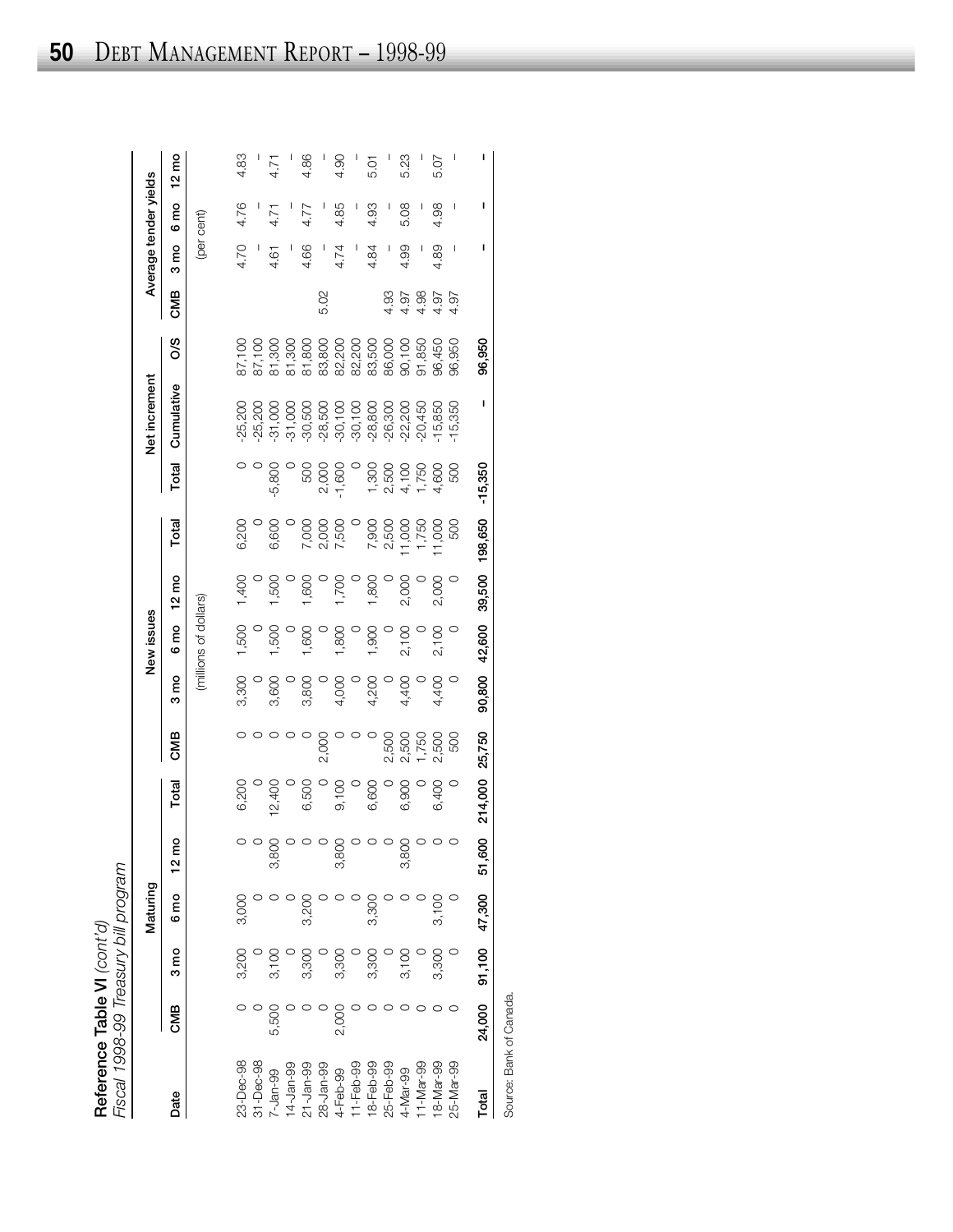| Reference Table VII       | Fiscal 1998-99 Canadian-dollar marketable bond program |                   |                       |          |                 |
|---------------------------|--------------------------------------------------------|-------------------|-----------------------|----------|-----------------|
| Offering date             | Delivery date                                          | Maturity date     | Maturing              | Gross    | <b>b</b><br>Net |
|                           |                                                        |                   | (millions of dollars) |          |                 |
| Fixed-coupon bonds        |                                                        |                   |                       |          |                 |
| 1998                      | 1997                                                   |                   |                       |          |                 |
| April 22                  | May 1                                                  | June 1, 2029      |                       | 1,600    | 1,600           |
| May 6                     | May 15                                                 | June 1, 2008      |                       | 2,300    | 2,300           |
| May 27                    | June 1                                                 | September 1, 2003 |                       | 2,400    | 2,400           |
| June 10                   | June 15                                                | December 1, 2000  |                       | 3,500    | 3,500           |
| August 12                 | August 17                                              | June 1, 2009      |                       | 2,300    | 2,300           |
| August 26                 | September                                              | September 1, 2003 | 6,800                 | 2,400    | $-4,400$        |
| September 9               | September 15                                           | December 1, 2000  | 6,000                 | 3,500    | $-2,500$        |
|                           | October 1*                                             |                   | 3,100                 | $\circ$  | $-3,100$        |
| October 28                | November 2                                             | June1, 2029       | 5,100                 | 1,700    | $-3,400$        |
| November 4                | November 16                                            | June 1, 2009      |                       | 2,300    | 2,300           |
| November 25               | December 1                                             | September 1, 2003 | 2,275                 | 2,500    | 225             |
| December <sub>1</sub>     | December 4                                             |                   |                       | $-500**$ | -500            |
| December 9                | December 15                                            | June 1, 2001      |                       | 3,500    | 3,500           |
| 1999                      | 1999                                                   |                   |                       |          |                 |
| February 10               | February 15                                            | June 1, 2009      |                       | 2,300    | 2,300           |
| February 11               | February 16                                            |                   |                       | $-500**$ | -500            |
| February 24               | March <sub>1</sub>                                     | September 1, 2004 | 6,700                 | 2,500    | $-4,200$        |
| March 10                  | March 15                                               | June 1, 2001      | 6,000                 | 3,500    | $-2,500$        |
| Real return bonds         |                                                        |                   |                       |          |                 |
| 1998                      | 1998                                                   |                   |                       |          |                 |
| June 3                    | June 8                                                 | December 1, 2026  |                       | 400      | 400             |
| September 2               | September 8                                            | December 1, 2026  |                       | 400      | 400             |
| December 2                | December 7                                             | December 1, 2026  |                       | 400      | 400             |
| 1999                      | 1999                                                   |                   |                       |          |                 |
| March <sub>3</sub>        | March 8                                                | December 1, 2031  |                       | 400      | 400             |
| Total fiscal year 1998-99 |                                                        |                   | 35,975                | 36,900   | 925             |
| * Maturing date           |                                                        |                   |                       |          |                 |

**51**

watuning uate<br>\*\* Bond repurchase<br>Source: Bank of Canada. Source: Bank of Canada.\*\* Bond repurchase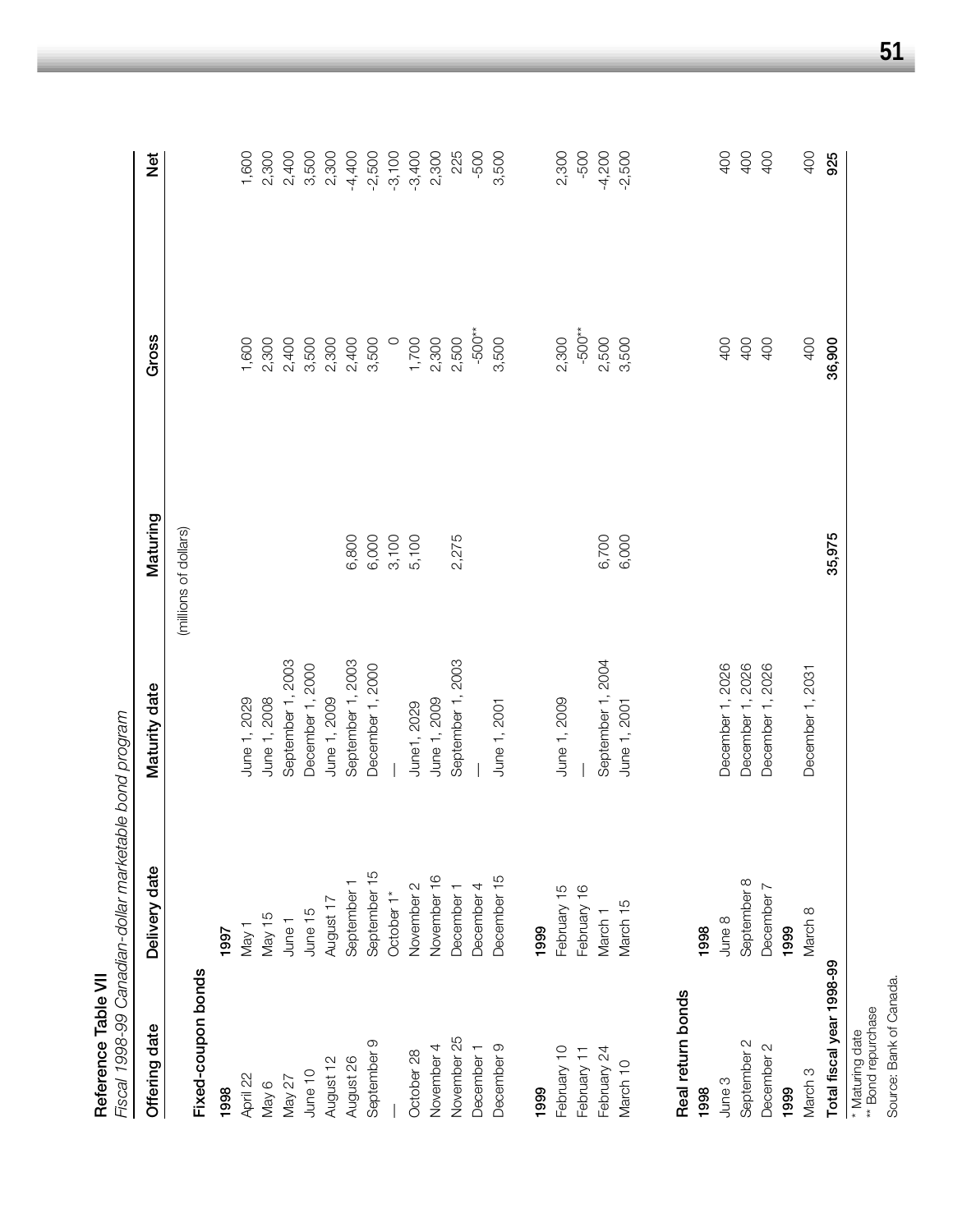|                         | Outstanding Government of Canada Canadian-dollar marketable bonds as at March 31, 1999 |
|-------------------------|----------------------------------------------------------------------------------------|
| ference Table VIII<br>í |                                                                                        |

| Maturity date              | Amount                | Coupon rate | Maturity date   | Amount                | Coupon rate |
|----------------------------|-----------------------|-------------|-----------------|-----------------------|-------------|
| Fixed-coupon               | (millions of dollars) | (per cent)  |                 | (millions of dollars) | (per cent)  |
| 01-Aug-1999                | 5,600.0               | 6.50        | 01-Feb-2002     | 213.0                 | 8.75        |
| 1-Sep-1999                 | 8,500.0               | 7.75        | 15-Mar-2002     | 350.0                 | 15.50       |
| 5-Sep-1999                 | 7,000.0               | 4.75        | 01-Apr-2002     | 5,450.0               | 8.50        |
| 5-Oct-1999                 | 527.5                 | 9.00        | 01-May-2002     | 1,850.0               | 10.00       |
| 01-Dec-1999                | 2,825.0               | 9.25        | 01-Sep-2002     | 10,200.0              | 5.50        |
| 01-Dec-1999                | 400.0                 | 13.50       | 15-Dec-2002     | 1,439.7               | 11.25       |
| 01-Feb-2000                | 5,500.0               | 5.50        | 01-Feb-2003     | 2,626.7               | 11.75       |
| $1 - \text{Mar-2000}$      | 6,500.0               | 8.50        | 01-Jun-2003     | 6,900.0               | 7.25        |
| 5-Mar-2000                 | 7,000.0               | 5.00        | 01-Sep-2003     | 9,700.0               | 5.25        |
| 5-Mar-2000                 | 1,050.0               | 13.75       | 01-Oct-2003     | 644.7                 | 9.50        |
| 01-May-2000                | 1,575.0               | 9.75        | 01-Dec-2003     | 8,800.0               | 7.50        |
|                            | 2,900.0               | 10.50       | 01-Feb-2004     | 1,985.4               | 10.25       |
| 01-Jul-2000<br>01-Jul-2000 | 175.0                 | 15.00       | 01-Jun-2004     | 7,900.0               | 6.50        |
| $-5ep-2000$                | 7,600.0               | 7.50        | 01-Jun-2004     | 549.0                 | 13.50       |
| 01-Sep-2000                | 1,200.0               | 11.50       | 01-Sep-2004     | 2,500.0               | 5.00        |
| 01-Dec-2000                | 7,000.0               | 5.00        | 01-Oct-2004     | 875.0                 | 10.50       |
| 5-Dec-2000                 | 500.0                 | 9.75        | 01-Dec-2004     | 7,700.0               | 0.00        |
| 01-Feb-2001                | 425.0                 | 15.75       | 01-Mar-2005     | 1,775.0               | 12.00       |
| 01-Mar-2001                | 9,400.0               | 7.50        | 01-Sep-2005     | 1,375.0               | 12.25       |
| 01-Mar-2001                | 3,175.0               | 10.50       | $01 - Dec-2005$ | 8,000.0               | 8.75        |
|                            | 1,325.0               | 13.00       | 01-Mar-2006     | 975.0                 | 12.50       |
| 01-May-2001<br>01-Jun-2001 | 7,000.0               | 4.50        | 01-Oct-2006     | 1,025.0               | 14.00       |
| 01-Jun-2001                | 3,550.0               | 9.75        | 01-Dec-2006     | 9,100.0               | 7.00        |
| 01-Sep-2001                | 10,600.0              | 7.00        | 01-Mar-2007     | 325.0                 | 13.75       |
| 01-Oct-2001                | 1,232.8               | 9.50        | 01-Jun-2007     | 9,500.0               | 7.25        |
| 01-Dec-2001                | 3,850.0               | 9.75        | 01-Oct-2007     | 700.0                 | 13.00       |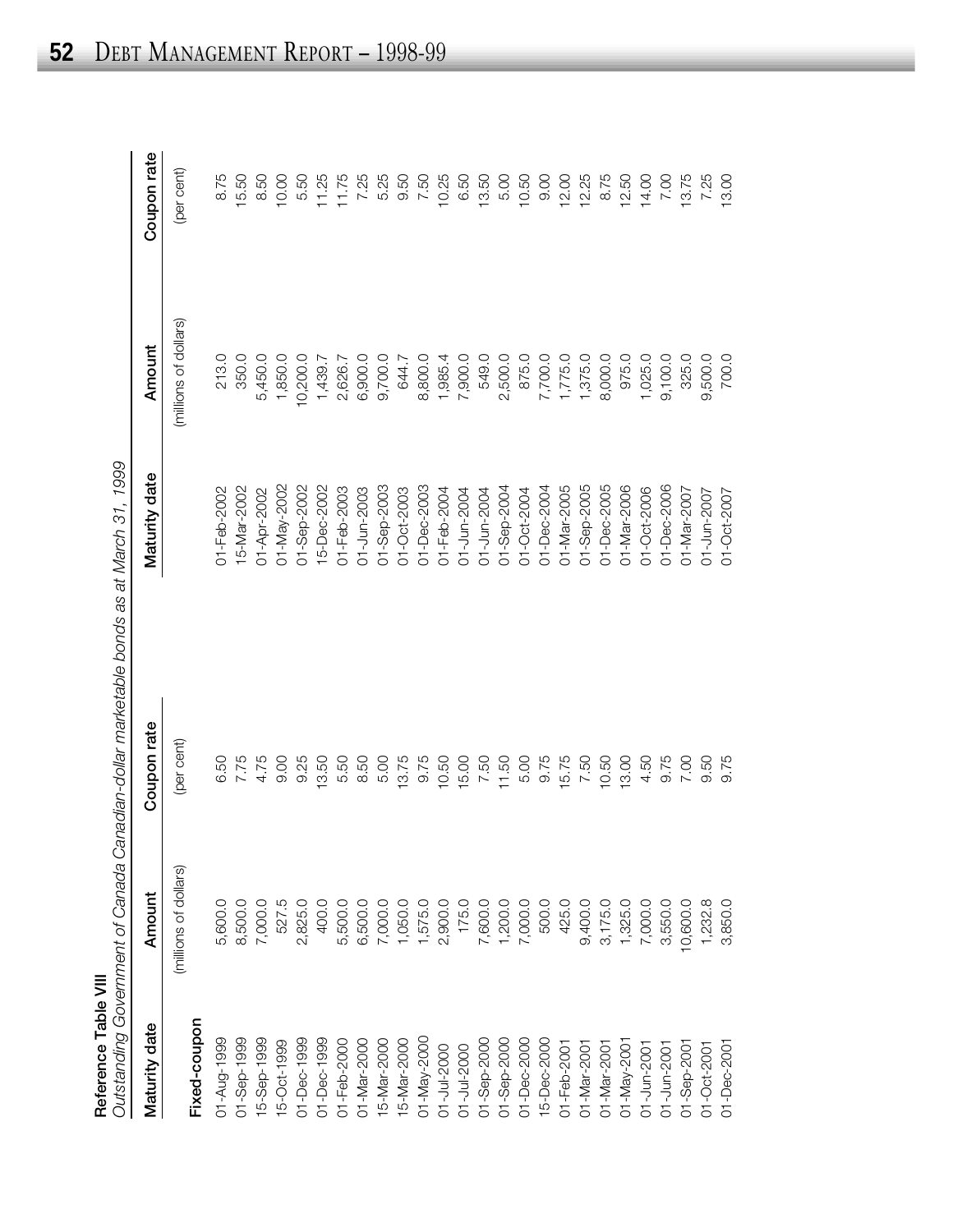|                            |                       |                                                                                                 | Outstanding Government of Canada Canadian-dollar marketable bonds as at March 31, 1999 |                       |             |
|----------------------------|-----------------------|-------------------------------------------------------------------------------------------------|----------------------------------------------------------------------------------------|-----------------------|-------------|
| Maturity date              | Amount                | Coupon rate                                                                                     | Maturity date                                                                          | Amount                | Coupon rate |
|                            | (millions of dollars) | (per cent)                                                                                      |                                                                                        | (millions of dollars) | (per cent)  |
| Fixed-coupon               |                       |                                                                                                 | Real return bonds                                                                      |                       |             |
| 01-Mar-2008                | 750.0                 | 12.75                                                                                           | 01-Dec-2021                                                                            | 5,175.0               | 4.25        |
| 01-Jun-2008                | 9,200.0               | 6.00                                                                                            | 01-Dec-2026                                                                            | 5,250.0               | 4.25        |
| 01-Jun-2008                | 3,257.9               | 10.00                                                                                           | 01-Dec-2031                                                                            | 400.0                 | 4.00        |
| 01-Oct-2008                | 644.8                 | 11.75                                                                                           | Total <sup>1</sup>                                                                     | 10.8                  |             |
| 01-Mar-2009                | 400.0                 | 11.50                                                                                           |                                                                                        |                       |             |
| 01-Jun-2009                | 6,900.0               | 5.50                                                                                            |                                                                                        |                       |             |
| 01-Jun-2009                | 868.3                 | 11.00                                                                                           |                                                                                        |                       |             |
| 01-Oct-2009                | 1,224.1               | 10.75                                                                                           |                                                                                        |                       |             |
| 01-Mar-2010<br>01-Jun-2010 | 325.0                 | 9.75                                                                                            |                                                                                        |                       |             |
|                            | 2,880.0               | 9.50                                                                                            |                                                                                        |                       |             |
| 01-Oct-2010                | 325.0                 | 8.75                                                                                            |                                                                                        |                       |             |
| $01 - \text{Mar-2011}$     | 1,975.0               | 9.00                                                                                            |                                                                                        |                       |             |
| $01 - Jun-2011$            | 750.0                 | 8.50                                                                                            |                                                                                        |                       |             |
| 15-Mar-2014                | 3,150.0               | 10.25                                                                                           |                                                                                        |                       |             |
| 15-Jun-2015                | 2,350.0               | 11.25                                                                                           |                                                                                        |                       |             |
| 15-Mar-2021                | 1,800.0               | 10.50                                                                                           |                                                                                        |                       |             |
| $01 - Jun - 202$           | 4,650.0               | 9.75                                                                                            |                                                                                        |                       |             |
| 01-Jun-2022                | 2,550.0               | 9.25                                                                                            |                                                                                        |                       |             |
| 01-Jun-2023                | 8,200.0               | 8.00                                                                                            |                                                                                        |                       |             |
| 01-Jun-2025                | 8,900.0               | 9.00                                                                                            |                                                                                        |                       |             |
| 01-Jun-2027                | 9,600.0               | 8.00                                                                                            |                                                                                        |                       |             |
| 01-Jun-2029                | 4,500.0               | 5.75                                                                                            |                                                                                        |                       |             |
| Total                      | 284.1                 |                                                                                                 |                                                                                        |                       |             |
|                            |                       | · Real return bond figures show gross issue amount only - the CPI adjustment is not shown here. |                                                                                        |                       |             |

Reference Table VIII (cont'd) **Reference Table VIII** *(cont'd)*

Source: Bank of Canada.

Source: Bank of Canada.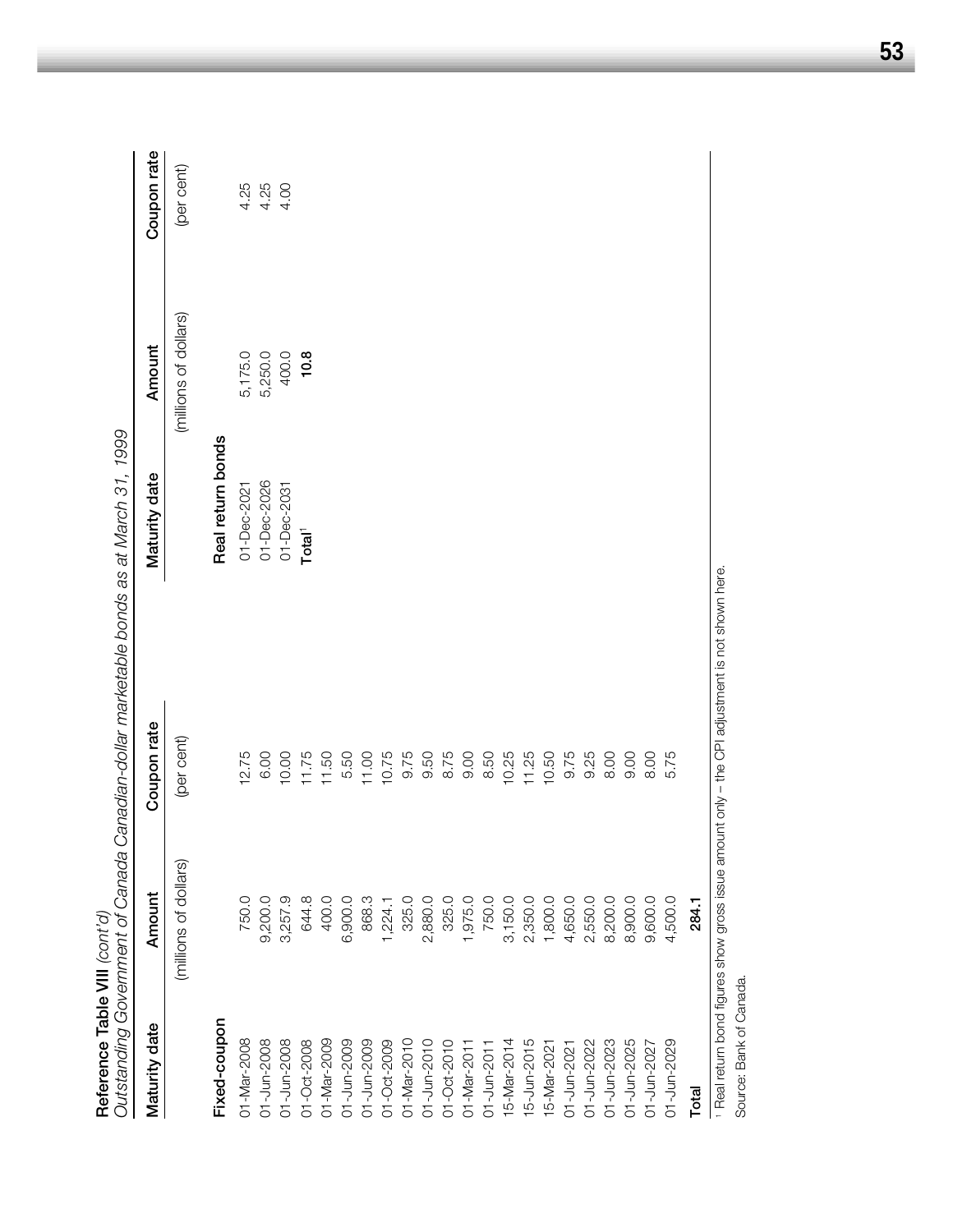| Reference Table IX | Government of Canada swaps outstar | nding as at March 31, 1999 |                            |                               |
|--------------------|------------------------------------|----------------------------|----------------------------|-------------------------------|
|                    | Domestic interest-rate             | swaps                      |                            | Domestic cross-currency swaps |
| Maturity date      | Coupon'                            | Notional amount            | Maturity date              | Notional amount               |
|                    | (per cent)                         | (millions of dollars)      |                            | (millions of U.S. dollars)    |
| 01-Sep-99          | 7.75                               | <b>COL</b>                 | 01-Mar-00                  | 286                           |
| 01-Mar-00          | 8.50<br>8.75<br>10.25              | 400                        | 04-Sep-01                  | 1,000                         |
| $01 - Jun-01$      |                                    | 250                        | 01-Apr-02                  | SO                            |
| 01-Feb-04          |                                    | 50                         | 01-May-02                  | $\overline{100}$              |
| Total              |                                    | 800                        | $01 - \text{Sep-02}$       | 1,000                         |
|                    |                                    |                            | 03-Sep-02                  | 250                           |
|                    | Foreign interest-rate              | swaps                      | $15 - Dec - 02$            | 600                           |
| Maturity date      | Coupon                             | Notional amount            | $01 - Jun - 03$            | 75                            |
|                    |                                    |                            | $01 - \text{Sep-03}$       | 150                           |
|                    | (per cent)                         | (millions of US dollars)   | $01 - Oct - 03$            | 65                            |
| 22-Jan-02          | 5.125                              | 300                        | $01-Dec-03$                | 520                           |
| 19-Nov-07          | 4.0                                | 25                         | 01-Feb-04                  | 525                           |
| 5-Nov-08           | 5.25                               | 500                        | 30-Mar-04                  | 100                           |
| 5-Nov-08           |                                    | 500                        | 01-Jun-04                  | 250                           |
| 5-Nov-08           | 88<br>888<br>688                   | 200                        | 01-Oct-04                  | SO                            |
| 5-Nov-08           |                                    | 200                        | 23-Nov-04                  | 100                           |
| Total              |                                    | 1,525                      | $01 -$ Sep-05<br>01-Mar-05 | 565<br>100                    |
|                    |                                    |                            | 23-Nov-05                  | 150                           |
|                    | Foreign cross-currency             | swaps                      | $01 - Dec - 05$            | 650                           |
| Maturity date      |                                    | Notional amount            | 01-Oct-06                  | 100                           |
|                    |                                    | (millions of US dollars)   | 30-Oct-06                  | 250                           |
| 09-Feb-00          |                                    | 26                         | 23-Nov-06                  | 150                           |
| 02-Oct-00          |                                    | က                          | $01 - Jun - 07$            | 750                           |
| 02-Oct-00          |                                    |                            | $01 - Max - OB$            | 475                           |
| 02-Oct-00          |                                    | mmmmm                      | $01 - Jun - 08$            | 800                           |
| 02-Oct-00          |                                    |                            | 30-Sep-08                  | SO                            |
| 02-Oct-00          |                                    |                            | 01-Oct-08                  | 190                           |
| 02-Oct-00          |                                    |                            | $01 - \text{Mar} - 09$     | 535                           |
| $12 - Jun - 01$    |                                    | 26                         | 01-Jun-09                  | 120                           |
| $16 -$ Jul-03      |                                    | 65                         | Total                      | 10,006                        |
| 26-Nov-04          |                                    | 495                        |                            |                               |
| 26-Nov-04          |                                    | 341                        |                            |                               |
| 30-Nov-04          |                                    | 63                         |                            |                               |
| 30-Nov-04          |                                    |                            |                            |                               |
| 22-Dec-04          |                                    | 25<br>76                   |                            |                               |
| 03-Oct-07          |                                    | 319                        |                            |                               |
| $31 - Jan - 08$    |                                    | 4                          |                            |                               |
| Total              |                                    | 1,498                      |                            |                               |

Source: Bank of Canada.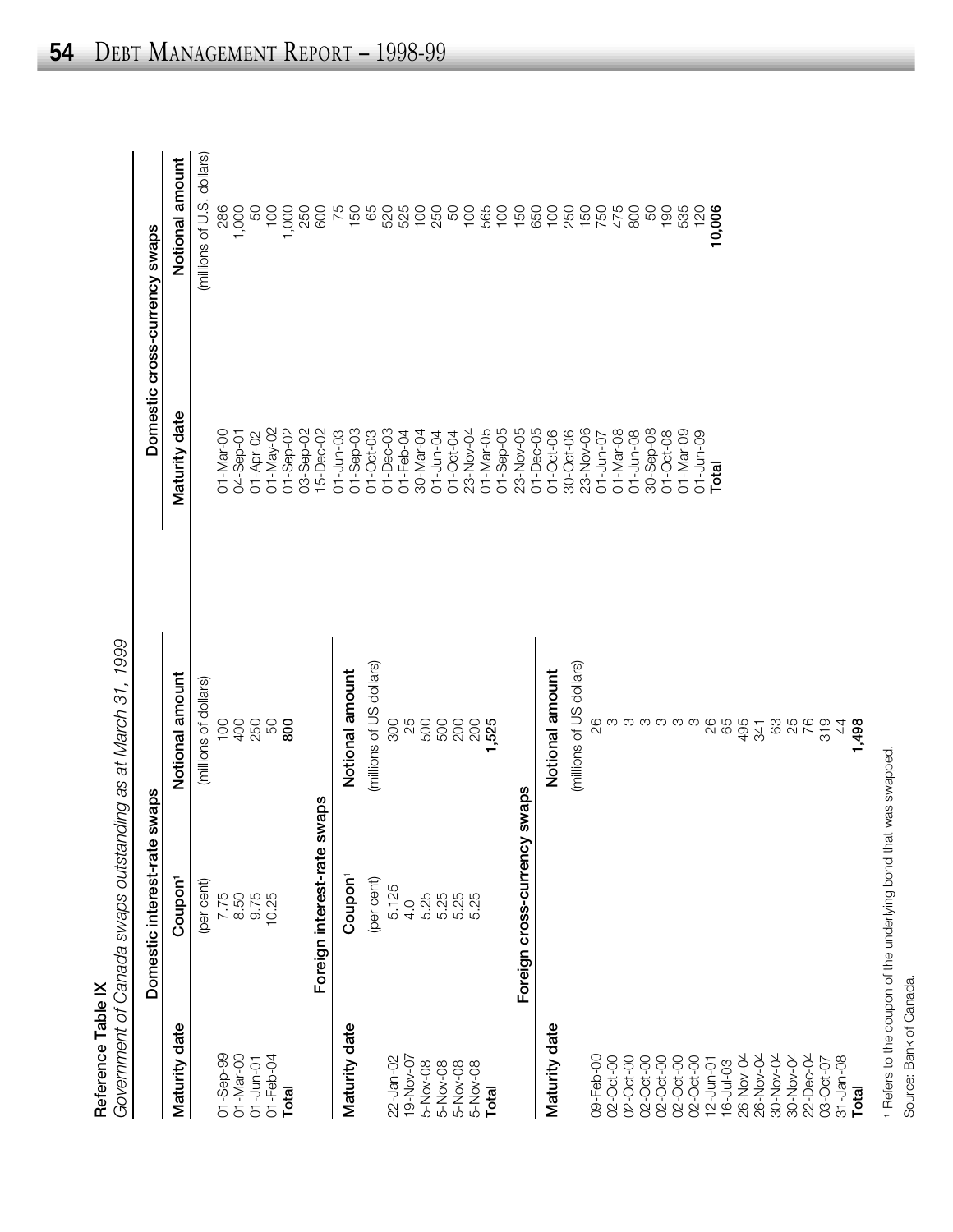| Reference Table X    | Canada Savings Bonds, fiscal 1982-83 to fiscal 1998-99 |                                                                                                                                           |                                                |
|----------------------|--------------------------------------------------------|-------------------------------------------------------------------------------------------------------------------------------------------|------------------------------------------------|
| Fiscal year          | during campaign<br>Gross sales                         | during campaign'<br>Net sales                                                                                                             | at fiscal year end <sup>2</sup><br>Outstanding |
|                      |                                                        | (millions of dollars)                                                                                                                     |                                                |
| 982-83               | 1,229                                                  | 9,567                                                                                                                                     | 32,753                                         |
| 983-84               | 1,584                                                  | 8,761                                                                                                                                     | 38,403                                         |
| 984-85               | 2,743                                                  | 9,768                                                                                                                                     | 42,167                                         |
| 985-86               | 15,107                                                 | 10,157                                                                                                                                    | 44,607                                         |
| 18-986               | 9,191                                                  | 5,177                                                                                                                                     | 43,854                                         |
| 987-88               | 7,450                                                  | 14,913                                                                                                                                    | 52,558                                         |
| 988-89               | 4,962                                                  | 6,454                                                                                                                                     | 47,048                                         |
| 06-686               | 9,338                                                  | 3,121                                                                                                                                     | 40,207                                         |
| 990-91               | 6,720                                                  | 1,660                                                                                                                                     | 33,781                                         |
| $991 - 92$           | 9,588                                                  |                                                                                                                                           | 35,031                                         |
| 1992-93              | 9,235                                                  | 4,733<br>3,275                                                                                                                            | 33,884                                         |
| 993-94               | 5,364                                                  | 842                                                                                                                                       | 30,866                                         |
| 994-95               | 7,506                                                  | 5,709                                                                                                                                     | 30,756                                         |
| 995-96               | 4,612                                                  | 3,352                                                                                                                                     | 30,801                                         |
| 996-973              | 5,747                                                  | 4,404                                                                                                                                     | 32,911                                         |
| 1997-98 <sup>3</sup> | 4,951                                                  | -57                                                                                                                                       | 30,302                                         |
| 1998-993             | 4,977                                                  | $-157$                                                                                                                                    | 28,810                                         |
|                      |                                                        | 1 The foures shown are for the CSB campaign period, not the entire fiscal period; net sales are gross sales redemptions during the period |                                                |

 $\sim$ The figures shown are for the CSB campaign period, not the entire fiscal period; net sales are gross sales less redemptions during the period.

 Figures are in accordance with Bank of Canada reports, which may vary slightly from Public Accounts categories due to differences in classification methods (figures in main text of DMR are shown on Public Accounts basis).

<sup>3</sup> Includes sales and redemptions of Canada Premium Bonds. Includes sales and redemptions of Canada Premium Bonds.

Sources: Department of Finance, Bank of Canada Review. Sources: Department of Finance, *Bank of Canada Review.*